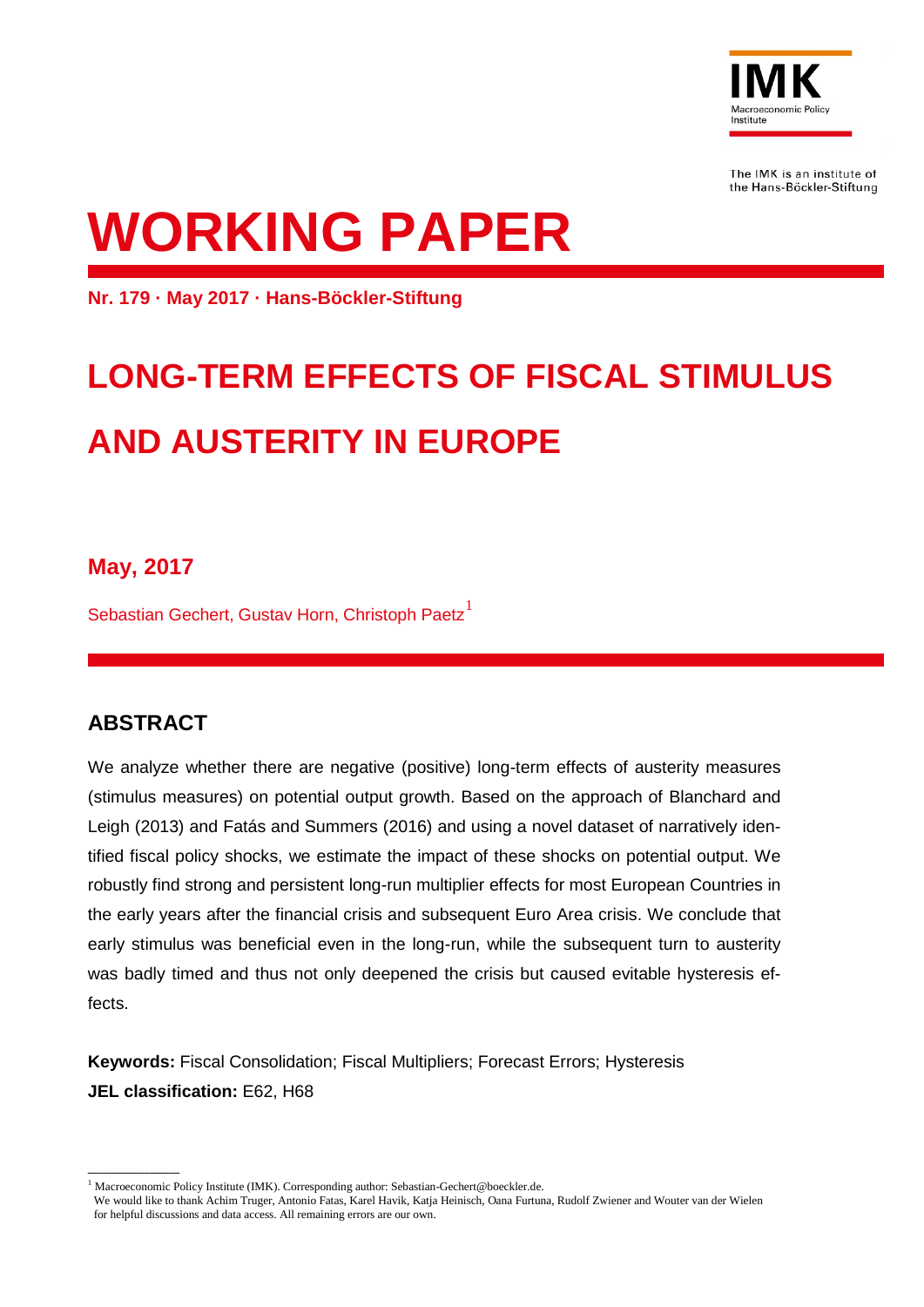## Long-term effects of fiscal stimulus and austerity in Europe

Sebastian Gechert, Gustav Horn, Christoph Paetz<sup>[1](#page-1-0)</sup>

#### May, 2017

We analyze whether there are negative (positive) long-term effects of austerity measures (stimulus measures) on potential output growth. Based on the approach of Blanchard and Leigh (2013) and Fatás and Summers (2016) and using a novel dataset of narratively identified fiscal policy shocks, we estimate the impact of these shocks on potential output. We robustly find strong and persistent long-run multiplier effects for most European Countries in the early years after the financial crisis and subsequent Euro Area crisis. We conclude that early stimulus was beneficial even in the long-run, while the subsequent turn to austerity was badly timed and thus not only deepened the crisis but caused evitable hysteresis effects.

Keywords: Fiscal Consolidation; Fiscal Multipliers; Forecast Errors; Hysteresis JEL classification: E62, H68

#### **1. Introduction**

 $\overline{a}$ 

Output in many European countries is still below pre-crisis potential. The recession takes considerably longer compared to past downturns and recovery is long overdue. Forecasts by the European Commission (EC) or the International Monetary Fund (IMF) in the aftermath of the crisis assumed a quick recovery to previous trends, but had to be revised downwards several times. These revisions most strikingly concerned not only GDP but also potential GDP forecasts. Figures 1 and 2 show repeated over-optimism of GDP and potential output forecasts for the EU as a whole and Greece as an extreme example.<sup>[2](#page-1-1)</sup>

<span id="page-1-0"></span><sup>&</sup>lt;sup>1</sup> Macroeconomic Policy Institute (IMK). Corresponding author: [Sebastian-Gechert@boeckler.de.](mailto:Sebastian-Gechert@boeckler.de) We would like to thank Achim Truger, Antonio Fatas, Karel Havik, Katja Heinisch, Oana Furtuna, Rudolf Zwiener and Wouter van der Wielen for helpful discussions and data access. All remaining errors are our own.<br><sup>2</sup> Apart from Germany in all other major European countries potential output growth rates decreased

<span id="page-1-1"></span>considerably and are now below pre-crisis figures. Potential output estimates were revised downwards both for forecasted and past values in most European countries, apart from Spain.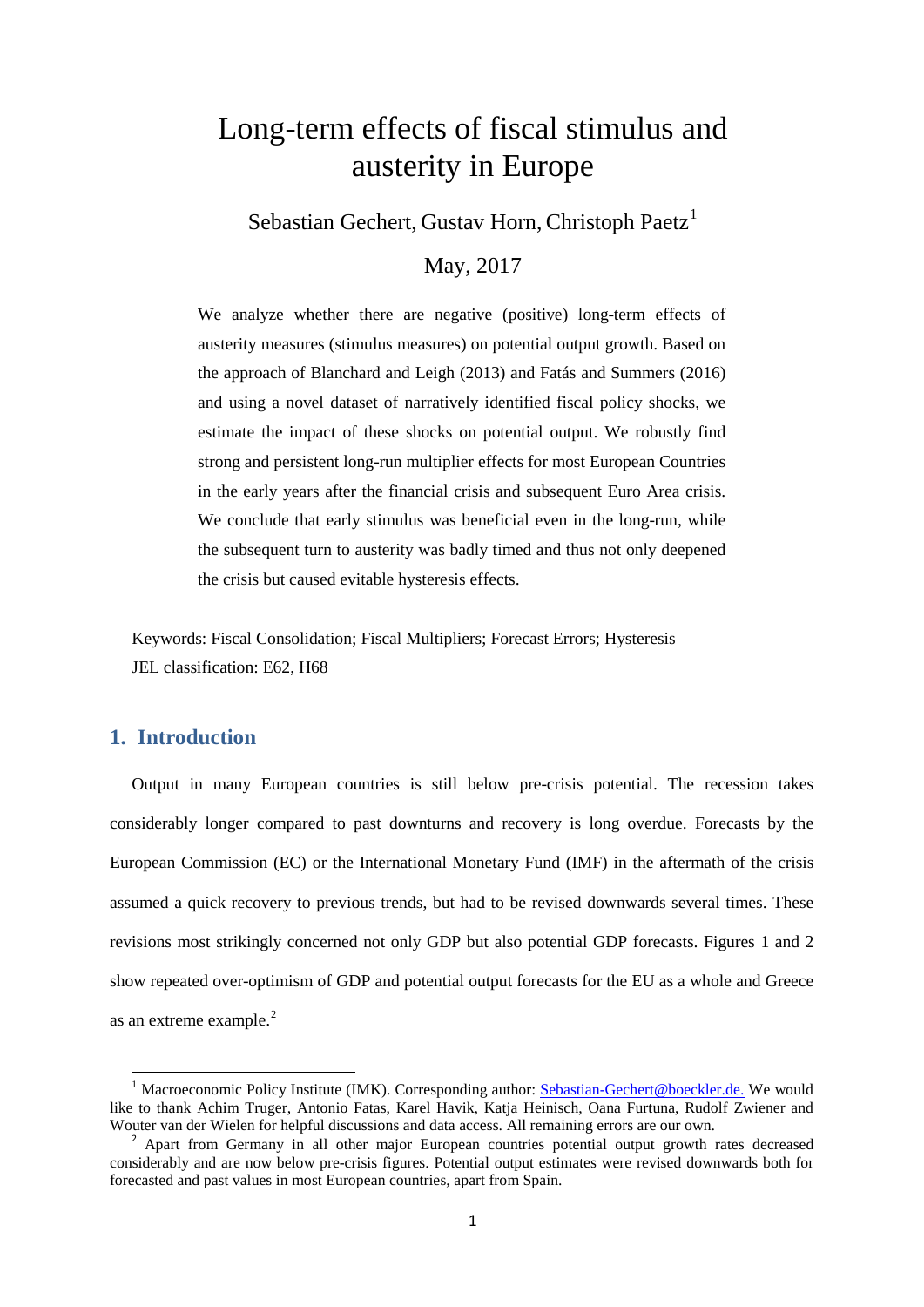#### [Figure 1 about here]

[Figure 2 about here]

The persistent and systematic forecast errors call into question the structure and assumptions of the forecasting models employed. Clearly, the financial crisis and the subsequent crisis of the Euro Area were extreme events, whose dynamics and channels of impact might be quite different from more tranquil times. A number of influential factors that unexpectedly drove the severity of the crisis have been discussed, among them the fragility of the financial system, private sector deleveraging, increased uncertainty of private agents, current account imbalances, monetary policy constraints, sustainability of public finances or the impact of discretionary fiscal policy.

In the present paper, we focus on fiscal policy, while we take into account the others. We ask whether the post-2009-shift towards fiscal consolidation had an unexpectedly substantial negative and persistent impact on GDP and potential output, in particular in the EU and the Euro Area, which could be a major explanatory factor for the second recessionary dip that followed in due course and the persistent gap to pre-crisis GDP trend and unemployment levels. This is equivalent to asking whether there was an underestimation of fiscal multipliers and, more importantly, their persistence.

Since the crisis, there has been an intense debate and a growing literature on short-run fiscal multiplier effects (Gechert 2015, Hebous 2011, Mineshima et al. 2014). Expansionary confidence effects of austerity have been discussed widely<sup>[3](#page-2-0)</sup> (Alesina and Ardagna 2010) but have been found to be rather special cases (Perotti 2011). The general consensus among international institutions now seems to read that austerity reduces growth in the short run, can be particularly harmful during downturns and may even increase public debt-to-GDP ratios in the interim (Cottarelli and Jaramillo 2012, Furman 2016).

 $\overline{a}$ 

<span id="page-2-0"></span><sup>&</sup>lt;sup>3</sup> Indeed, official statements by leading policy makers at the time seemed to assume a strong confidence effect of fiscal consolidation that would imply expansionary effects, i.e. negative multipliers. "My understanding is that an overwhelming majority of industrial countries are now in those uncharted waters, where confidence is potentially at stake. Consolidation is a must in such circumstances." (Trichet 2010) "All the eurozone governments need to demonstrate convincingly their own commitment to fiscal consolidation so as to restore the confidence of markets, not to speak of their own citizens." (Schäuble 2010)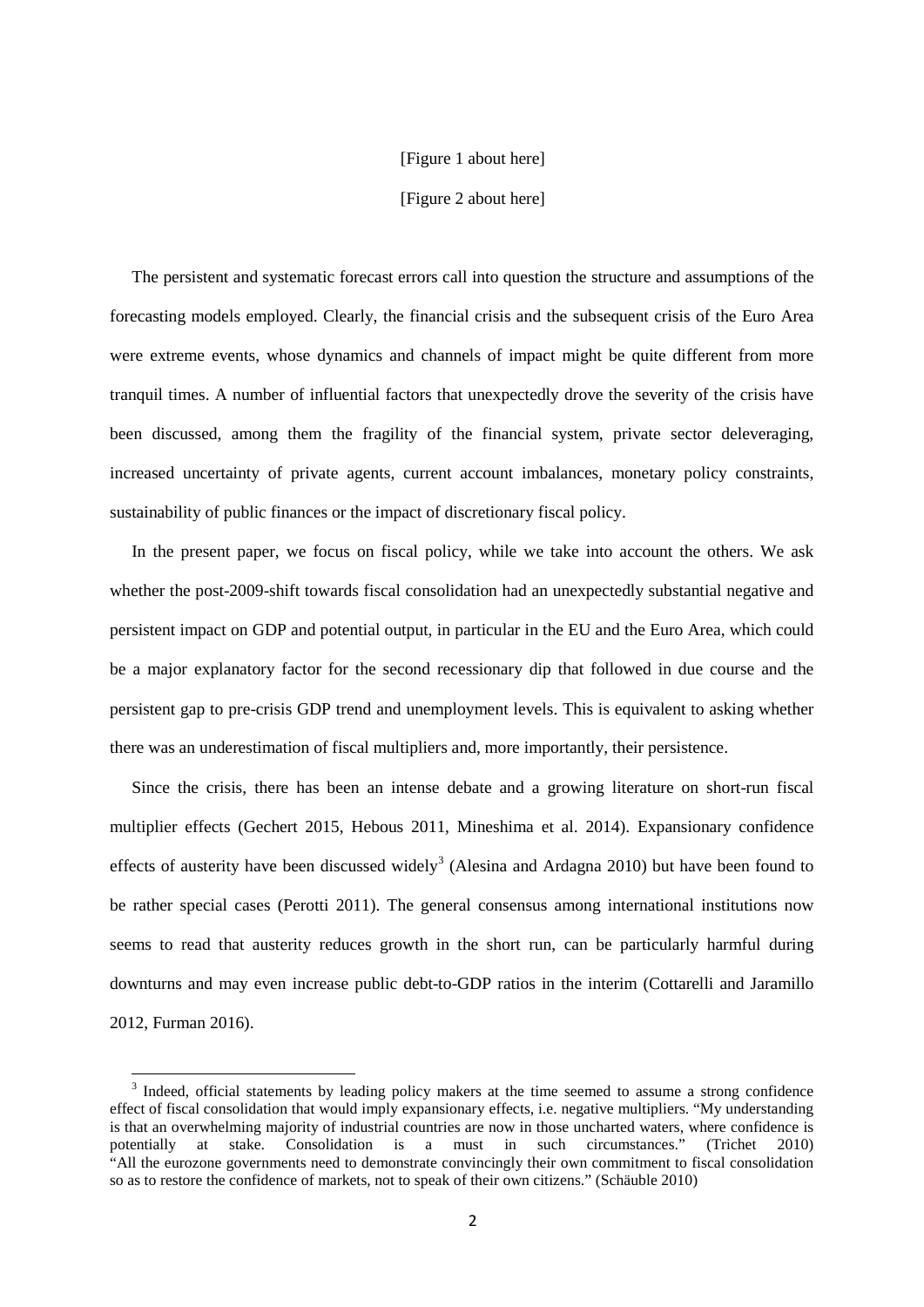The long-term effects - although they are much more important in terms of welfare and sustainability of public finances - have attracted far less attention in the empirical literature and remain more controversial, except for the special case of public investment (Bom and Ligthart 2014). Certainly, robust inference is much harder to achieve for longer horizons, which might explain the lack of evidence. For the few exceptions, the dominant reading seems to be that while austerity brings short-run pain, it provides long-term gain in terms of reduced tax distortions and debt risk (Born et al. 2015, Rogoff 2012). DeLong and Summers (2012) on the other hand make the case for hysteresis effects where austerity in a deep slump would be self-defeating even in the long run.

The present paper builds on Blanchard and Leigh (2013) (BL hereafter) and Fatás and Summers (2016) (FS hereafter). BL exploit GDP growth forecast errors for European countries during the 2010- 11 period to create a counterfactual of expected policy impact. They then regress these forecast errors on planned consolidation for the same sample in order to test whether the impact of consolidation was underestimated. They find a strong negative correlation between consolidation attempts and output revisions meaning that countries with bigger consolidation plans faced more severe growth disappointments – i.e. multipliers had been underestimated by forecasters. FS confirm the findings of BL with more recent data and extend their method by a second stage, where they regress longer-term potential output forecast errors on the GDP forecast errors that were arguably caused by the underestimation of multiplier effects. The coefficient of this second stage can be interpreted as a measure of persistence of these multiplier effects.

This paper provides two central innovations: (i) We argue that the measure of exogenous fiscal shocks employed by BL and FS, the change in the structural balance, may face endogeneity issues, as its calculation is based on potential output itself. We therefore opt for a narrative measure of the fiscal stance, the Discretionary Fiscal Effort (DFE), as provided by the AMECO database (EC 2013). (ii) We rigorously test the robustness of our findings and those of FS in terms of omitted variable biases, outliers, alternative estimation techniques, data sources and sample periods.

We find a significant underestimation of fiscal multipliers of about 0.8 units on average, which is strong, but still somewhat less pronounced than in BL and FS. These effects have a permanent impact as measured by five-year-ahead forecasts, making a strong case for hysteresis effects of fiscal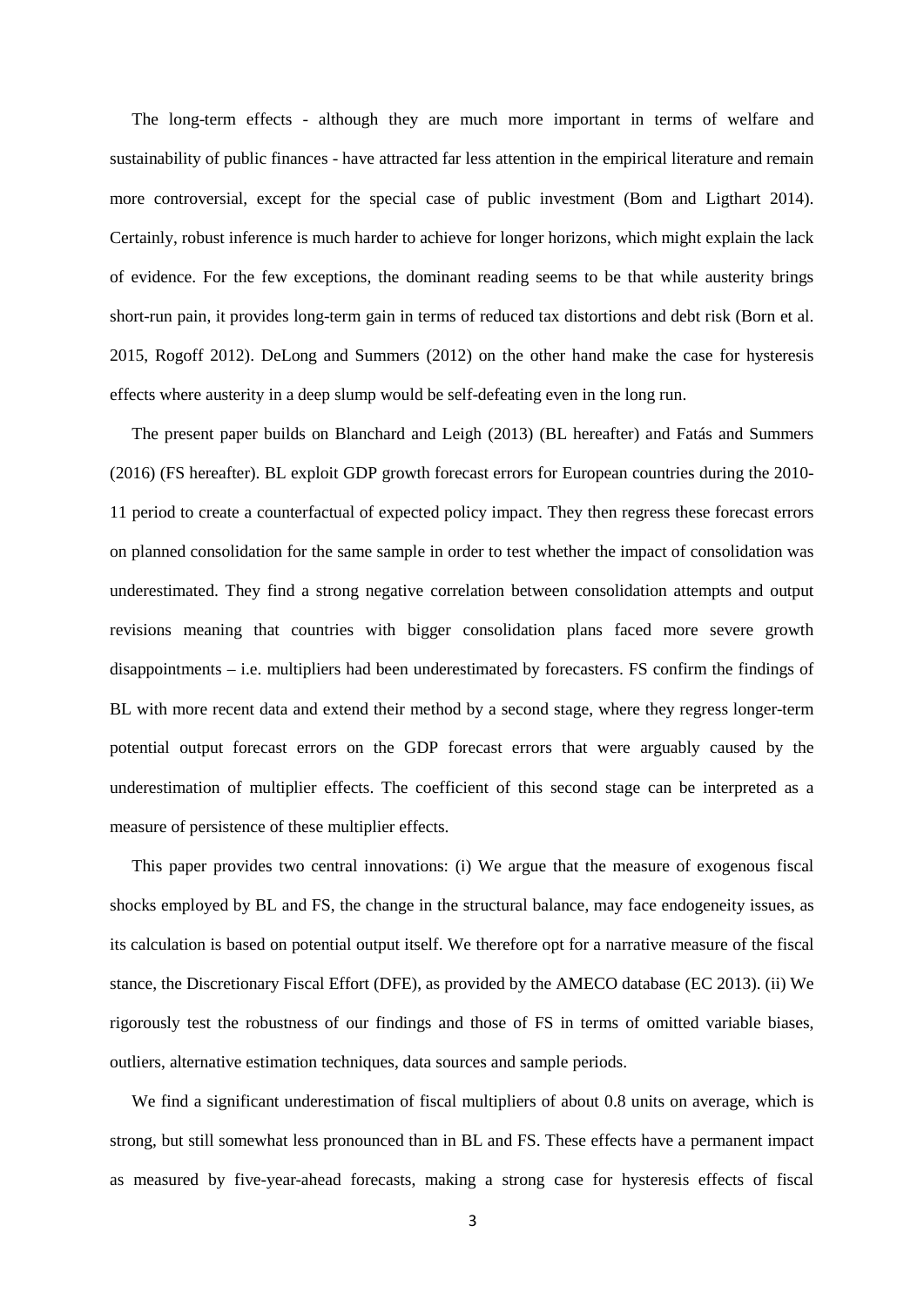consolidation. Our findings are robust to a large set of perturbations. Yet, as a plausible qualification, we find a weakening of the effects in later crisis years, in line with the slowdown of consolidation, learning effects or regime-dependent multiplier effects (Auerbach and Gorodnichenko 2012, Baum et al. 2012). Moreover, some Eastern European countries are influential outliers that weaken the relation to some extent. The effects seem to be stronger for spending than for revenue shocks. We conclude that for most countries and during a deep downturn, consolidation is harmful even in the longer-term and ineffective in achieving longer-term debt sustainability.

The remainder of the paper is organized as follows. Section 2 explains our approach and dataset. Section 3 presents the baseline results. Section 4 checks the robustness of these findings. The final section concludes.

#### **2. Method and Data**

#### *First Stage: Underestimation of Fiscal Multipliers*

In line with BL, we regress the forecast error (*fe*) of cumulated GDP growth for the years of 2010 (=*t*) and 2011 for country *i* on planned (*f*) fiscal consolidation for the very same period:

$$
\Delta Y_{i,t:t+1}^{fe} = \alpha + \beta \Delta F_{i,t:t+1|t}^f(+X_i \theta) + \varepsilon_{i,t:t+1|t}
$$
\n<sup>(1)</sup>

where

$$
\Delta Y_{i,t:t+1}^{fe} \equiv \Delta Y_{i,t:t+1} - \Delta Y_{i,t:t+1|t}^{f} \tag{2}
$$

is the forecast error of GDP as given by the difference between current-vintage figures of the cumulated growth rate of GDP over 2010 and 2011 and its forecast in the vintage of spring 2010. This figure is negative for most countries during this period.  $\Delta F_{i,t:t+1|t}^f$  is a measure of planned fiscal consolidation as a percentage of GDP over the same two-year period.  $X_i$  marks a set of control variables that are likely alternative explanations for the forecast errors, besides consolidation.  $\varepsilon_{i,t:t+1|t}$ is an *iid* error term. Two-year episodes are used to allow for lagged effects.

The rationale is the following: Using the forecast error of GDP exploits the deviation of the actual data from a counterfactual scenario given by the expectations of forecasters, based on their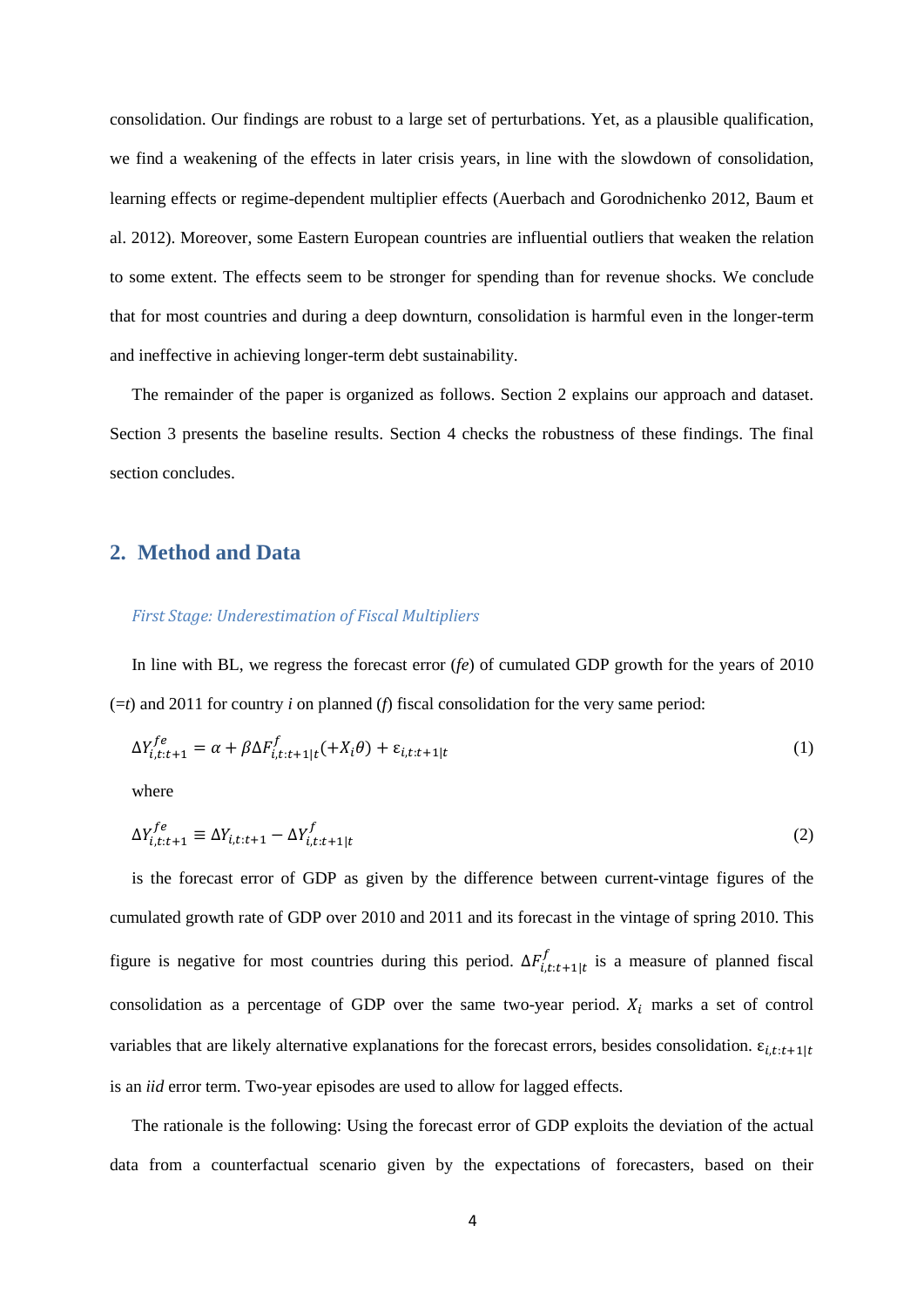information set, assumptions and model of the economy at the time, where channels work as expected by these experts. Regressing this forecast error on planned fiscal consolidation reveals, as to whether the impact of these consolidation plans was over- or underestimated. If the multiplier effect assumed in the forecasting model is correct,  $\beta$  should not deviate significantly from zero. The multiplier effect would be as expected.<sup>[4](#page-5-0)</sup> A negative and significant  $\beta$ , however, would imply that countries with a more ambitious consolidation plan had bigger growth disappointments during that period, and vice versa. The multiplier effect would have been underestimated.

#### *Second Stage: Persistence of Multiplier Effects*

 $\overline{a}$ 

With respect to welfare and sustainability of public finances, the long-term impact of the fiscal measures is key. In line with FS, we measure these long-term effects by five-year-horizon forecast errors of cumulated potential output growth. For inference, we build a Two-Stage Least Squares (TSLS) framework, where the exercise of BL is considered as the first stage, measuring the growth disappointments as caused by the stronger than expected impact of fiscal consolidation:

$$
\Delta \hat{Y}_{i,t:t+1}^{fe} = \alpha + \beta \Delta F_{i,t:t+1|t}^{f} \tag{3}
$$

The fitted values of the first stage - interpreted as the unexpected GDP change due to a stronger than expected impact of fiscal consolidation – then enter the second stage, where the forecast error of potential output is regressed on these fitted values:

$$
\Delta \text{Pot} Y_{i,t:t+5}^{fe} = \gamma + \delta \Delta \hat{Y}_{i,t:t+1}^{fe} (+X_i \pi) + \omega_{i,t:t+1|t}
$$
\n
$$
\tag{4}
$$

The relevant coefficient  $\delta$  can be interpreted as a measure of persistence of changes in output that are caused by changes in the fiscal stance. If  $\delta = 1$ , the multiplier effect would be fully persistent and growth disappointments would carry on one-to-one to the long-run. For a fiscal consolidation shock in a standard New Keynesian model  $\delta$  should be smaller than one and approach zero in the medium run, except for a cut in public investment that might drag down aggregate supply conditions. Of course, potential output figures usually follow persistent changes in GDP quite closely and might thus not be a

<span id="page-5-0"></span><sup>&</sup>lt;sup>4</sup> BL point to some evidence according to which official forecasts by the IMF or the European Commission implicitly assume a multiplier effect of 0.5.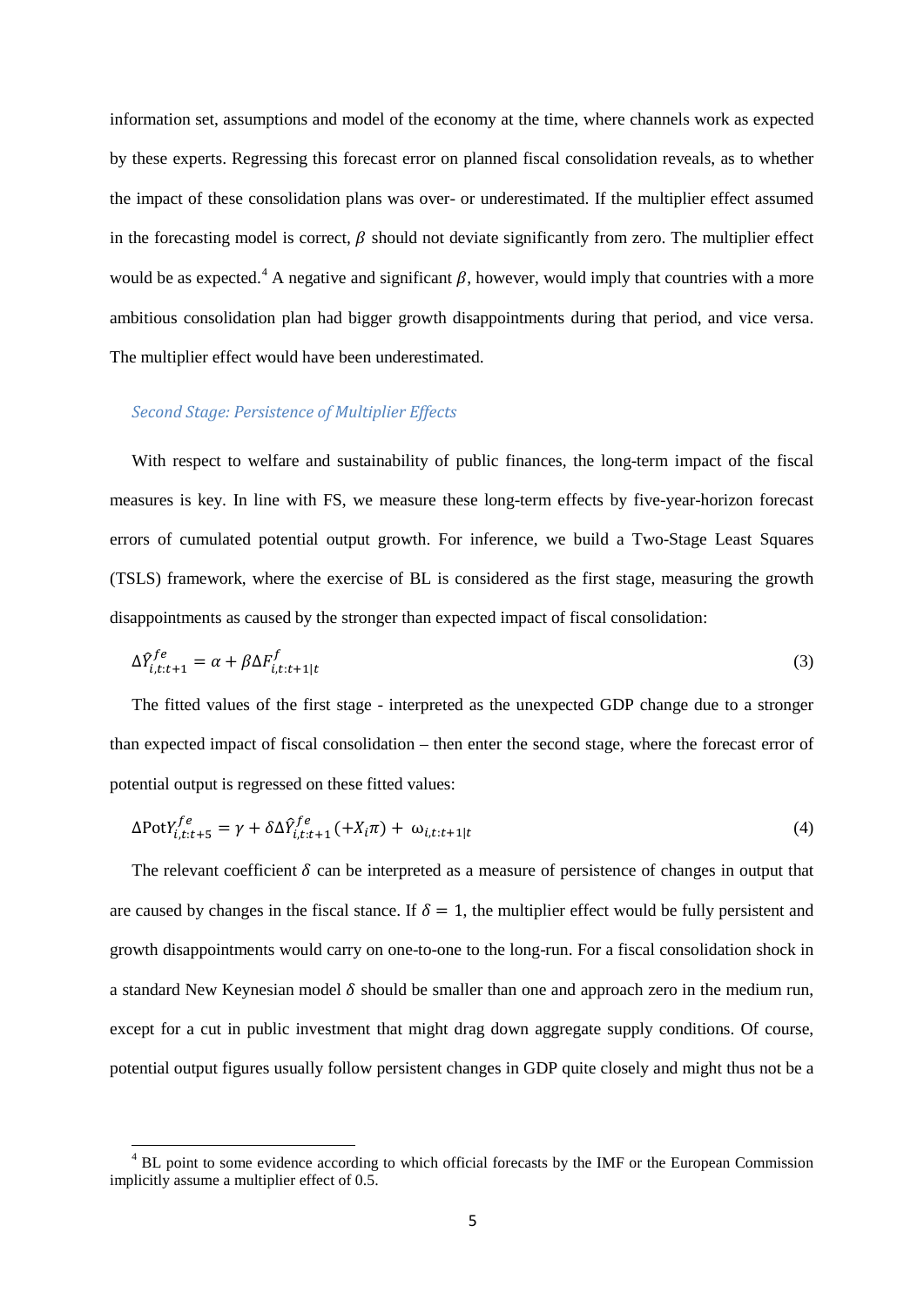perfect metric to investigate structural changes in output (Gechert et al. 201[5](#page-6-0)).<sup>5</sup> However, a permanent effect on GDP after 5 years still runs counter to conventional assessments of the persistence of demand shocks and is much more in line with theories and evidence of hysteresis (DeLong and Summers 2012, Fatás 2000, Logeay and Tober 2006, Sturn 2014).

#### *Identification of Consolidation Shocks*

 $\overline{a}$ 

When estimating the impact of fiscal policy, identification of exogenous fiscal shocks is crucial. Since the budget is highly sensitive to business cycle fluctuations, estimation based on headline budgetary figures would be prone to an endogeneity bias. BL and FS rely on changes in the structural balance (*SB*) which is an established measure of the fiscal stance. It is derived from the actual budget balance by subtracting a cyclical component, based on assumptions of automatic stabilizers and the output gap, as well as one-off events.

We argue that the structural balance still faces a likely endogeneity bias when it comes to measuring its impact on potential GDP forecast errors. This is because the structural balance depends on the assessment of potential output itself. Consider the situation in 2010 where potential GDP was forecasted too optimistic in a phase of severe slack. Forecasting models would estimate the output gap to close with high speed under such circumstances. Any improvement of the headline budget balance is then deemed as cyclical, with only a small share left that is considered as structural consolidation. When potential growth turns out lower than expected and is revised downward, so would the structural share of the consolidation effort need to be revised upward. If SB enters the regression without such revision, it is generally biased towards zero and the coefficients  $\beta$  and  $\delta$  could therefore be unduly inflated. Note that such revisions would be required due to pure technical dependence of the calculation of the structural balance on potential output figures, and must not be confused with revisions due to truly more ambitious consolidation efforts.

In light of these issues, we opt for an alternative measure of the fiscal stance, namely the Discretionary Fiscal Effort (DFE) as published by the AMECO database. It is available for EU27

<span id="page-6-0"></span><sup>&</sup>lt;sup>5</sup> For a critical review see the conference contributions at [http://ec.europa.eu/economy\\_finance/events/2015/20150928\\_workshop/index\\_en.htm](http://ec.europa.eu/economy_finance/events/2015/20150928_workshop/index_en.htm)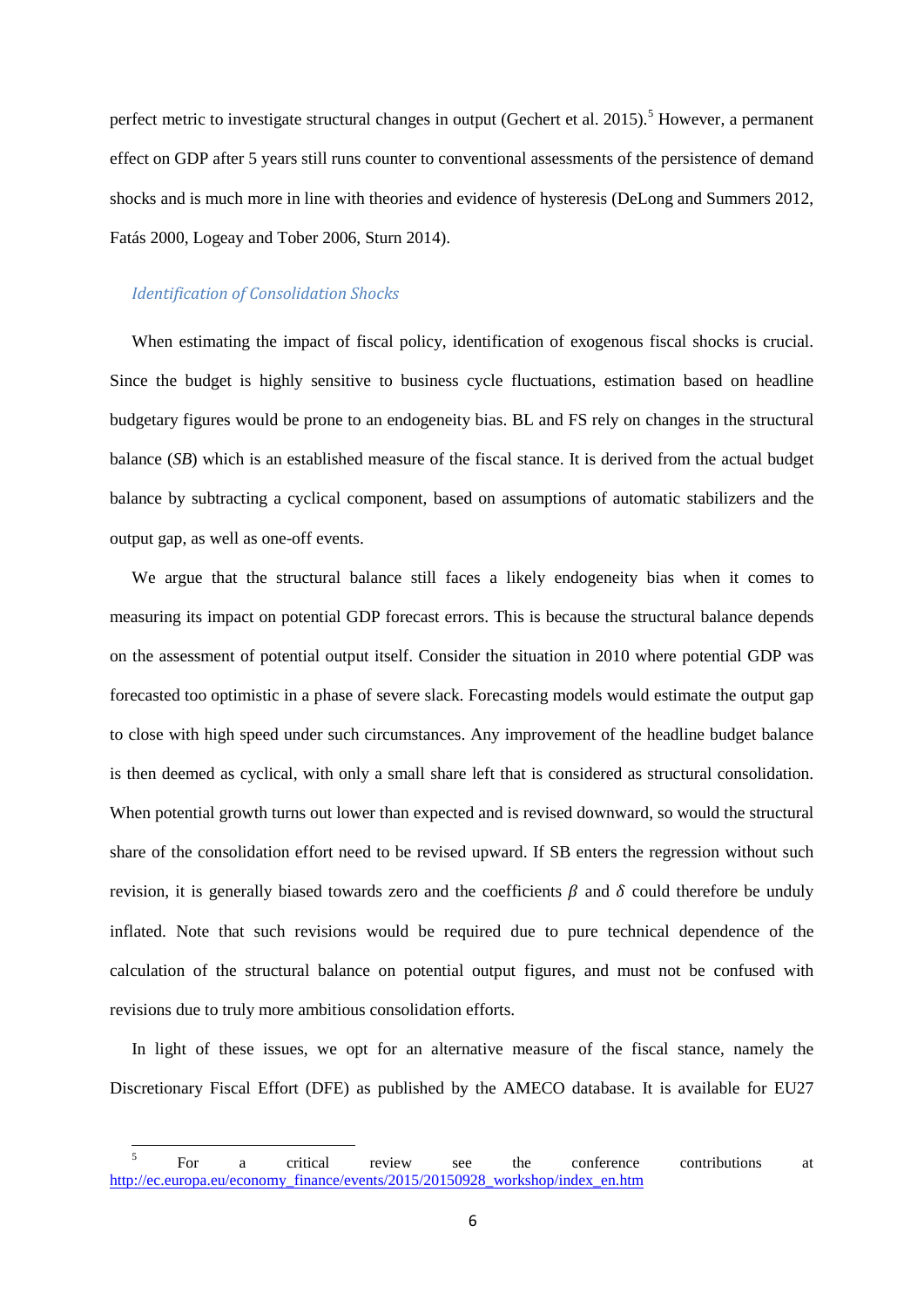countries on an annual basis since 2010. The DFE is based on a narrative account of fiscal shocks where the expected budgetary impact of factual law changes and other measures is recorded. Such a measure should provide a less technical assessment of the true fiscal stance. Narratively identified fiscal shocks have been argued to be more robust in estimating fiscal multipliers (Carnot and de Castro 2015). In the next section it will be shown that this is indeed the case for our exercise. In line with the arguments above, we find that the cumulated 2010-11 DFE is more positive on average than the change in SB ( $\mu_{DFE} = 2.46 pp$ ,  $\mu_{SB} = .53 pp$ ) and is moreover much more dispersed ( $\sigma_{DFE} = 3.42$ ,  $\sigma_{SB} = 1.68$ ), while the two are still highly correlated ( $cor_{DFESB} = .74$ ). This could speak of an attenuation of the SB measure towards zero.

#### *Further Data*

In our baseline, we stick to IMF World Economic Outlook (WEO) forecasts for GDP and potential output and use the vintage of spring 2016 vis-à-vis the spring 2010 forecast for the calculation of forecast errors. [6](#page-7-0) Importantly, comparing data of different vintage years requires correction for change of base year, accounting rules and re-assessments of past potential outputs.<sup>[7](#page-7-1)</sup> The second stage of our model uses  $t+5$  forecasts for potential output, as given by unpublished vintages of the IMF WEO.<sup>[8](#page-7-2)</sup> In the baseline sample we focus on European countries, but due to missing data end up with 22 / 21 observations.[9](#page-7-3) Therefore, section 4 includes a battery of robustness checks for the baseline estimates. First, we include various alternative explanatory factors to control for omitted variable biases. Data for sovereign CDS spreads, pre-crisis household debt-to-GDP ratios and pre-crisis current-account-to-GDP ratios are obtained from the BL dataset.<sup>[10](#page-7-4)</sup> Second, we also run our model using European

 $6$  BL compare the IMF autumn 2012 forecast to the spring 2010 forecast.

<span id="page-7-1"></span><span id="page-7-0"></span><sup>&</sup>lt;sup>7</sup> See Appendix A for a more detailed description of the computation of forecast errors for GDP and potential GDP.

<span id="page-7-2"></span> $8 \text{ W}$  are grateful to Antonio Fatás for providing us with the WEO data and files for replication of the FS results. <sup>9</sup> For SB, the sample comprises Austria, Belgium, Czech Republic, Denmark, Finland, France, Germany,

<span id="page-7-3"></span>Greece, Iceland, Ireland, Italy, Malta, Netherlands, Norway, Poland, Portugal, Slovak Republic, Slovenia, Spain, Sweden, Switzerland and the United Kingdom. For DFE, we have Austria, Belgium, Czech Republic, Denmark, Estonia, Finland, France, Germany, Greece, Ireland, Italy, Luxembourg, Malta, Netherlands, Poland, Portugal,

<span id="page-7-4"></span> $10$  Further control variables are taken from the respective spring 2010 forecast, in line with BL.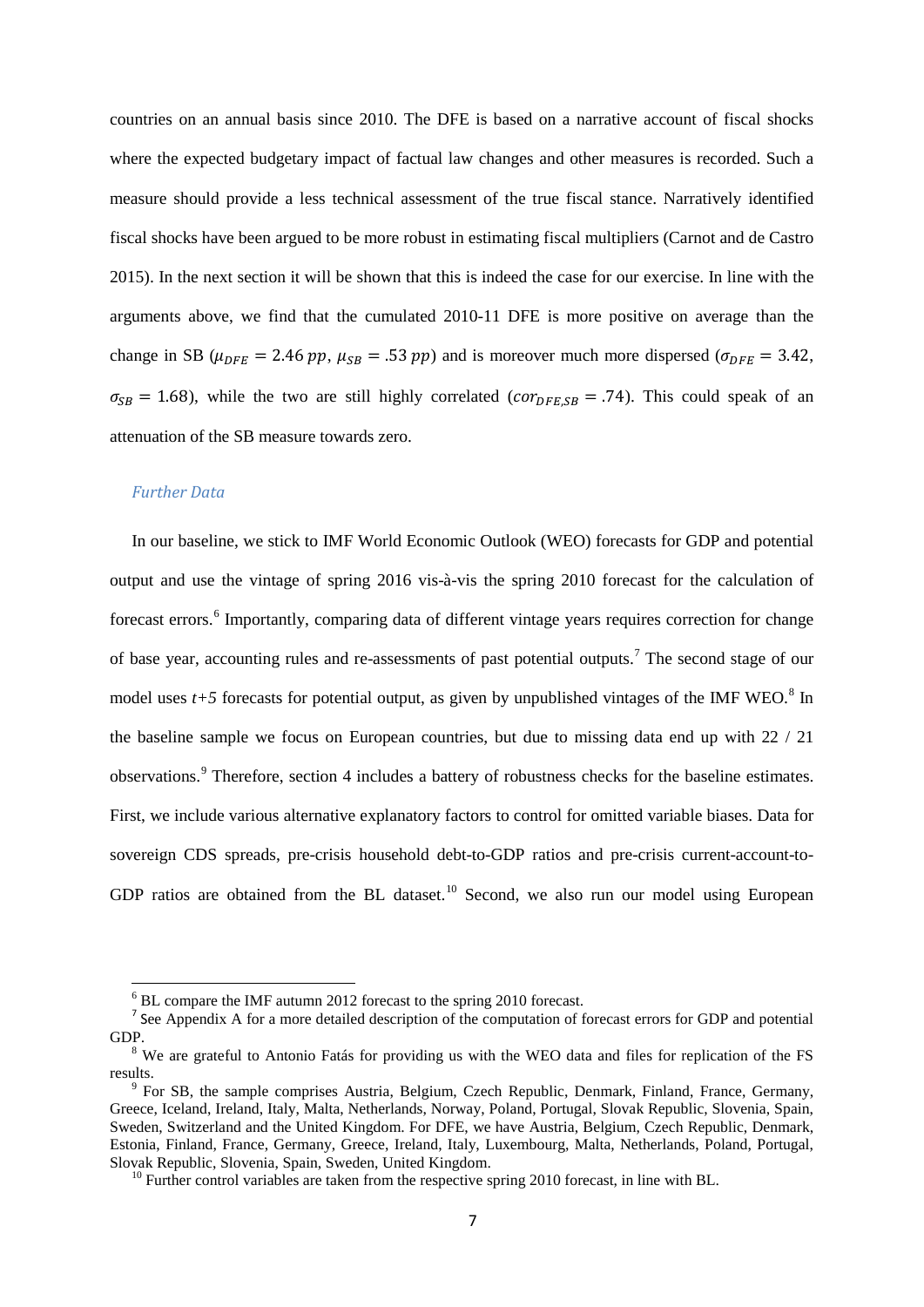Commission forecasts. The forecast vintages are obtained from a dataset by the FIRSTRUN project<sup>[11](#page-8-0)</sup>, which collects vintages of the AMECO dataset; moreover, we use unpublished *t+4* EC forecasts of potential output.<sup>[12](#page-8-1)</sup> The EC data allows to extend the sample to the whole EU27 and thus some additional Eastern European countries that are absent from the IMF dataset. The third class of robustness checks extends the time horizon by applying a moving window and panel data analysis to increase the number of observations, where we use different spring vintage sets from the IMF and the EC data respectively and compare them to the vintage of spring 2016 to obtain our forecast errors.

#### **3. Estimation Results**

#### *First Stage: Underestimation of Fiscal Multipliers*

First, in Table 1(a), we replicate the BL results by using IMF WEO data and the change in the SB as our fiscal measure. In Table 1(b) we use the DFE instead.

[Table 1(a) about here]

[Table 1(b) about here]

Column (1) of Table 1(a) shows the result of the replication. The original finding of BL, a significant underestimation of fiscal multipliers by about 1.1, is even reinforced with  $\beta \approx -1.3$ . Is the latter effect driven by the assessment of spending or taxation? Such data are not directly available for structural balance components. In line with BL, in column (2) we split the structural balance into spending  $(G)$  and revenues  $(T)$ , where  $SB = T - G$ . In terms of cyclical adjustment, we assume that government spending is insensitive and use its actual value *G*, while calculating cyclically adjusted revenues as the residual  $T=S_B+G$ . It turns out that the negative impact of government spending cuts was more strongly underestimated than the one from tax hikes. This is consistent with evidence from the meta regression of Gechert and Rannenberg (2017) who show that in particular spending multipliers increase during downturns.

<sup>&</sup>lt;sup>11</sup> http://www.firstrun.eu/research/data/

<span id="page-8-1"></span><span id="page-8-0"></span> $12$  Courtesy of European Commission forecasting staff.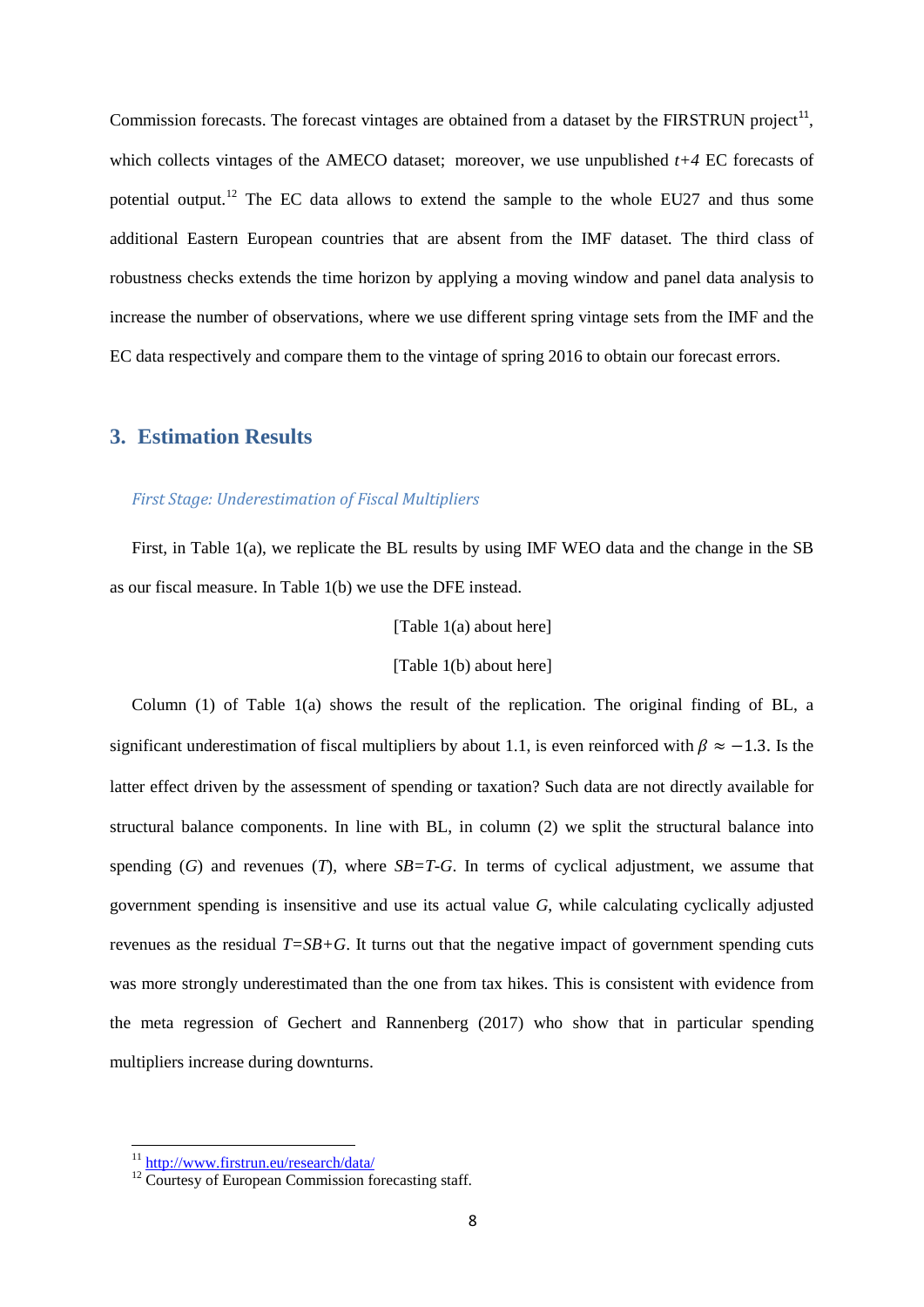A natural objection to the validity of the effects in columns (1) and (2) is the small sample size and the likely dependence on influential outliers. Using a quantile regression instead, does only minimally alter the coefficient (column (6)). Likewise, in column (3) we exclude those countries in our sample that were under a bailout program (Greece, Ireland and Portugal). The effect is somewhat muted but still economically and statistically highly significant. Column (4) shows the results for a widened sample of advanced countries. Interestingly,  $\beta$  is not statistically significant any more. Arguably, many European countries were in a deeper crisis and bound to common currency and monetary policy at its zero lower bound during this phase. In line with this assessment, narrowing the sample to Euro Area countries in column (5) even slightly increases the effects.

In Table 1(b), using the DFE, the qualitative results are confirmed. However, the effect is somewhat smaller. This is in line with our reasoning above: the effects as measured by SB might be somewhat upward biased due to its possible endogeneity with growth forecast errors. Separating expenditures and revenues, which are directly available for the DFE, in column (2) gives consistent, though insignificant results; but the wide standard errors may not be trusted due to multicollinearity: The correlation of the series is extremely high ( $cor_{DFEG, DFET}$  = .92). Moreover, as shown in columns (3) and (4), including G and T one at a time, strongly inflates the coefficients. Of course, the coefficients of (3) and (4) must not be trusted as they pick up the influence of the omitted counterpart of the budget, but they still show that the coefficients of column (2) could be significant if multicollinearity was absent.

In general, we can reconfirm the substantial underestimation of fiscal multipliers during the early stages of the Euro Area crisis as found by BL. Using a superior measure of the fiscal stance, the effect however, is more in a range of 0.8-0.9. Together with the well documented assumption that IMF forecasters implicitly used a multiplier effect of around 0.5, actual multipliers for the crisis period under investigation should lie in a range of 1.3 to 1.4. This is very much in line with findings of ZLB effects in standard macroeconomic models (Woodford 2011).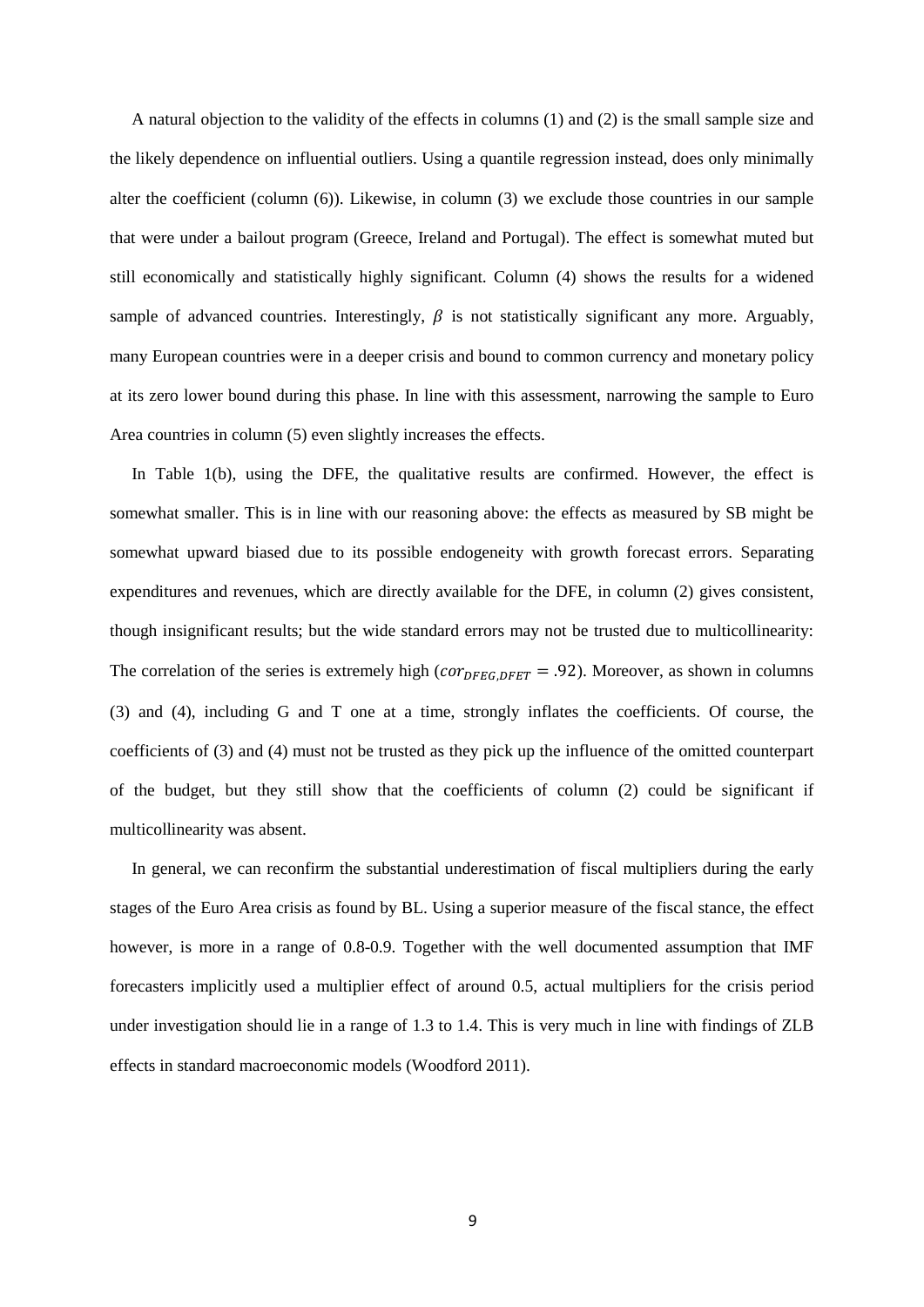#### *Persistence of fiscal multipliers*

Investigating the persistence of multipliers, in Table 2(a) column (1), we first replicate the result of FS. The factor of persistence is close to one, which could be interpreted such that the GDP losses caused by fiscal consolidation became permanent, at least given the currently available information set on a five-year horizon.

#### [Table 2(a) about here]

#### [Table 2(b) about here]

Again, the results of the TSLS estimation are robust to the changes already discussed for the first stage in Table 1. Splitting the structural balance in spending and revenue components only minimally changes the estimated persistence (column (2)). So does a sample based on Euro Area countries (columns (4)). Down-weighting outliers by excluding program countries or using quantile regressions even reinforces the persistence (columns (3) and (5)). Interestingly, the results are not robust to using a direct regression like

$$
\Delta \text{Pot} Y_{i,t:t+5}^{fe} = \zeta + \eta \Delta F_{i,t:t+1|t}^{f} + \vartheta_{i,t:t+1|t}
$$
\n
$$
(5)
$$

of the  $t+5$  potential output forecast error on the fiscal stance in column (6). The coefficient, which should be  $n = \beta \cdot \delta$  has the expected sign and is large, yet is not statistically significant.

The results become more robust and persistence is even a little bit stronger when using the DFE measure of fiscal stance in Table 2(b). Moreover, the instrument seems quite strong judging from the first stage F statistics. In general, while the estimated multiplier effect is somewhat lower on impact when using the DFE, it is super-persistent and increases over the 5-year horizon by a factor of 1.25, or 1.05 per year. This time, the direct regression in column (6) is highly significant.

#### **4. Further Robustness Tests**

#### *Controlling for alternative explanations*

As discussed in the introduction, there might be other factors at play that explain growth disappointments and that would lead to an omitted variable bias in our simple regressions. As a general note, it is vital to look at control variables that were already in the information set of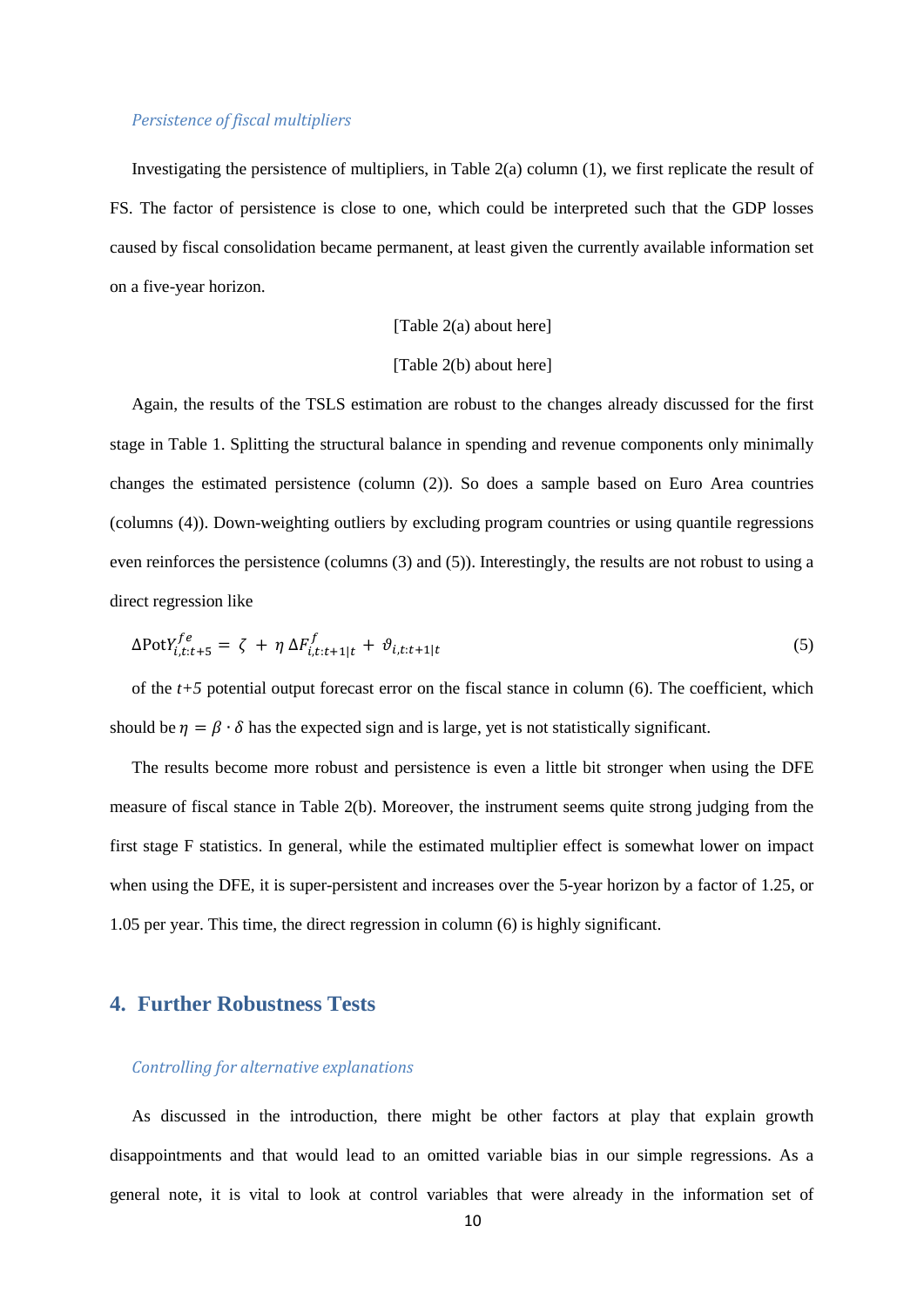forecasters to see if their impact was underestimated. Any later realizations of these variables that could have an influence on realized output growth would most likely be prone to reverse causality issues. For example, an increase in sovereign CDS spreads could cause lower growth but could as well be caused by growth disappointments (Cottarelli and Jaramillo 2012).

Most basically, our findings could be challenged by a general over-optimism bias in growth forecasts that could explain the negative forecast errors after 2010. Some earlier literature points to politically motivated over-optimism in growth forecasts by national authorities (Jonung and Larch 2006, Frankel 2011). If this is the case for our sample, such bias should be present in earlier periods as well. However, for the IMF WEO April forecast vintages of 1997-2007 for the 27 EU countries with available data, we even find slightly too pessimistic forecasts with an average GDP growth forecast error of +0.21 for  $\Delta Y_{i,t}^{fe}$  and  $\Delta Y_{i,t+1}^{fe}$ . The same holds for AMECO spring forecast vintages where we have data from 2000 onwards. The average GDP growth forecast error is +0.17 for  $\Delta Y_{i,t}^{fe}$  and  $\Delta Y_{i,t+1}^{fe}$ for the 2000-2007 vintages.

Table 3(a) and (b) and Table 4(a) and (b) present regression results including various control variables using SB and DFE for the first stage and second stage regressions, respectively. Due to low degrees of freedom, we include these controls one at a time. Column  $\beta$  in Tables 3 and  $\delta$  in Tables 4 show our parameters of interest, the effects of multiplier underestimation and persistence; column  $\theta$ and  $\pi$  give the coefficients of the control variables.

> [Table 3(a) about here] [Table 3(b) about here] [Table 4(a) about here] [Table 4(b) about here]

In row (1) we ask whether the *under-prediction of the 2008-09 recession* might in fact predict the 2010-11 forecast error. The rationale would be that the persistence of the crisis was underestimated and that the double dip was inevitable though not forecasted. The effect of fiscal consolidation, however, remains intact and the financial crisis forecast error is not significant. This holds true for both SB and DFE for first and second stage. In a similar fashion, in row (2) we control for the *size of*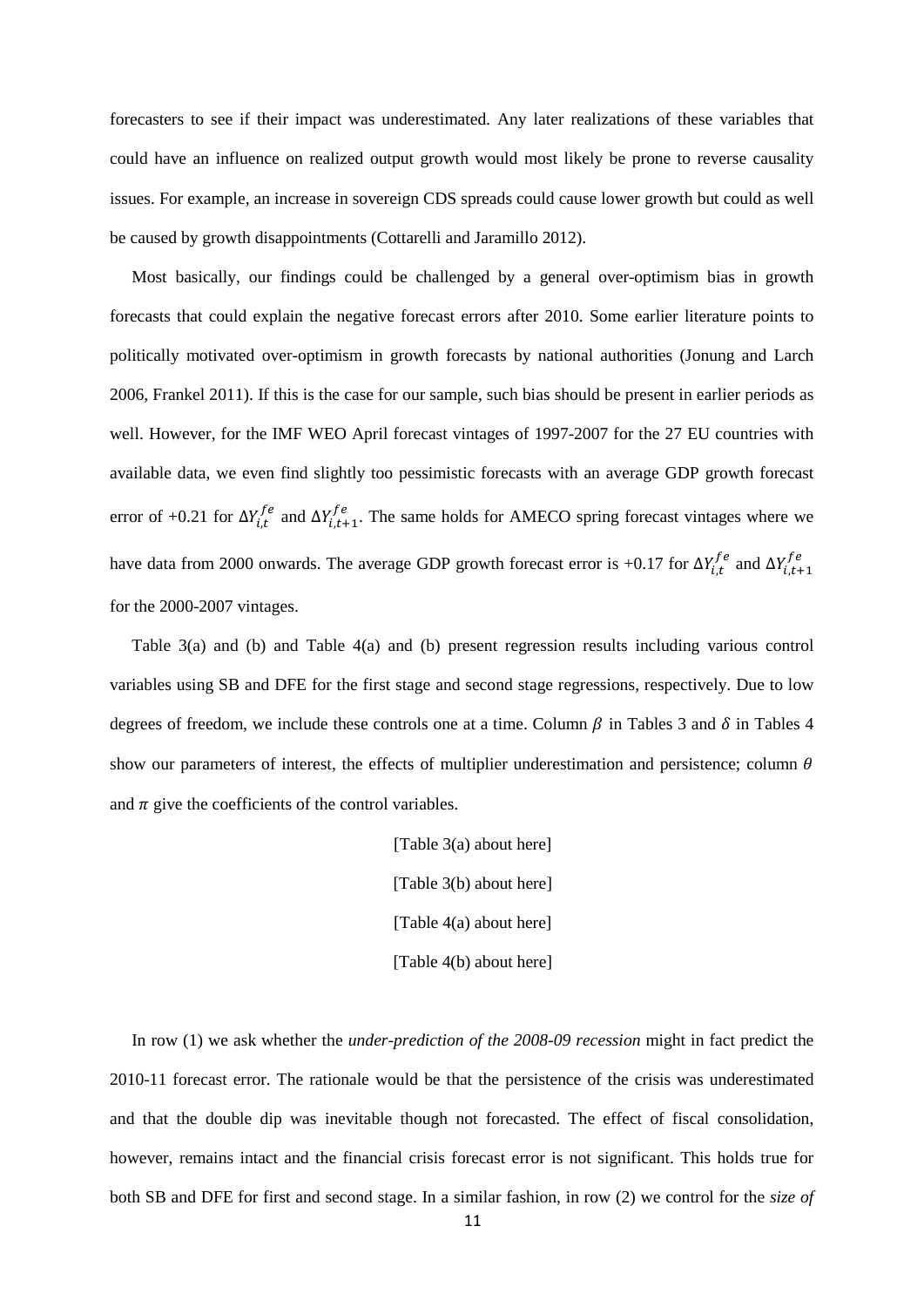*the forecasted GDP growth* during the 2010-11 period itself. Maybe countries with strongly negative forecast errors simply had a comparably large GDP growth forecast from the outset that was unrealistic. However, including this variable does not affect the results qualitatively, even though the persistence parameter increases somewhat. The GDP forecast itself is negative and significant in the second stage. This is plausible, as higher expected GDP growth might have increased the potential output forecast and thus even made the potential output forecast error more negative.

Could it have been an underestimation of the sheer *size of consolidation* instead of the multiplier effect of consolidation that explains growth disappointments? In row (3) we add the forecast error of the change in the structural balance as additional control. Again, the effects remain intact. Moreover, there seems to be no relevant underestimation of the consolidation effort during the 2010-11 years. The multiplier effect largely dominates the size effect in terms of forecast errors. What about the *consolidation effort of trading partners*, which could spill over to domestic growth? Adding in row (4) the trade-weighted consolidation effort of trading partners as measured by the change in their structural balance and scaled by the share of exports in GDP does not affect our coefficients of interest, even if the parameter itself becomes highly significant and large.

Another perturbing candidate could be ignoring the impact of the *soundness of domestic public finances*. Maybe forecasts were too optimistic because public finances were in bad shape and their influence on growth might have been underestimated. We test this possibility in rows (5) to (7) where we use as a proxy either the initial sovereign debt-to-GDP level of 2009, the initial structural balance of 2009 or the spread of sovereign credit default swaps as an average during the first quarter of 2010, respectively. The parameters belonging to the DFE measure are qualitatively unaffected. When controlling for the initial structural balance in 2009, the persistence of multipliers is even reinforced. The coefficient of the initial structural balance itself becomes significantly negative in the second stage of the DFE estimation, meaning that for countries with higher structural deficits on the outset potential growth forecasts were comparably too pessimistic. The stabilizing role of expansionary fiscal policy seems to have been underestimated. In the case of sovereign CDS spreads, first stage results do not change much, but the significance levels of the persistence parameter become lower in the DFE case and even insignificant when using the SB.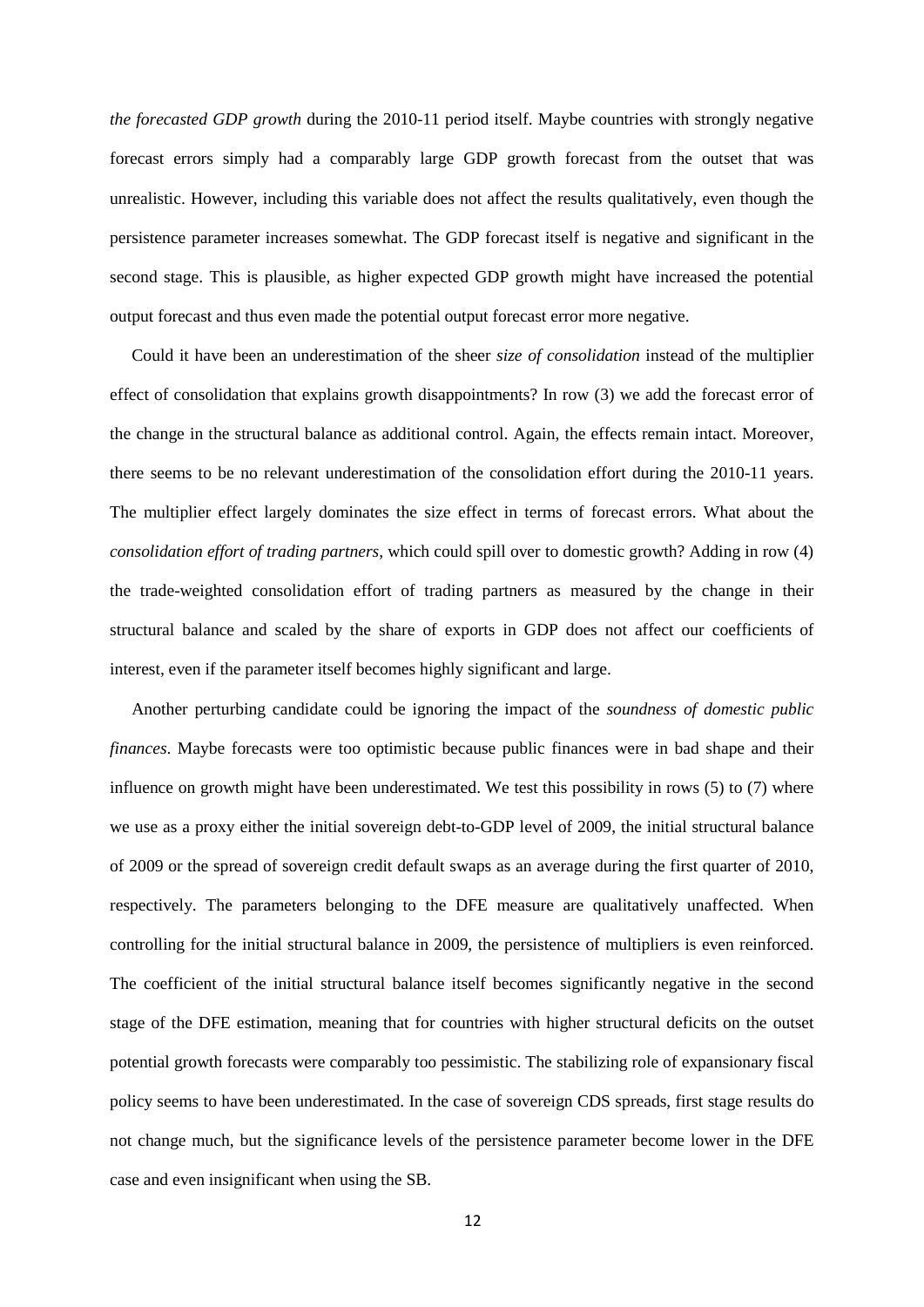What about the private sector and its likely underestimated impact on growth through bank stress or private debt overhang? Controlling for the indicator of Laeven and Valencia (2012), which signals whether a country is in a *banking crisis* in a certain year, does not affect our parameters of interest. Using *pre-crisis household debt-to-GDP ratios* of 2007 as a proxy for the pressure to deleverage does not affect the first stage regressions, but lowers the significance level of the persistence parameter in the SB case. The DFE case again is much more robust. Finally, when controlling for the *pre-crisis current-account-to-GDP ratio* as a measure of external imbalances that might have stalled output growth more than expected, we again find our DFE estimation largely unaffected. For the SB case, the persistence coefficient turns smaller and insignificant.

Summing up, controlling for various alternative explanations does not affect our central findings at least when we rely on the narrative DFE measure, where also the F statistics still signal strong instruments. For the coefficients of the SB measure results remain robust in most instances but the instruments become even weaker.

#### *Using European Commission Data*

Is the IMF forecast a special case? We test the European Commission's forecast as well, using the spring 2010 European Economic Forecast as well as *t+4* forecasts of potential output. The EC data include the whole EU27 and thus some additional Eastern European countries, that are absent from the IMF dataset. Repeating the previous regressions with EC data, most of the results are confirmed. Results are shown in Appendix B. Estimates using the structural balance are even more robust to the perturbations we tested for the IMF data. Concerning the DFE there are two interesting and plausible outliers: for the whole EU27, the coefficients of interest are somewhat weaker  $(\beta = [0.5, 0.7], \delta =$ [.9; 1.1]). Most notably, the relation completely diminishes when excluding the program countries (Table B1(b), Column(3)), and the separate effects of spending and revenue shocks is turned upside down (Table B1(b), Column(2)). These findings are fully driven by the data of Latvia and Lithuania, countries that are absent in the IMF dataset and that witnessed a tremendous crash in 2009 with a cumulated GDP growth forecast error for the years 2008-09 as of the 2008 spring forecast of more than −20 pp each. It is not implausible that (potential) growth forecasts where more on the pessimistic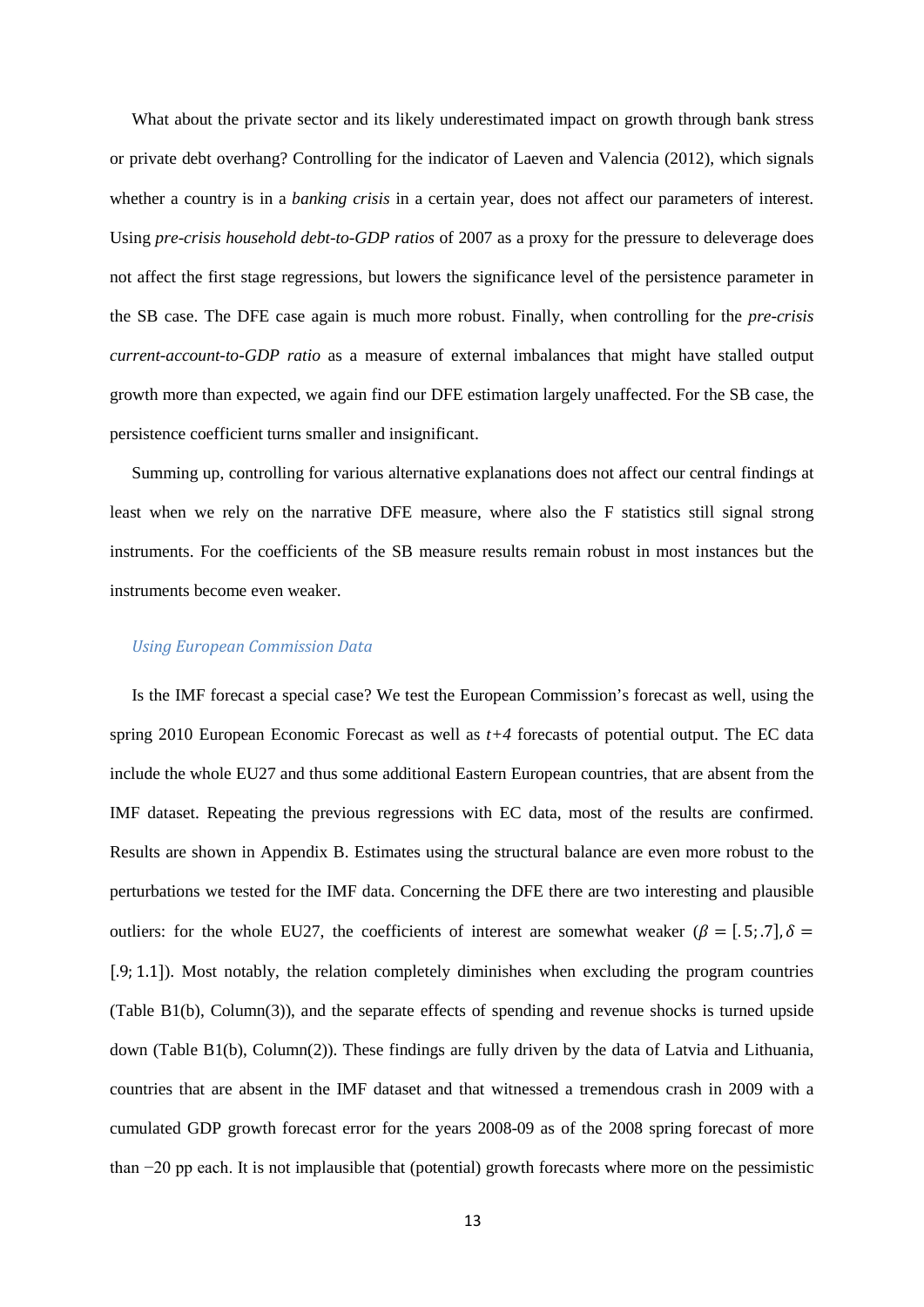side in the following years. Moreover, both countries are very small, very open economies that joined the EU only in 2004, which gave them a strong push to export growth. In such circumstances fiscal devaluation is considered less harmful (Perotti 2011). When we exclude these special cases, the previous results of the IMF sample are reestablished in full (Series (c) of Tables B1-4, Appendix B).

#### *Extending the Time Dimension*

In our baseline we derive forecast errors from the vintage of spring 2016 vis-à-vis 2010 and are therefore restricted to only 21 / 22 observations in the IMF case and 27 with EC data. Fiscal consolidation in many European countries has, however, continued after 2011. Also, it might be interesting to check the short and long run impact for late crisis years. Therefore, we test for forecasts in subsequent years and extend the time dimension of the estimation in two ways. First, we assess different forecast vintages individually in form of a moving window and second, jointly in a panel structure. As we only have limited access to IMF vintages with  $t+5$  forecasts we concentrate in the main body of this paper on results with EC data for the moving window and panel model exercise. Appendix B presents limited samples with IMF data. Generally, the results for the first and second stage are robust to the exercise of extending the time dimension when using the DFE as fiscal shocks, while using SB produces rather inconsistent results. The model for the moving window is equivalent to section 2. The two-year fiscal shocks and growth forecast errors move along with the respective vintage year. Table 5(a) and (b) and Table 6(a) and (b) show moving window regression results for vintages between 2010 and 2014 using SB and DFE for the first and second stage, respectively.

> [Table 5(a) about here] [Table 5(b) about here] [Table 6(a) about here] [Table 6(b) about here]

In the first stage SB case, baseline results are not confirmed by other vintage years, *β* becomes economically and statistically insignificant. However, using DFE provides robust results for the main period of European consolidation, vintage years 2010 -12 with a multiplier underestimation between - 0.53 and -0.61. Afterwards the effect vanishes, which may be due to the slowdown of consolidation in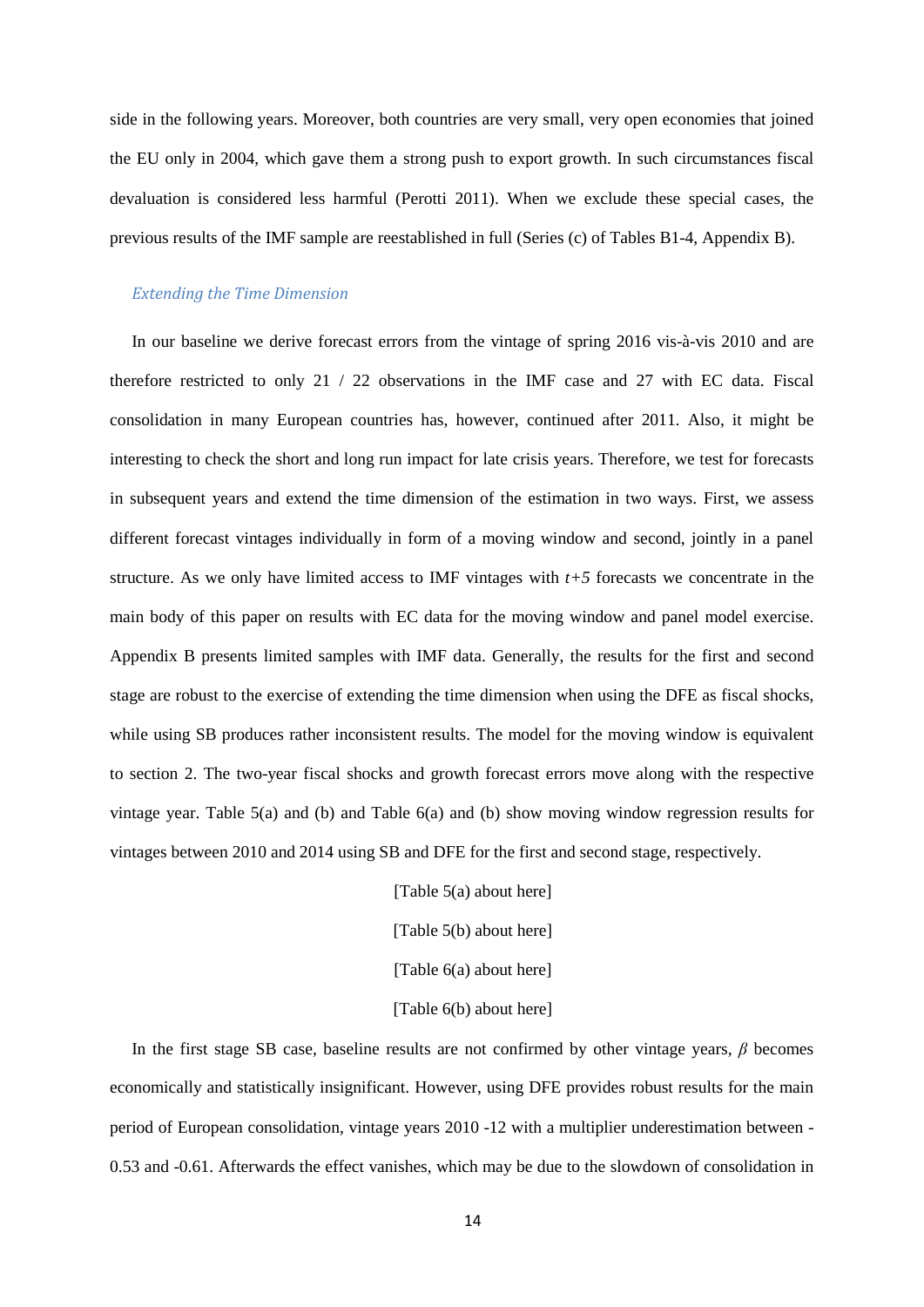general, the fact that forecasters learned from their mistakes or be interpreted in line with findings of regime-dependent multiplier effects (Auerbach and Gorodnichenko 2012, Baum et al. 2012). Turning to the second stage provides a similar picture. The baseline persistence is qualitatively confirmed for DFE while SB only yields mixed results. For the years 2010-12, persistence estimated using DFE is on a somewhat higher level compared to baseline, *δ* increases from 0.965 for 2010 to 1.394 for 2012, afterwards fiscal shocks show no significant persistence effect. Hence, we observe a weakening of the effects in late crisis years. Contrary to baseline estimates, the results for later vintages do not elementarily differ when excluding Latvia and Lithuania.

In a next step we increase the number of observations by applying a panel structure with different sets of vintages, following BL in the case of short-term multipliers. The estimation procedure is analogous to the TSLS estimation described in section two but features a time-fixed effect. The panel model has the following properties for the first (6) and the second stage  $(7)^{13}$ ,

$$
\Delta \hat{Y}_{i,t:t+1}^{fe} = \alpha + \rho_t + \beta \Delta F_{i,t:t+1|t}^f \tag{6}
$$

$$
\Delta \text{PotY}_{i,t:t+5}^{fe} = \gamma + \rho_t + \delta \Delta \hat{Y}_{i,t:t+1}^{fe} ( + X_i \pi) + \omega_{i,t:t+1|t}
$$
\n
$$
\tag{7}
$$

with  $\rho_t$  as a vector of time-fixed effects and t = 2010, ..., 2013.

The panel results (Table 7-10) generally confirm the baseline estimates. Again, DFE proofs to be quite robust for alternative time dimensions, while SB remains ambiguous. The coefficient  $\beta$  stays within the range of 0.4 to 0.6, see Table 7b. Column 10/11 presents results for a panel estimation including vintage years 2010 and 2011, column 10/12 the years 2010, 2011 and 2012, and so on. Including late crisis years somewhat lowers *β* but the structural underestimation does not vanish. Coefficient  $\delta$  (Table 8b) on the contrary increases with time, from 1.0 (10/11) to 1.2 (10/14). Even though  $\delta$  shows a similar development for SB, results are not to be trusted given the insignificant first stage results. Nonetheless, panel samples using SB shocks starting already in 2009 deliver more robust estimates but on a somewhat lower level regarding the underestimation of short-run effects, see Table 9. Also note that further specifications with different panel dimensions<sup>[14](#page-15-1)</sup> after the crisis for both the SB and DFE case do not alter the general picture drawn so far – quite robust estimates with general

 $\overline{a}$ 

<span id="page-15-1"></span><span id="page-15-0"></span><sup>&</sup>lt;sup>13</sup> For estimation we use the STATA command "ivreg2" by Baum et al. (2010) with robust standard errors. <sup>14</sup> The panel sample might start later or be shortened, e.g. 11/12-11/14, 12/13 etc.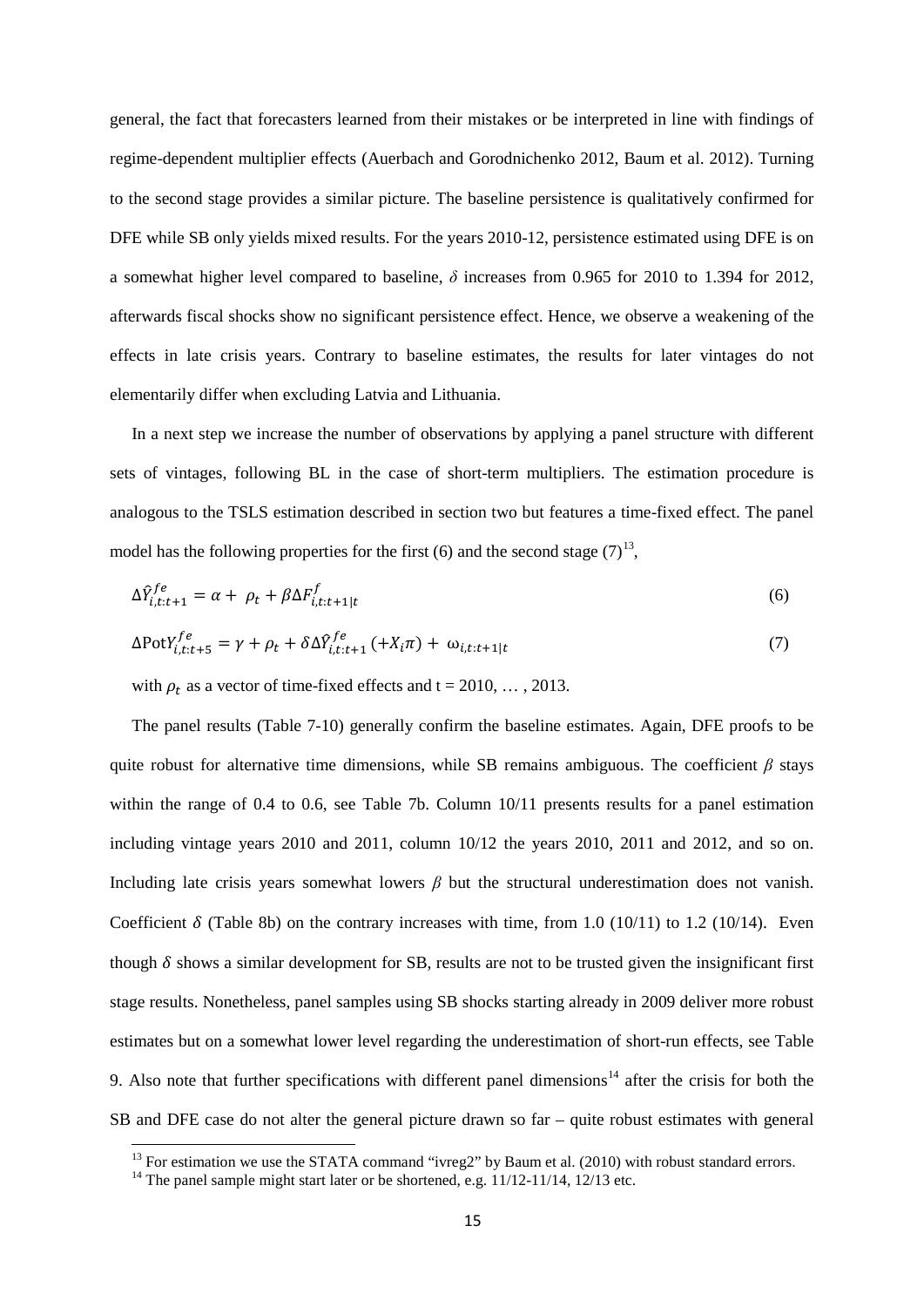weakening of the baseline effects in later crisis years, in line with the slowdown of consolidation, potential learning effects or the end of the downturn regime.

> [Table 7(a) about here] [Table 7(b) about here] [Table 8(a) about here] [Table 8(b) about here] [Table 9 about here]

Lastly, we test how our panel results change when the control variables from above are included. Table 10 presents the underestimation of multiplier effects including all controls simultaneously. Estimates with DFE are very robust to this exercise. Findings for the second stage including control variables show similar characteristics, Table 11 –  $\delta$  remains robust to the controls for DFE, while it does not for SB.

#### **5. Concluding remarks**

By exploiting forecast errors of output and long-term potential output growth in the style of Blanchard and Leigh (2013) and Fatas and Summers (2016), but using a superior, narrativelyidentified measure of the fiscal stance, we have investigated as to whether the size and persistence of fiscal multipliers was underestimated for the austerity measures that were implemented in Europe after 2009. In line with these earlier papers, we find that multipliers were high, in a range of 1.2-1.5, and, most interestingly, had a permanent effect in the 2010-11 period. These results hold up to a battery of perturbations and particularly so when relying on our improved identification strategy. Interestingly, it turns out that the effects weaken for measures in late crisis years and when including very small very open economies.

In general, we find evidence for strong hysteresis effects as opposed to the short-run pain, longterm gain consensus that emerged after the early crisis years. That is, the turn to belt tightening was badly timed and therefore much more costly in terms of long-term output loss than a more gradual, backloaded consolidation.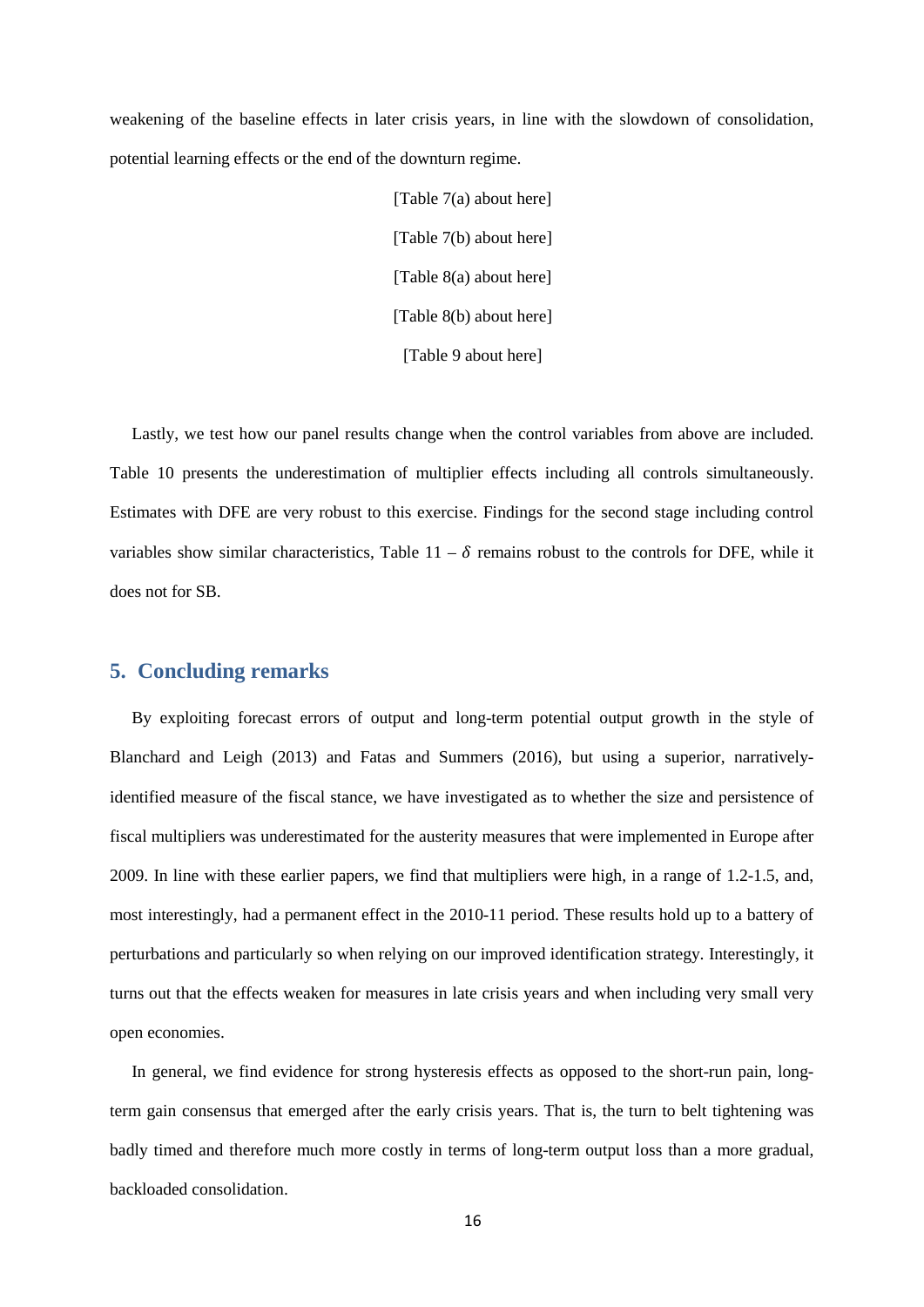#### **References**

- Alesina, A. / Ardagna, S. (2010), Large changes in fiscal policy: taxes versus spending. NBER/Tax Policy & the Economy, 24(1). S. 35–68.
- Baum, C.F. / Schaffer, M.E. / Stillman, S. (2010), ivreg2: Stata module for extended instrumental variables/2SLS, GMM and AC/HAC, LIML and k-class regression. http://ideas.repec.org/c/boc/bocode/s425401.html
- Blanchard, O. J. / Leigh, D. (2013), Growth forecast errors and fiscal multipliers. *NBER Working Paper 18779.*
- Bom, P. R. / Ligthart, J. E. (2014), What Have We Learned From Three Decades Of Research On The Productivity Of Public Capital? Journal of Economic Surveys, 28(5). S. 889–916.
- Born, B. / Müller, G. J. / Pfeiffer, J. (2015), Does austerity pay off? *CEPR Discussion Papers, Nr. 10425*
- Carnot, N. / Castro, F. de (2015), The Discretionary Fiscal Effort: an Assessment of Fiscal Policy and its Output Effect. *European Economy Economic Papers*, Nr. 543.
- Cottarelli, C. / Jaramillo, L. (2012), Walking Hand in Hand: Fiscal Policy and Growth in Advanced Economies. *IMF Working Paper*, Nr. WP/12/137.
- DeLong, J. B. / Summers, L. H. (2012), Fiscal Policy in a Depressed Economy. *Brookings Papers on Economic Activity*, 2012(1). S. 233–274.
- European Commission (2013), Report on Public finances in EMU. European Economy 4|2013.
- Fatás, A. (2000), Do business cycles cast long shadows? Short-run persistence and economic growth. *Journal of Economic Growth*, 5. S. 147–162.
- Fatàs, A. / Summers, L. H. (2016), The permanent effects of fiscal consolidations. *NBER Working Paper 22374*.
- Firstrun Project (2016), A dataset of fiscal variables. A vintage of the Ameco database of the European Commission.
- Furman, J. (2016), The new view of fiscal policy and its application. Delivery for Conference: *Global Implications of Europe's Redesign*. October 5, 2016. New York.
- Frankel, J. (2011), Over-optimism in forecasts by official budget agencies and its implications. *Oxford Review of Economic Policy*, 27(4). S. 536–562.
- Gechert, S. (2015), What fiscal policy is most effective? A meta-regression analysis. *Oxford Economic Papers*, 67(3). S. 553–580.
- Gechert, S. / Rannenberg, A. (2017), Which fiscal multipliers are regime-dependent? A metaregression analysis. Journal of Economic Surveys(forthcoming). Gechert, S. / Rietzler, K. / Tober, S. (2015), The European Commission's new NAIRU: Does it deliver? *Applied Economics Letters*, 23(1). S. 6–10.
- Hebous, S. (2011), The Effects of Discretionary Fiscal Policy on Macroeconomic Aggregates: A Reappraisal. *Journal of Economic Surveys*, 25(4). S. 674–707.
- IWH (2015), Ökonomische Wirksamkeit der Konjunktur stützenden finanzpolitischen Massnahmen der Jahre 2008 und 2009. IWH Online 4/2015. PROJEKT-NR.: FE 4/12.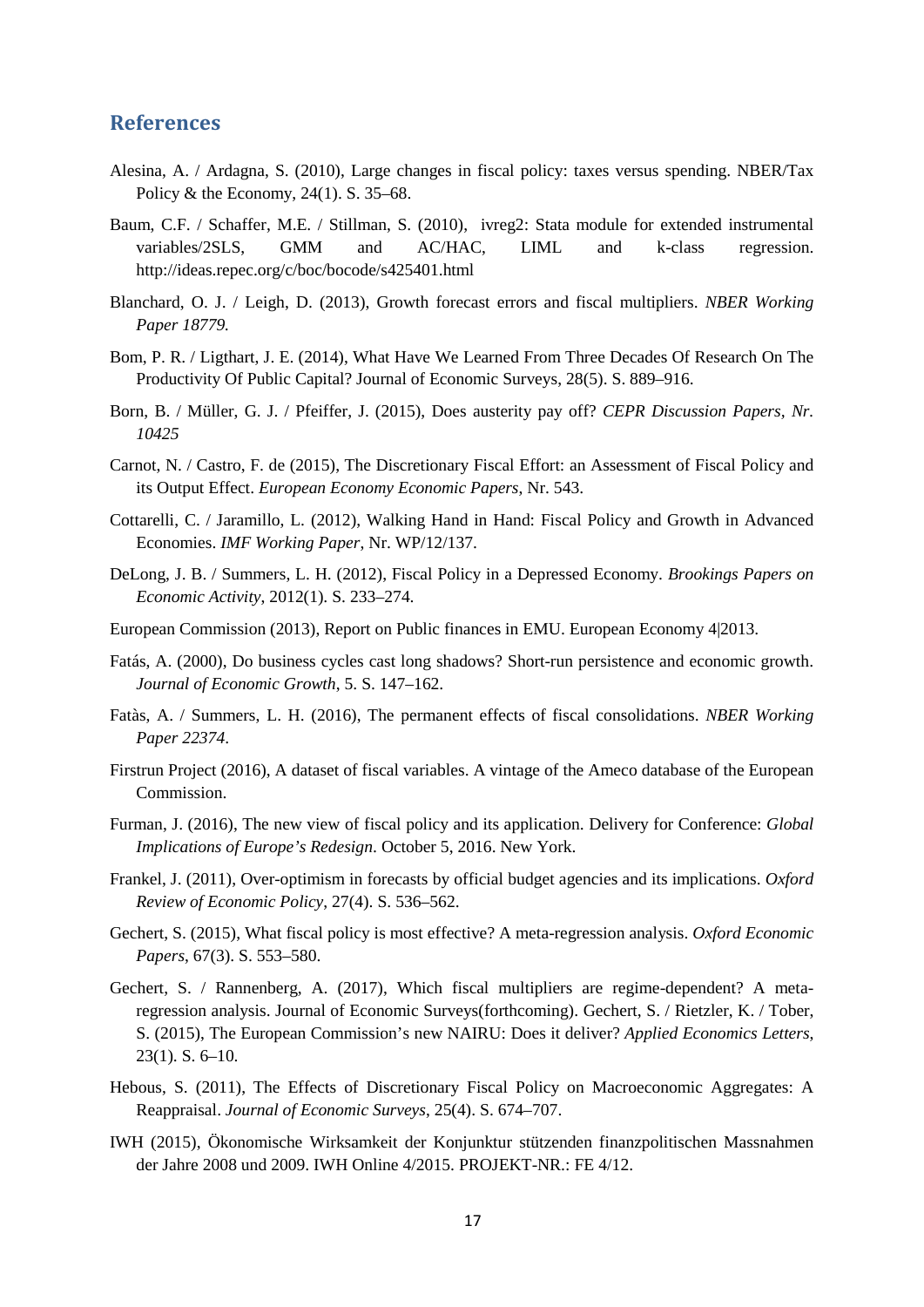- Jonung, L. / Larch, M. (2006), Improving fiscal policy in the EU: the case for independent forecasts. *Economic Policy*, 21(47). S. 491–534.
- Koo, R. C. (2013), Balance sheet recession as the 'other half' of macroeconomics. *European Journal of Economics and Economic Policies: Intervention*, 10(2). S. 136–157.
- Laeven, L. / Valencia, F. (2012), Systemic Banking Crises Database: An Update, *IMF Working Paper* 12/163.
- Logeay, C. / Tober, S. (2006), Hysteresis and the NAIRU in the Euro Area. *Scottish Journal of Political Economy*, 53(4). S. 409–429.
- Mineshima, A. / Poplawski-Ribeiro, M. / Weber, A. (2014), Size of Fiscal Multipliers. C. Cottarelli / P. Gerson / A. Senhadji (Hrsg.), Post-crisis Fiscal Policy. Cambridge Mass.: MIT Press. S. 315– 372.
- Perotti, R. (2011), The ``Austerity Myth'': Gain Without Pain? *NBER working paper*, Nr. 17571.
- Projektgruppe Gemeinschaftsdiagnose (2009), Im Sog der Weltrezession. In: *ifo Schnelldienst* 62 (08), 2009, 03-81.
- Projektgruppe Gemeinschaftsdiagnose (2010), Erholung setzt sich fort Risiken bleiben groß. In*: ifo Schnelldienst* Jahrgang 63, H. 8, 3-78.
- Rogoff, K. S. (2012), Austerity and Debt Realism. Project Syndicate, June 1, 2012.
- Schäuble, W. (2010), A plan to tackle Europe's debt mountain. *Europe's World*. October 1, 2010. <http://europesworld.org/2010/10/01/a-plan-to-tackle-europes-debt-mountain/>
- Sturn, S. (2014), Macroeconomic policy in recessions and unemployment hysteresis. *Applied Economics Letters*, 21(13). S. 914–917.
- Trichet, J.-C. (2010), Stimulate no more it is now time for all to tighten. *Financial Times*. July 22, 2010.<http://www.ft.com/cms/s/0/1b3ae97e-95c6-11df-b5ad-00144feab49a.html>
- Woodford, M. (2011), Simple Analytics of the Government Expenditure Multiplier. *American Economic Journal: Macroeconomics*, 3(1). S. 1–35.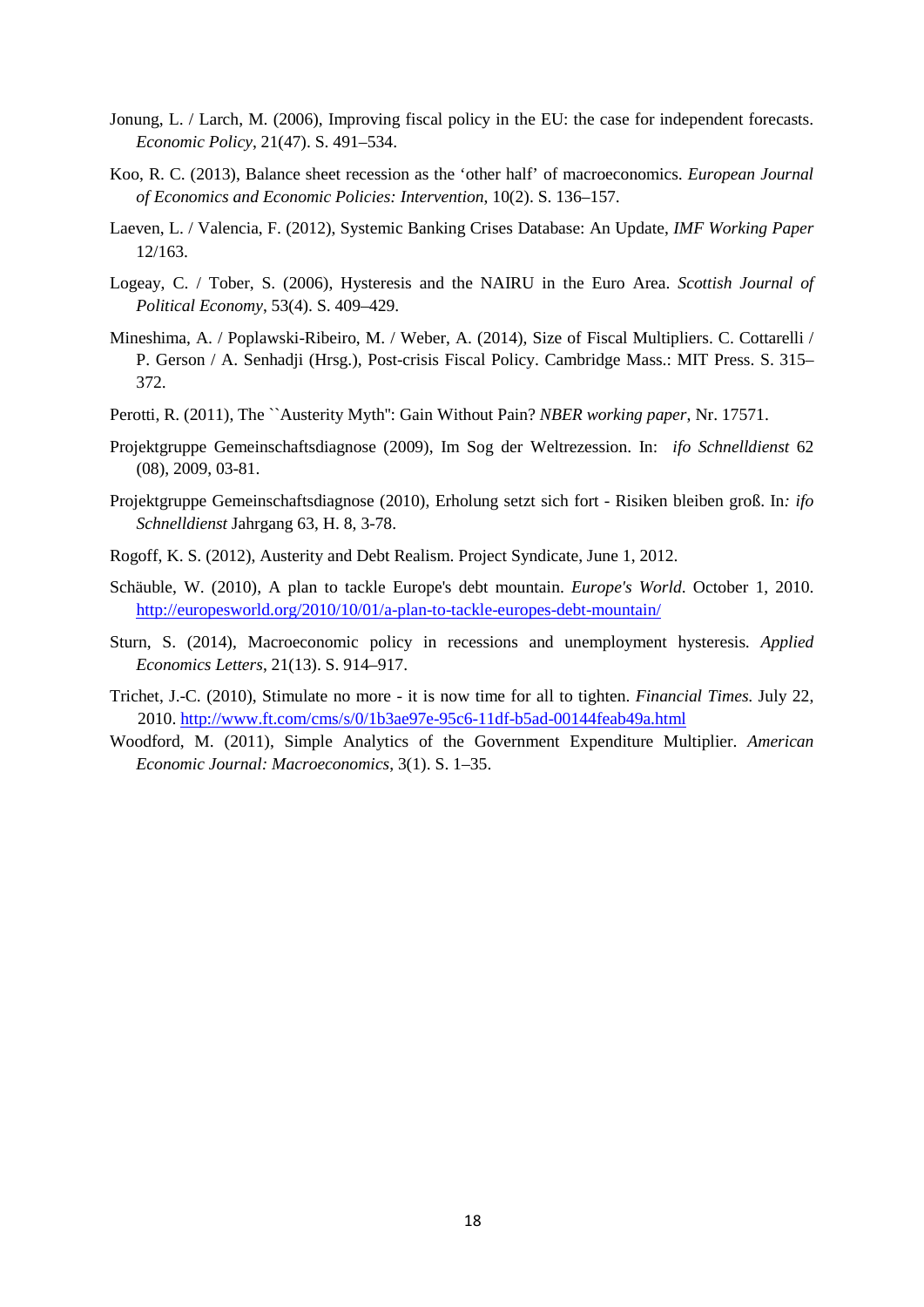#### **Appendix A – Computing forecast errors**

For the calculation of real GDP and potential GDP growth forecast errors we follow the approach of FS. The main issue is to make the data for GDP or potential GDP comparable between the different vintages. The problem is caused by "data revisions, changes in base year and also changes in national accounting rules" (FS; p. 31). Real GDP growth forecast errors are defined as follows:

$$
\Delta Y_{i,t:t+1}^{fe} \equiv \Delta Y_{i,t:t+1} - \Delta Y_{i,t:t+1|t}^{f},
$$

with  $\Delta Y_{i,t:t+1}^{fe}$  growth forecast error of real GDP for the years t to t+1 for country *i*, *Y* actual GDP at the latest vintage and  $Y^f$  its respective forecasted value at vintage year *t*. Hence, the forecast error of GDP growth is given by the difference between current-vintage figures of the cumulated change in GDP over two years and its forecast in the spring vintage of year *t*. In all cases, current-vintage figures are taken from the spring 2016 publication of either the IMF WEO or the European Commission Economic Forecast. In order to account for base-year revisions or changes in national accounting rules that would bias our estimate of the forecast error, we rebase both real GDP level series at *t-1*, where *t* is the year of the earlier vintage. That is, we create two indices for real GDP *Y*, first for the 2010 vintage and second for the 2016 vintage, and use 2009 as base year  $(=100)$  for both series such that any technical level revisions are ruled out and we can simply compare the subsequent growth. Note that if we would analyze the 2011 vintage, our base year would be 2010 and so on. Afterwards, we simply derive the forecast error in our example with

$$
\Delta Y_{i,2010:2011}^{fe,2010} = \frac{Y_{i,2009:2011}^{2016} - Y_{i,2009:2011}^{2010}}{Y_{i,2009:2011}^{2010}} \cdot 100.
$$

Turning to potential output  $(PotY)$ , given our interest in 5-year growth rate forecast errors for potential output we define them as follows:

$$
\Delta PotY_{i,t:t+5}^{fe} \equiv \Delta PotY_{i,t:t+5} - \Delta PotY_{i,t:t+5|t}^{f}.
$$

When computing forecast errors for potential output the values of the different vintages have to be adjusted in a slightly different way because as new (disappointing) GDP data come in, the assessment of past potential output values is revised (downwards) as well. Simply comparing cumulated potential growth rates of different vintages would therefore unduly downplay the forecast error. However, we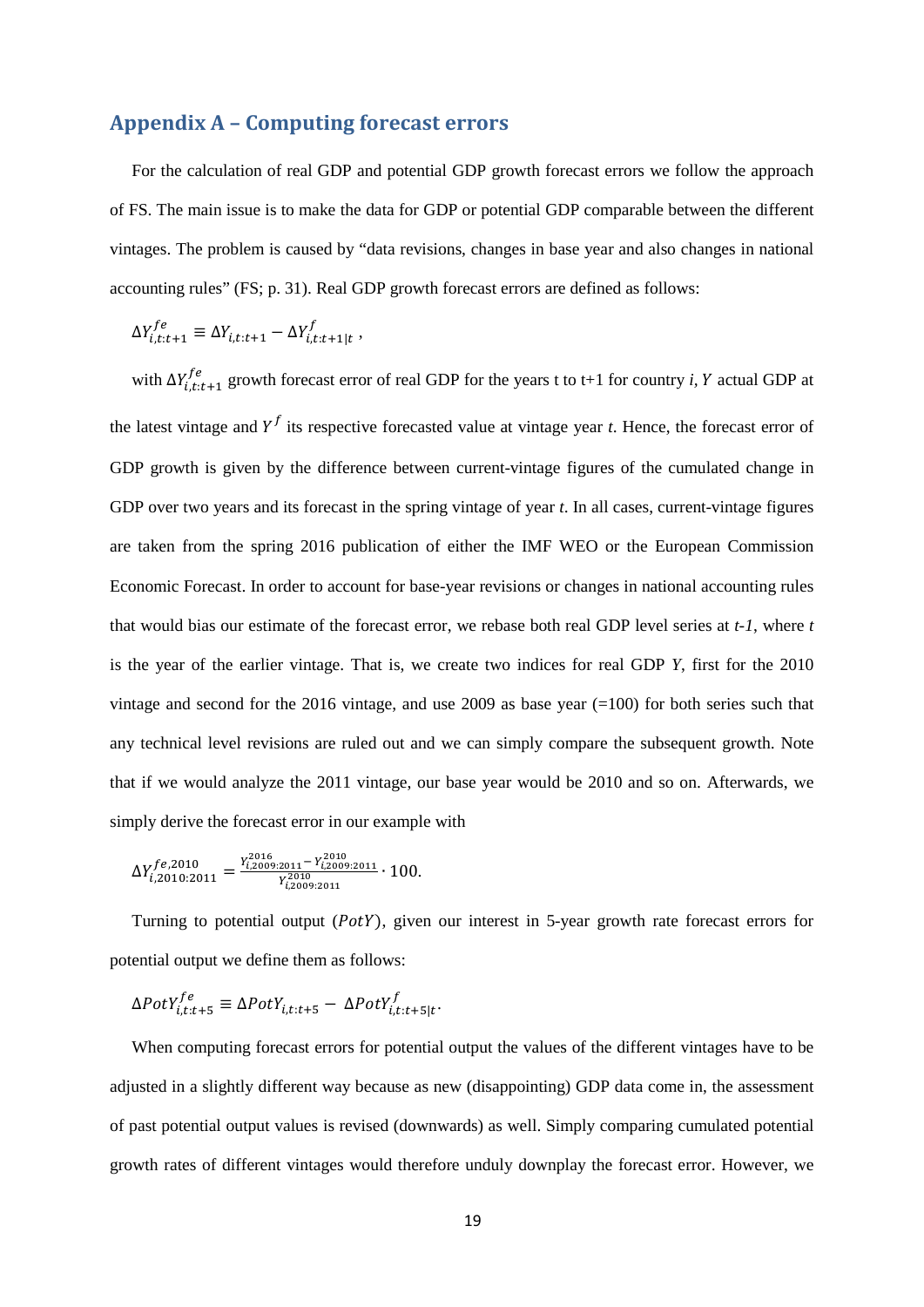still want to get rid of technical revisions due to changes in definitions or base years. We compute the *t+5* potential output growth forecast error of the 2010 vintage as

$$
\Delta PotY_{i,2010:2015}^{fe,2010} = \frac{PotY_{i,2015}^{2016} - PotY_{i,2015}^{2010} \cdot k}{PotY_{i,2015}^{2010} \cdot k} \cdot 100,
$$

with  $k$  being an adjustment factor, given by

$$
k = \frac{Y_{i,2009}^{2016}}{Y_{i,2009}^{2010}}
$$

That is, we adjust the potential output forecasts at vintage *t* by multiplying them with the ratio of the actual level GDP of *t-1* divided by the level of GDP of *t-1* at vintage *t*, thus correcting for any technical level revisions while acknowledging revisions of past potential output due to growth disappointments. Note that in the case of potential output we have *t+5* forecasts only for IMF data. The EC forecasts only incorporate figures up to *t+4*. This caveat has to be considered when comparing the results for the IMF and the EC case in section 4.

#### **Appendix B**

This appendix discloses further robustness tests for our regressions. First, we repeat the exercises of Tables 1-4, this time for European Commission Economic Forecast data of spring 2010 against spring 2016. Again, we use both the SB (this time from the European Commission) and the DFE measure. Tables B1-B4 display the findings.

> [Table B1(a) about here] [Table B1(b) about here] [Table B1(c) about here] [Table B2(a) about here] [Table B2(b) about here] [Table B2(c) about here] [Table B3(a) about here] [Table B3(b) about here] [Table B3(c) about here] [Table B4(a) about here] 20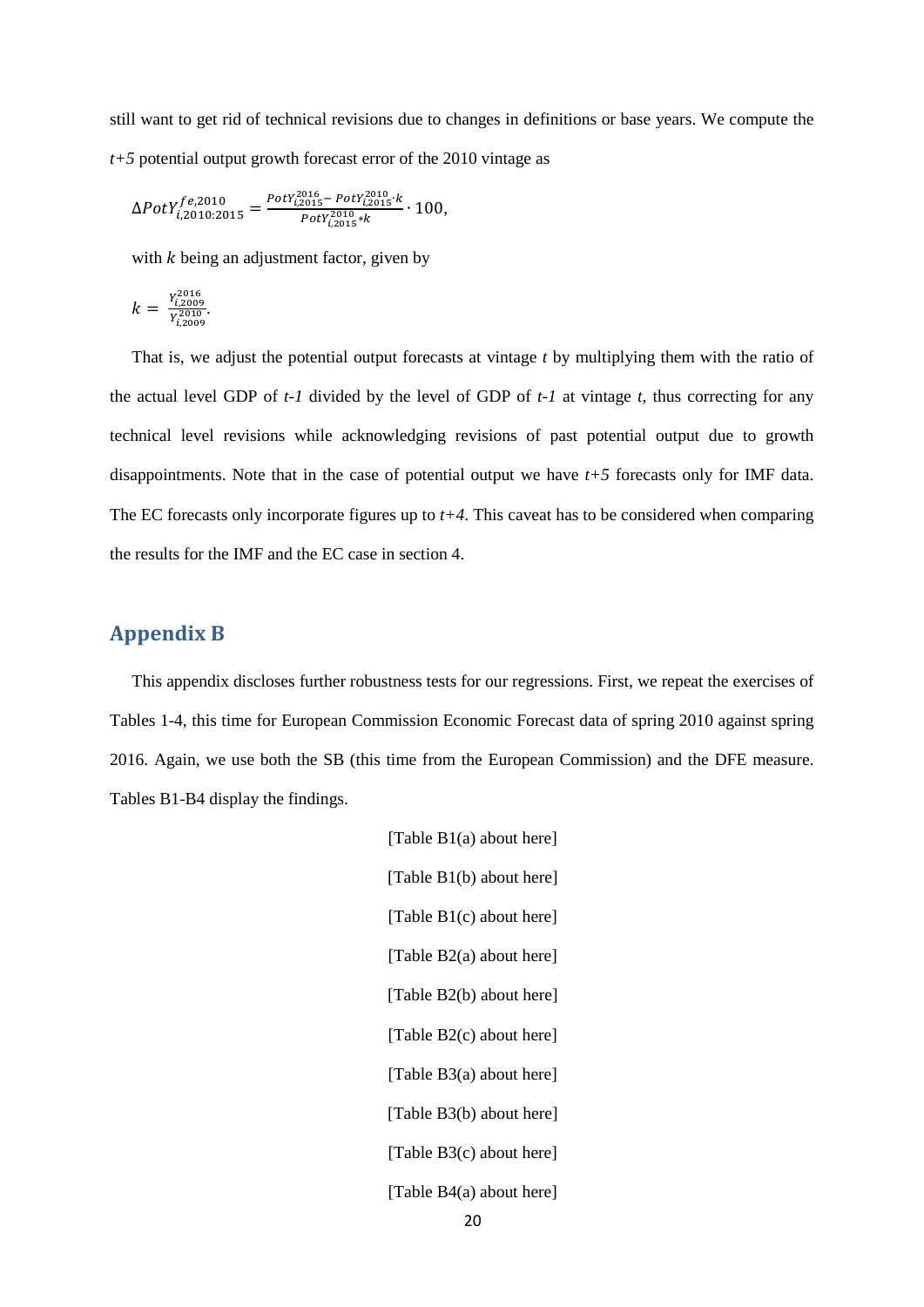#### [Table B4(b) about here]

#### [Table B4(c) about here]

In general, the results are confirmed. The effects based on SB (series (a)) are even more robust when using the EC forecasts. However, when including all 27 EU countries the effects weaken somewhat for the DFE measure (series (b)): they do not hold when excluding Greece, Portugal and Ireland (Table B1(b), column (3)); moreover, the earlier finding that underestimation of multipliers was stronger for spending side-measures is turned upside down. These changes very much depend on the inclusion of Latvia and Lithuania. Series (c) of Tables B1-B4 gives the findings based on DFE for a sample excluding these two observations: all previous results are reconfirmed.

Table B5 presents moving window estimations with IMF data, showing a very similar picture for the two years of available vintages compared to the EC data case. DFE shocks indicate to have a weakening effect on the coefficients in the first and second stage, while first stage SB estimations are only significant in the 2010 baseline. The second stage for SB looks comparatively good, but cannot be relied upon given the opaque first stage results.

Table B6a and b include panel specifications with available IMF data, confirming previous results.

[Table B5 about here] [Table B6(a) about here] [Table B6(b) about here]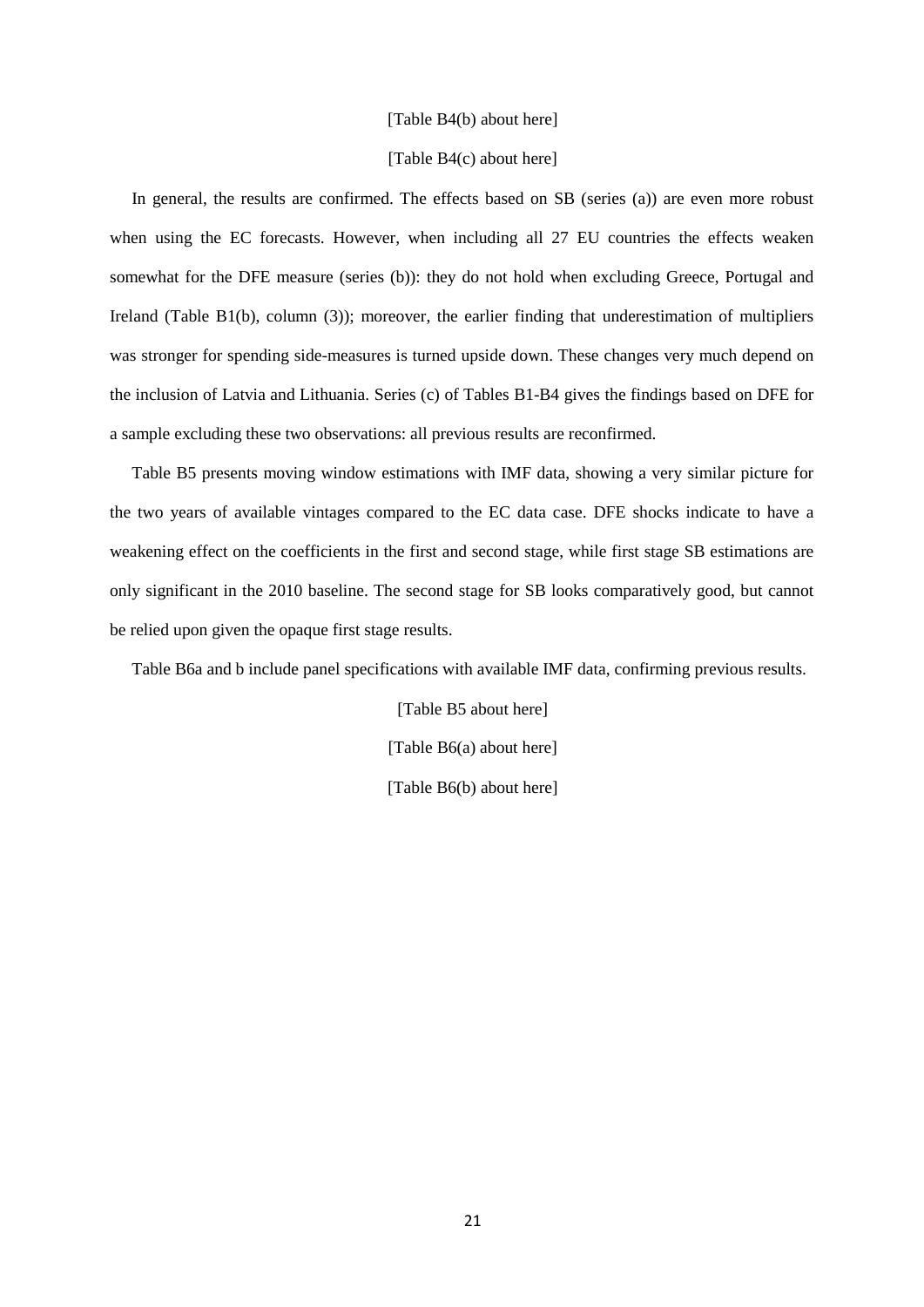#### **Figures and Tables**



#### **Figure 1: Vintages of GDP growth rate forecasts for the EU-27 and Greece, in %, 2007-2016**

Source: Ameco, Firstrun database "A dataset of fiscal variables", own illustration.

#### **Figure 2: Vintages of potential GDP growth rate forecasts for the EU-27 and Greece, in %,**





Source: Ameco, Firstrun database "A dataset of fiscal variables", own illustration.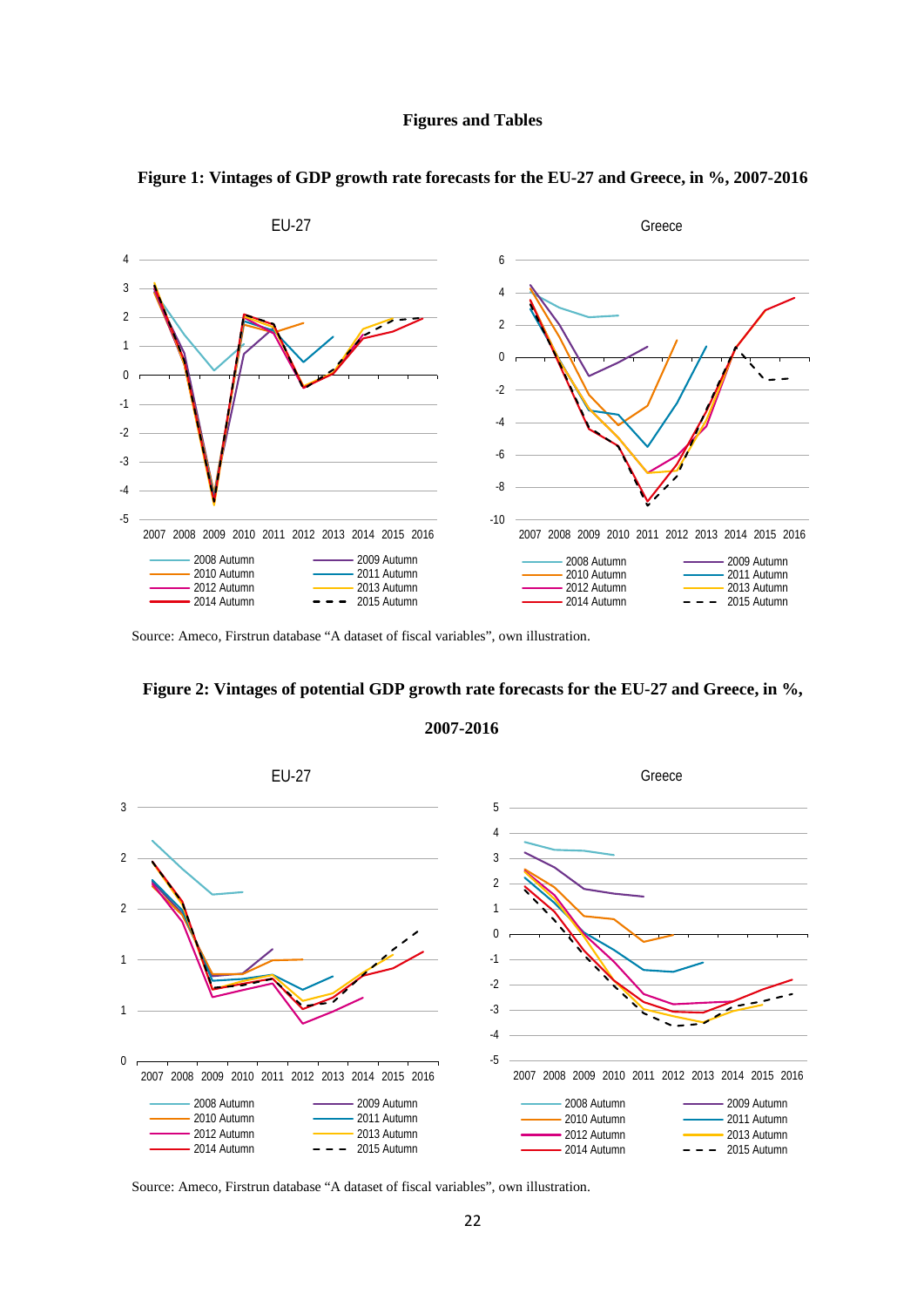|            | Endogenous: forecast error of GDP 2010-11 |             |             |          |            |             |  |  |  |
|------------|-------------------------------------------|-------------|-------------|----------|------------|-------------|--|--|--|
| <b>OLS</b> | (1)SB                                     | (2)GT       | (3)NOPROG   | (4)ADVA  | $(5)$ EURO | (6)QUANT    |  |  |  |
| β          | $-1.341**$                                |             | $-0.942***$ | $-0.632$ | $-1.534**$ | $-1.272***$ |  |  |  |
|            | (0.53)                                    |             | (0.243)     | (0.614)  | (0.578)    | (0.306)     |  |  |  |
| $\beta^G$  |                                           | $-1.699***$ |             |          |            |             |  |  |  |
|            |                                           | (0.477)     |             |          |            |             |  |  |  |
| $\beta^T$  |                                           | $-0.967**$  |             |          |            |             |  |  |  |
|            |                                           | (0.371)     |             |          |            |             |  |  |  |
| const      | $1.15***$                                 | $1.223***$  | $1.101***$  | $0.919*$ | $1.34***$  | 0.856       |  |  |  |
|            | (0.402)                                   | (0.36)      | (0.374)     | (0.493)  | (0.393)    | (0.62)      |  |  |  |
| n          | 22                                        | 22          | 19          | 31       | 14         | 22          |  |  |  |
| Adj. $R^2$ | 0.4755                                    | 0.6024      | 0.3307      | 0.0749   | 0.5763     |             |  |  |  |

**Table 1(a): First stage: Underestimation of multipliers with structural balance (SB)**

**Table 1(b): First stage: Underestimation of multipliers with discretionary fiscal effort (DFE)**

| Endogenous: forecast error of GDP 2010-11 |             |            |             |             |           |             |             |  |
|-------------------------------------------|-------------|------------|-------------|-------------|-----------|-------------|-------------|--|
| <b>OLS</b>                                | $(1)$ DFE   | (2)GT      | (3)G        | (4)T        | (5)NOPROG | $(6)$ EURO  | (7) QUANT   |  |
| β                                         | $-0.861***$ |            |             |             | $-0.934*$ | $-0.875***$ | $-0.874***$ |  |
|                                           | (0.055)     |            |             |             | (0.498)   | (0.052)     | (0.055)     |  |
| $\beta^G$                                 |             | $-0.928$   | $-1.906***$ |             |           |             |             |  |
|                                           |             | (0.761)    | (0.209)     |             |           |             |             |  |
| $\beta^T$                                 |             | $-0.812$   |             | $-1.462***$ |           |             |             |  |
|                                           |             | (0.566)    |             | (0.122)     |           |             |             |  |
| const                                     | $2.75***$   | $2.761***$ | $2.84***$   | $2.552***$  | $2.7***$  | $2.835***$  | $2.573***$  |  |
|                                           | (0.489)     | (0.516)    | (0.553)     | (0.522)     | (0.713)   | (0.573)     | (0.669)     |  |
| n                                         | 21          | 21         | 21          | 21          | 18        | 16          | 21          |  |
| Adj. $R^2$                                | 0.6983      | 0.6816     | 0.6639      | 0.6721      | 0.1306    | 0.7508      |             |  |

**Table 2(a): Second Stage: Persistence of multiplier effects (SB)**

| Endogenous: forecast error of potential GDP 2010-15 |           |            |            |            |                 |           |  |  |
|-----------------------------------------------------|-----------|------------|------------|------------|-----------------|-----------|--|--|
| <b>TSLS</b>                                         | $(1)$ SB  | (2)GT      | (3)NOPROG  | (4)EURO    | (5)QUANT (6)DIR |           |  |  |
| δ                                                   | $1.005**$ | $1.046***$ | $1.296**$  | $1.065***$ | $1.401**$       |           |  |  |
|                                                     | (0.402)   | (0.289)    | (0.544)    | (0.387)    | (0.647)         |           |  |  |
| η                                                   |           |            |            |            |                 | $-1.348$  |  |  |
|                                                     |           |            |            |            |                 | (1.013)   |  |  |
|                                                     |           |            |            |            |                 |           |  |  |
| const                                               | $3.521**$ | $3.537***$ | $-4.016**$ | $3.548***$ | $-3.834**$      | $2.365**$ |  |  |
|                                                     | (0.869)   | (0.819)    | (0.861)    | (1.114)    | (1.356)         | (1)       |  |  |
| n                                                   | 22        | 22         | 19         | 14         | 22              | 22        |  |  |
| Adj. $R^2$                                          | 0.5813    | 0.5813     | 0.3346     | 0.6866     |                 | 0.1218    |  |  |
| 1st stage F 6.3952                                  |           | 6.3621     | 15.036     | 7.0449     |                 |           |  |  |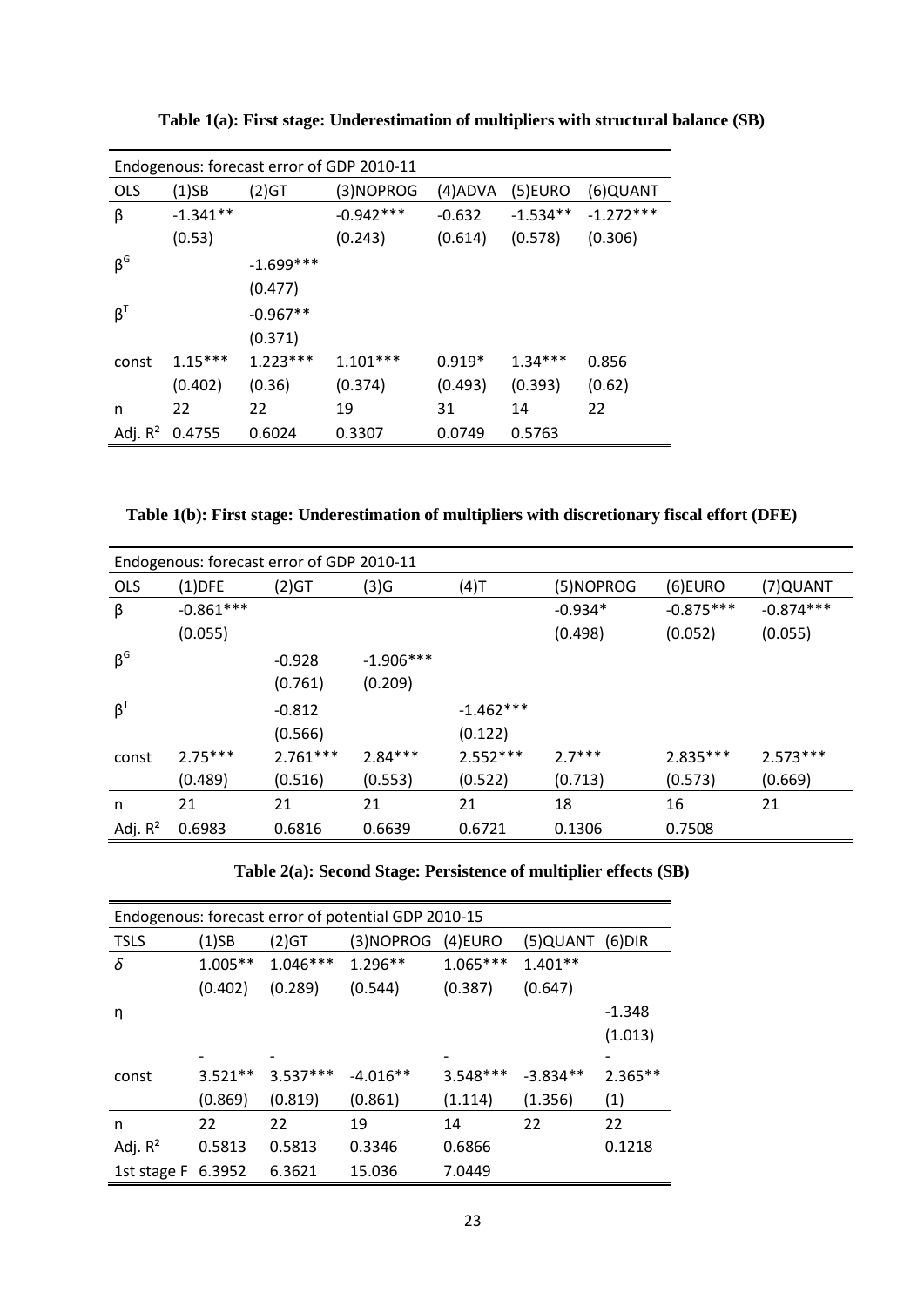|             |             |             | Endogenous: forecast error of potential GDP 2010-15 |             |             |             |
|-------------|-------------|-------------|-----------------------------------------------------|-------------|-------------|-------------|
| <b>TSLS</b> | $(1)$ DFE   | $(2)$ GT    | (3)NOPROG                                           | (4)EURO     | (5)QUANT    | $(6)$ DIR   |
| δ           | $1.236***$  | $1.234***$  | $1.319*$                                            | $1.28***$   | $1.216***$  |             |
|             | (0.072)     | (0.073)     | (0.689)                                             | (0.086)     | (0.233)     |             |
| η           |             |             |                                                     |             |             | $-1.065***$ |
|             |             |             |                                                     |             |             | (0.1)       |
| const       | $-3.914***$ | $-3.912***$ | $-4.459*$                                           | $-3.303***$ | $-4.304***$ | $-0.515$    |
|             | (0.745)     | (0.747)     | (1.523)                                             | (0.872)     | (0.704)     | (1.257)     |
| n           | 21          | 21          | 18                                                  | 16          | 21          | 21          |
| Adj. $R^2$  | 0.6807      | 0.6807      | 0.6109                                              | 0.7303      |             | 0.3203      |
| 1st stage F | 244.36      | 115.39      | 3.5254                                              | 279.43      |             |             |

**Table 2(b): Second Stage: Persistence of multiplier effects (DFE)**

**Table 3(a): First stage with controls (SB)**

|      | additional control X | β                   | θ               | const              | n  | Adj. $R^2$ |
|------|----------------------|---------------------|-----------------|--------------------|----|------------|
| (1)  | fe gdp0709           | $-1.316(0.516)$ **  | 0.043(0.143)    | 1.451(0.915)       |    | 22 0.451   |
|      | $(2)$ forec gdp1011  | $-1.174(0.442)$ **  | 0.242(0.238)    | 0.409(0.842)       |    | 22 0.473   |
|      | $(3)$ fe sb1011      | $-1.161(0.427)$ **  | $-0.51(0.365)$  | $1.553(0.582)$ **  |    | 22 0.501   |
| (4)  | trade part cons      | $-1.402(0.488)$ *** | 2.321(1.695)    | $0.964(0.419)$ **  |    | 22 0.509   |
|      | (5) sov'n debt09     | $-1.29(0.507)$ **   | $-0.008(0.018)$ | 1.632(1.284)       |    | 22 0.451   |
|      | $(6)$ sb09           | $-1.095(0.621)$ *   | 0.141(0.248)    | 1.689(1.131)       |    | 22 0.454   |
|      | (7) sov'n cds10q1    | $-1.199(0.587)$ *   | $-0.003(0.006)$ | $1.408(0.639)$ **  |    | 22 0.457   |
| (8)  | bankcrisis           | $-1.324(0.515)$ **  | $-0.268(0.881)$ | $1.262(0.481)$ **  |    | 22 0.450   |
| (9)  | private debt 07      | $-1.312(0.557)$ **  | 0(0.008)        | 1.107(0.955)       |    | 21 0.433   |
| (10) | ca07                 | $-1.301(0.685)$ *   | 0.013(0.087)    | $1.143(0.395)$ *** | 22 | 0.448      |

**Table 3(b): First stage with controls (DFE)**

| additional control X | β                   | θ                | const              | n | Adj. $R^2$ |
|----------------------|---------------------|------------------|--------------------|---|------------|
| $(1)$ fe gdp0709     | $-0.861(0.06)$ ***  | $-0.06(0.103)$   | $2.186(1.038)$ **  |   | 21 0.693   |
| $(2)$ forec gdp1011  | $-0.864(0.139)$ *** | $-0.005(0.305)$  | $2.77(1.195)$ **   |   | 21 0.682   |
| $(3)$ fe sb1011      | $-0.906(0.11)$ ***  | 0.263(0.326)     | $2.35(0.473)$ ***  |   | 19 0.733   |
| (4) trade part cons  | $-0.857(0.051)$ *** | $2.12(0.686)***$ | $2.557(0.465)$ *** |   | 21 0.725   |
| $(5)$ sov'n debt09   | $-0.806(0.084)$ *** | $-0.015(0.018)$  | $3.507(1.183)$ *** |   | 21 0.695   |
| $(6)$ sb09           | $-0.803(0.138)$ *** | 0.043(0.198)     | $2.563(0.812)$ *** |   | 19 0.725   |
| $(7)$ sov'n cds10q1  | $-0.966(0.336)$ **  | 0.007(0.018)     | $2.344(0.949)$ **  |   | 20 0.680   |
| (8) bankcrisis       | $-0.85(0.053)$ ***  | $-0.72(0.85)$    | $3.068(0.686)$ *** |   | 21 0.694   |
| (9) private debt 07  | $-0.876(0.061)$ *** | $-0.004(0.006)$  | $3.17(1.004)$ ***  |   | 20 0.703   |
| (10) ca07            | $-0.924(0.125)$ *** | $-0.05(0.094)$   | 2.787(0.525)***    |   | 21 0.690   |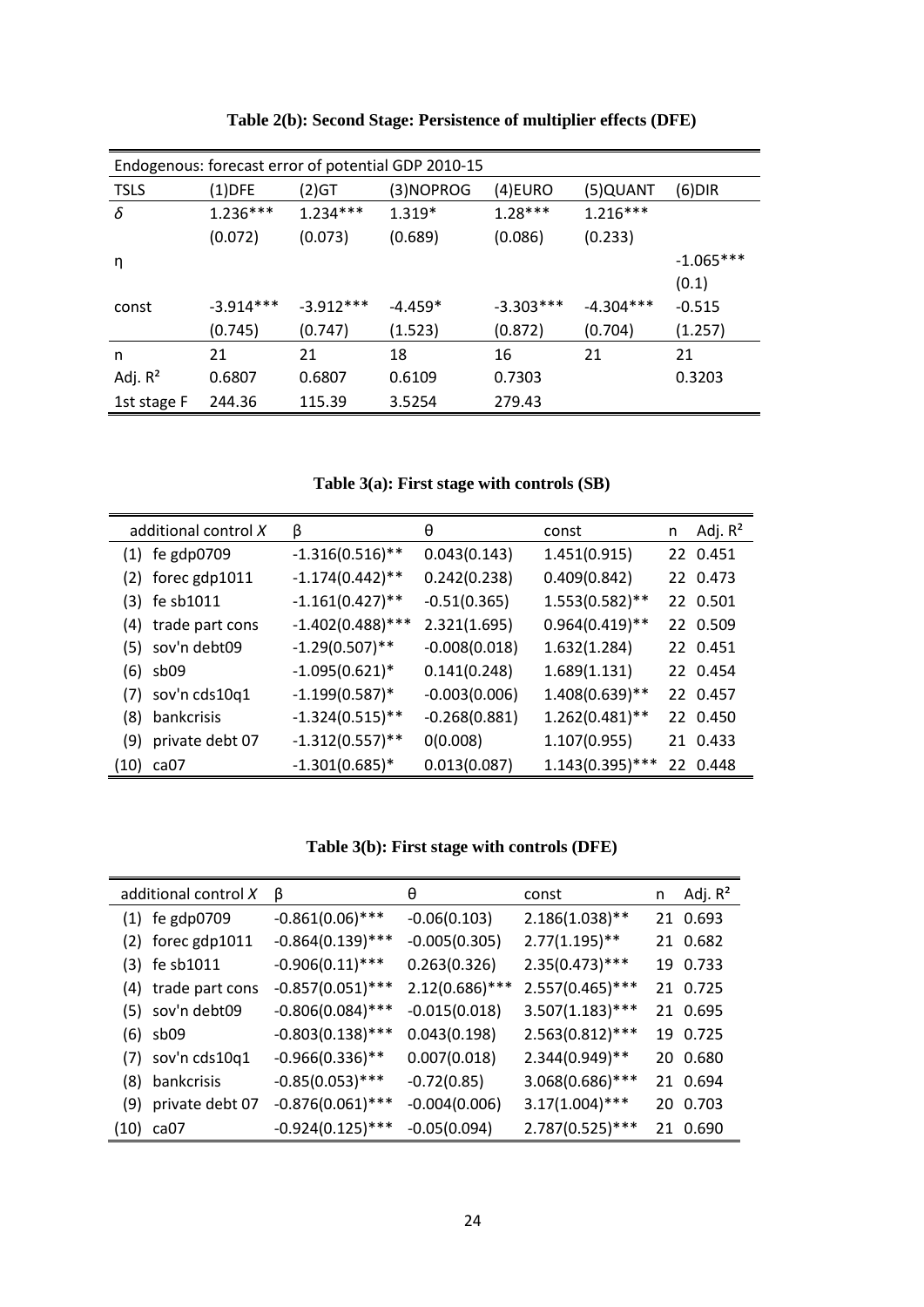| additional control X | δ                  | π                   | const               | n | Adj. R <sup>2</sup> | 1st F |
|----------------------|--------------------|---------------------|---------------------|---|---------------------|-------|
| $(1)$ fe gdp0709     | $0.845(0.406)$ **  | 0.374(0.263)        | $-0.715(1.792)$     |   | 22 0.575            | 3.327 |
| $(2)$ forec gdp1011  | $1.382(0.403)$ *** | $-0.729(0.275)$ *** | $-1.72(1.102)$      |   | 22 0.684            | 3.611 |
| $(3)$ fe sb1011      | $1.043(0.508)$ **  | 0.145(0.636)        | $-3.679(1.209)$ *** |   | 22 0.571            | 4.029 |
| (4) trade part cons  | $1.135(0.276)$ *** | $6.628(1.59)$ ***   | $-4.203(0.598)$ *** |   | 22 0.708            | 5.004 |
| (5) sov'n debt09     | $1.124(0.472)$ **  | 0.025(0.036)        | $-5.156(2.78)$ *    |   | 22 0.590            | 3.252 |
| $(6)$ sb09           | $1.567(0.699)$ **  | $-0.432(0.54)$      | $-5.816(3.004)^*$   |   | 22 0.625            | 2.997 |
| $(7)$ sov'n cds10q1  | 0.962(0.605)       | $-0.001(0.01)$      | $-3.364(1.713)$ **  |   | 22 0.550            | 3.328 |
| (8) bankcrisis       | $1.083(0.37)$ ***  | 1.625(1.41)         | $-4.291(1.199)$ *** |   | 22 0.595            | 3.620 |
| (9) private debt 07  | $0.763(0.456)*$    | $0.027(0.015)*$     | $-7.345(1.682)$ *** |   | 21 0.659            | 2.783 |
| $(10)$ ca07          | 0.744(0.76)        | 0.111(0.166)        | $-3.286(0.986)$ *** |   | 22 0.505            | 3.541 |

**Table 4(a): Second stage with controls (SB)**

**Table 4(b): Second stage with controls (DFE)**

| additional control X | $\delta$           | π                  | const               | n | Adj. R <sup>2</sup> | 1st F  |
|----------------------|--------------------|--------------------|---------------------|---|---------------------|--------|
| $(1)$ fe gdp0709     | $1.236(0.074)$ *** | $-0.023(0.121)$    | $-4.131(1.44)$ ***  |   | 21 0.663            | 103.67 |
| $(2)$ forec gdp1011  | $1.651(0.201)$ *** | $-0.859(0.369)$ ** | $-1.731(1.251)$     |   | 21 0.771            | 115.65 |
| $(3)$ fe sb1011      | $1.312(0.189)$ *** | 0.381(0.537)       | $-4.582(0.805)$ *** |   | 19 0.635            | 88.94  |
| (4) trade part cons  | $1.22(0.092)$ ***  | $6.582(1.605)$ *** | $-4.469(0.548)$ *** |   | 21 0.780            | 143.76 |
| (5) sov'n debt09     | $1.297(0.144)$ *** | 0.014(0.029)       | $-4.799(2.018)$ **  |   | 21 0.677            | 128.32 |
| $(6)$ sb09           | $1.808(0.263)***$  | $-0.727(0.297)$ ** | $-8.094(1.738)$ *** |   | 19 0.755            | 91.09  |
| $(7)$ sov'n cds10q1  | $1.263(0.737)^*$   | 0.003(0.036)       | $-4.404(3.956)$     |   | 20 0.660            | 97.64  |
| (8) bankcrisis       | 1.286(0.099)***    | $2.709(1.481)$ *   | $-5.249(1.1)$ ***   |   | 21 0.732            | 148.98 |
| (9) private debt 07  | $1.12(0.083)***$   | 0.019(0.016)       | $-6.542(1.552)$ *** |   | 20 0.742            | 122.66 |
| $(10)$ ca07          | $1.331(0.13)$ ***  | $-0.065(0.096)$    | $-4.128(0.707)$ *** |   | 21 0.678            | 130.57 |

### **Table 5(a): Moving Window First Stage (SB)**

| Endogenous: forecast error of GDP t:t+1 |            |             |          |         |         |  |  |  |  |
|-----------------------------------------|------------|-------------|----------|---------|---------|--|--|--|--|
| <b>OLS</b>                              | 2010       | 2011        | 2012     | 2013    | 2014    |  |  |  |  |
| β                                       | $-1.166**$ | 0.065       | $-0.473$ | 0.564   | 0.204   |  |  |  |  |
|                                         | (0.461)    | (0.268)     | (0.312)  | (0.389) | (0.578) |  |  |  |  |
| const                                   | 0.633      | $-2.916***$ | $-0.876$ | 0.584   | 0.649   |  |  |  |  |
|                                         | (0.500)    | (0.847)     | (0.554)  | (0.571) | (0.526) |  |  |  |  |
| n                                       | 27         | 27          | 27       | 27      | 27      |  |  |  |  |
| Adj. $R^2$                              | 0.431      | 0.001       | 0.094    | 0.065   | 0.009   |  |  |  |  |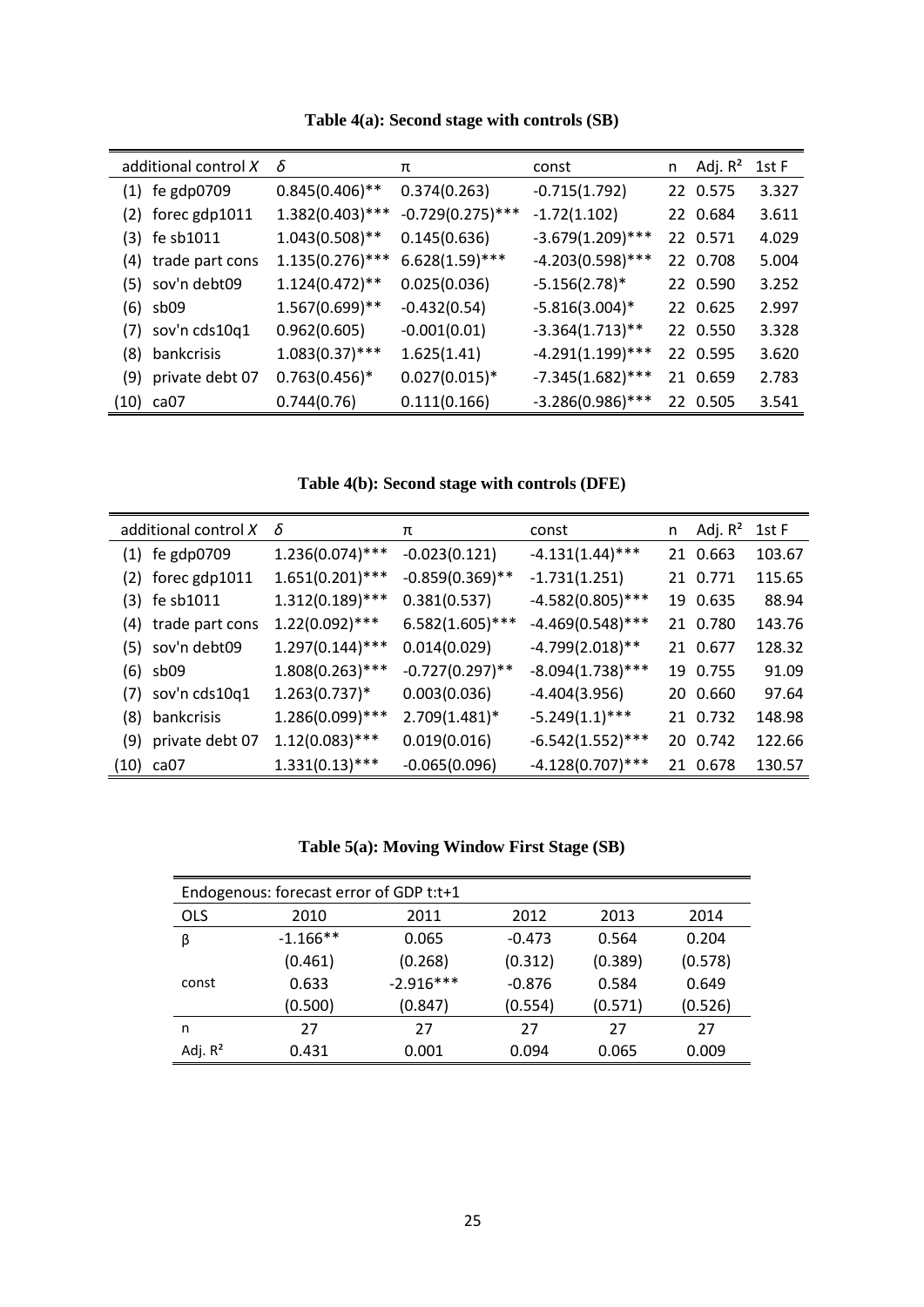| Endogenous: forecast error of GDP t:t+1 |            |            |             |         |         |  |  |  |
|-----------------------------------------|------------|------------|-------------|---------|---------|--|--|--|
| <b>OLS</b>                              | 2010       | 2011       | 2012        | 2013    | 2014    |  |  |  |
| β                                       | $-0.586**$ | $-0.609**$ | $-0.530***$ | 0.248   | 0.343   |  |  |  |
|                                         | (0.245)    | (0.252)    | (0.116)     | (0.172) | (0.286) |  |  |  |
| const                                   | $2.216***$ | $-1.057$   | $-0.029$    | 0.474   | 0.417   |  |  |  |
|                                         | (0.552)    | (0.851)    | (0.460)     | (0.570) | (0.516) |  |  |  |
| n                                       | 27         | 27         | 27          | 27      | 27      |  |  |  |
| Adj. $R^2$                              | 0.376      | 0.308      | 0.440       | 0.056   | 0.030   |  |  |  |

**Table 5(b): Moving Window First Stage (DFE)**

**Table 6(a): Moving Window Second Stage (SB)**

| Endogenous: forecast error of potential GDP t:t+4 |             |          |            |         |         |  |  |  |
|---------------------------------------------------|-------------|----------|------------|---------|---------|--|--|--|
| <b>TSLS</b>                                       | 2010        | 2011     | 2012       | 2013    | 2014    |  |  |  |
| δ                                                 | $1.271***$  | $-0.087$ | $2.877***$ | 1.379   | 1.445   |  |  |  |
|                                                   | (0.222)     | (5.688)  | (1.095)    | (1.279) | (2.223) |  |  |  |
| const                                             | $-3.909***$ | $-3.359$ | $3.921**$  | 0.601   | 0.401   |  |  |  |
|                                                   | (0.690)     | (15.840) | (1.836)    | (0.978) | (1.518) |  |  |  |
| n                                                 | 27          | 27       | 27         | 27      | 27      |  |  |  |
| Adj. $R^2$                                        | 0.543       | $-0.126$ | 0.186      | 0.658   | 0.729   |  |  |  |
| 1st stage F                                       | 6.408       | 0.0594   | 2.290      | 2.101   | 0.124   |  |  |  |

**Table 6(b): Moving Window Second Stage (DFE)**

| Endogenous: forecast error of potential GDP t:t+4 |                                      |            |            |         |          |  |  |
|---------------------------------------------------|--------------------------------------|------------|------------|---------|----------|--|--|
| <b>TSLS</b>                                       | 2010<br>2012<br>2013<br>2011<br>2014 |            |            |         |          |  |  |
| δ                                                 | $0.965***$                           | $0.983***$ | $1.394***$ | 0.893   | $-0.242$ |  |  |
|                                                   | (0.257)                              | (0.190)    | (0.298)    | (1.245) | (1.152)  |  |  |
| const                                             | $-3.675***$                          | $-0.312$   | $1.731*$   | 1.031   | 1.449    |  |  |
|                                                   | (0.690)                              | (0.913)    | (0.965)    | (1.159) | (1.342)  |  |  |
| n                                                 | 27                                   | 27         | 27         | 27      | 27       |  |  |
| Adj. $R^2$                                        | 0.514                                | 0.522      | 0.486      | 0.504   | $-0.305$ |  |  |
| 1st stage F                                       | 5.708                                | 5.826      | 20.75      | 2.077   | 1.439    |  |  |

**Table 7(a): Panel First Stage (SB)**

| Endogenous: forecast error of GDP t:t+1 |          |            |           |          |  |  |  |
|-----------------------------------------|----------|------------|-----------|----------|--|--|--|
| Panel OLS                               | 10/11    | 10/12      | 10/13     | 10/14    |  |  |  |
| β                                       | $-0.574$ | $-0.547**$ | $-0.419*$ | $-0.341$ |  |  |  |
|                                         | (0.349)  | (0.269)    | (0.249)   | (0.233)  |  |  |  |
| const                                   | 0.702    | 0.705      | 0.719     | 0.728    |  |  |  |
|                                         | (0.544)  | (0.541)    | (0.560)   | (0.573)  |  |  |  |
| n                                       | 54       | 81         | 108       | 135      |  |  |  |
| Adj. $R^2$                              | 0.283    | 0.249      | 0.248     | 0.223    |  |  |  |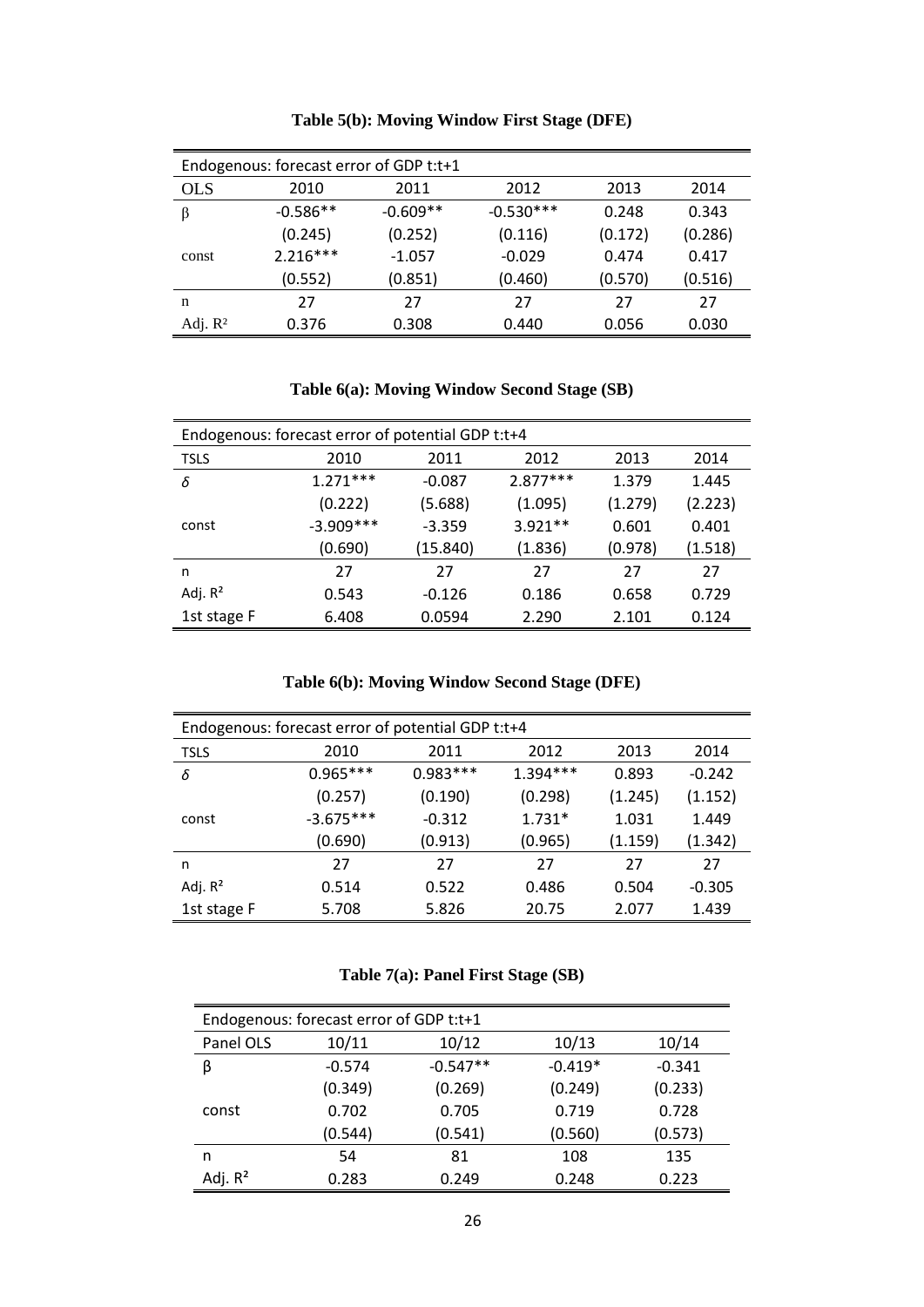| Endogenous: forecast error of GDP t:t+1 |             |             |             |             |  |  |
|-----------------------------------------|-------------|-------------|-------------|-------------|--|--|
| Panel OLS                               | 10/11       | 10/12       | 10/13       | 10/14       |  |  |
| β                                       | $-0.596***$ | $-0.577***$ | $-0.456***$ | $-0.419***$ |  |  |
|                                         | (0.174)     | (0.132)     | (0.143)     | (0.145)     |  |  |
| const                                   | $2.240***$  | $2.192***$  | $1.894***$  | $1.803***$  |  |  |
|                                         | (0.516)     | (0.481)     | (0.494)     | (0.495)     |  |  |
| n                                       | 54          | 81          | 108         | 135         |  |  |
| Adj. $R^2$                              | 0.476       | 0.468       | 0.380       | 0.326       |  |  |

#### **Table 7(b): Panel First Stage (DFE)**

**Table 8(a): Panel Second Stage (SB)**

| Endogenous: forecast error of potential GDP t:t+4 |             |             |             |             |  |  |  |
|---------------------------------------------------|-------------|-------------|-------------|-------------|--|--|--|
| Panel TSLS                                        | 10/11       | 10/12       | 10/13       | 10/14       |  |  |  |
| δ                                                 | $1.345***$  | $1.695***$  | $1.744***$  | $1.766***$  |  |  |  |
|                                                   | (0.363)     | (0.444)     | (0.565)     | (0.637)     |  |  |  |
| const                                             | $-3.966***$ | $-4.235***$ | $-4.273***$ | $-4.290***$ |  |  |  |
|                                                   | (0.735)     | (0.864)     | (0.934)     | (0.977)     |  |  |  |
| n                                                 | 54          | 81          | 108         | 135         |  |  |  |
| Adj. $R^2$                                        | 0.540       | 0.503       | 0.582       | 0.608       |  |  |  |
| 1st stage F                                       | 2.705       | 4.125       | 2.841       | 2.142       |  |  |  |

**Table 8(b): Panel Second Stage (DFE)**

| Endogenous: forecast error of potential GDP t:t+4 |             |             |             |             |  |  |  |
|---------------------------------------------------|-------------|-------------|-------------|-------------|--|--|--|
| Panel TSLS                                        | 10/11       | 10/12       | 10/13       | 10/14       |  |  |  |
| δ                                                 | $0.973***$  | $1.086***$  | $1.101***$  | $1.152***$  |  |  |  |
|                                                   | (0.162)     | (0.139)     | (0.175)     | (0.189)     |  |  |  |
| const                                             | $-3.681***$ | $-3.768***$ | $-3.779***$ | $-3.818***$ |  |  |  |
|                                                   | (0.689)     | (0.674)     | (0.676)     | (0.674)     |  |  |  |
| n                                                 | 54          | 81          | 108         | 135         |  |  |  |
| Adj. $R^2$                                        | 0.519       | 0.531       | 0.586       | 0.618       |  |  |  |
| 1st stage F                                       | 11.72       | 19.19       | 10.13       | 8.396       |  |  |  |

**Table 9: Further Panels First and Second Stage (SB)**

|            | First Stage: Endogenous: forecast error of GDP t:t+1 |            |            |            |            |  |  |  |
|------------|------------------------------------------------------|------------|------------|------------|------------|--|--|--|
| <b>OLS</b> | 09/10                                                | 09/11      | 09/12      | 09/13      | 09/14      |  |  |  |
| β          | $-0.631**$                                           | $-0.470**$ | $-0.471**$ | $-0.401**$ | $-0.354**$ |  |  |  |
|            | (0.253)                                              | (0.214)    | (0.188)    | (0.179)    | (0.173)    |  |  |  |
| const      | $-0.228$                                             | 0.007      | 0.007      | 0.109      | 0.178      |  |  |  |
|            | (0.741)                                              | (0.719)    | (0.700)    | (0.697)    | (0.696)    |  |  |  |
| n          | 54                                                   | 81         | 108        | 135        | 162        |  |  |  |
| Adj. $R^2$ | 0.155                                                | 0.252      | 0.242      | 0.228      | 0.205      |  |  |  |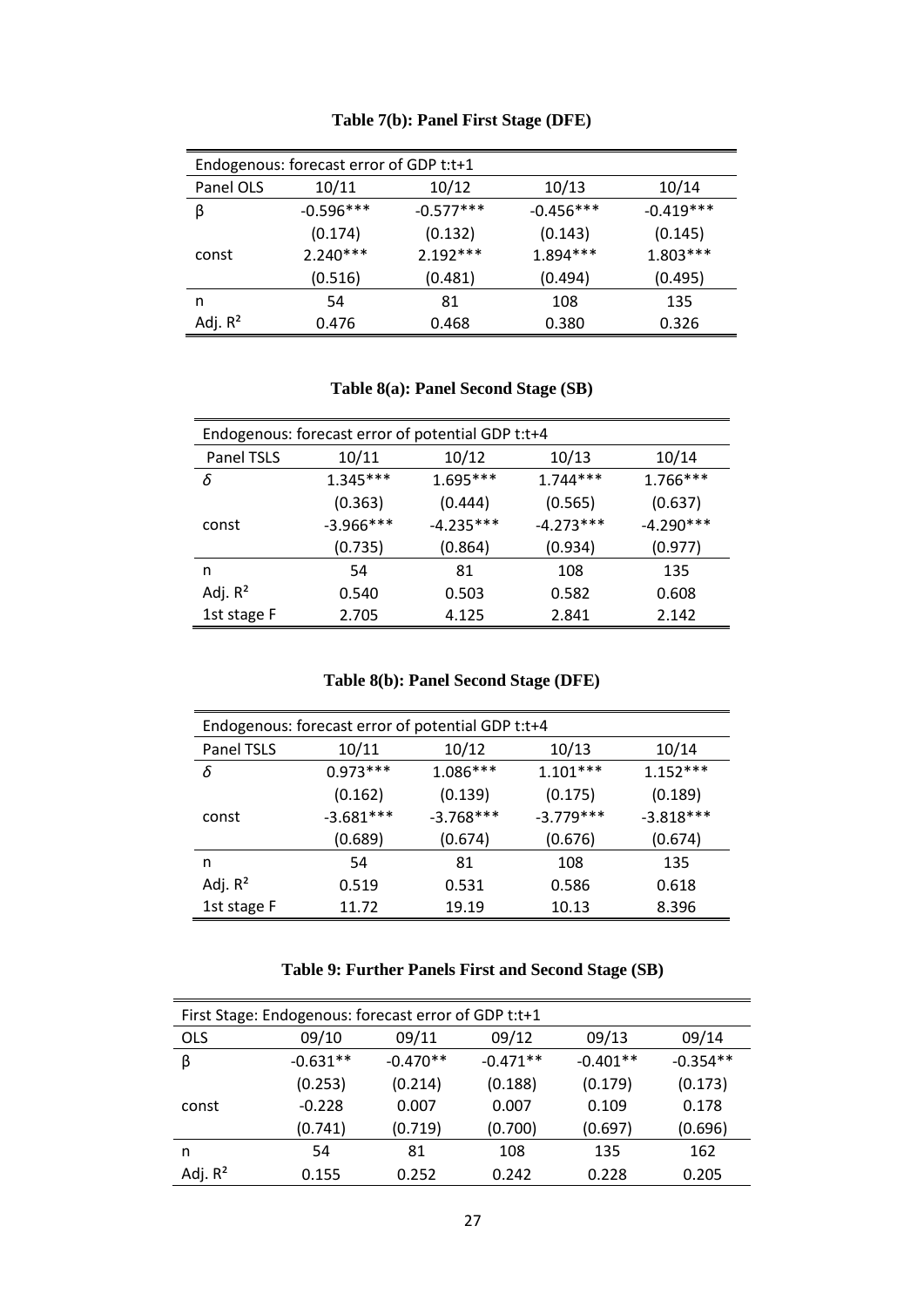| Second Stage: Endogenous: forecast error of potential GDP t:t+4 |             |             |             |             |             |  |  |
|-----------------------------------------------------------------|-------------|-------------|-------------|-------------|-------------|--|--|
| <b>TSLS</b>                                                     | 09/10       | 09/11       | 09/12       | 09/13       | 09/14       |  |  |
| δ                                                               | $1.158***$  | $1.198***$  | $1.445***$  | $1.452***$  | $1.452***$  |  |  |
|                                                                 | (0.359)     | (0.397)     | (0.383)     | (0.437)     | (0.467)     |  |  |
| const                                                           | $-4.721***$ | $-4.749***$ | $-4.922***$ | $-4.926***$ | $-4.926***$ |  |  |
|                                                                 | (0.845)     | (0.848)     | (0.805)     | (0.824)     | (0.835)     |  |  |
| n                                                               | 54          | 81          | 108         | 135         | 162         |  |  |
| Adj. $R^2$                                                      | 0.573       | 0.567       | 0.568       | 0.624       | 0.649       |  |  |
| 1st stage F                                                     | 6.190       | 4.819       | 6.269       | 5.013       | 4.211       |  |  |
|                                                                 |             |             |             |             |             |  |  |

| Table 10: Panel First Stage including all controls simultaneously (SB and DFE) |  |  |  |  |  |  |  |
|--------------------------------------------------------------------------------|--|--|--|--|--|--|--|
|--------------------------------------------------------------------------------|--|--|--|--|--|--|--|

| Endogenous: forecast error of GDP t:t+1 |             |             |             |             |  |  |  |  |
|-----------------------------------------|-------------|-------------|-------------|-------------|--|--|--|--|
|                                         |             | <b>SB</b>   | <b>DFE</b>  |             |  |  |  |  |
| Panel OLS                               | 10/11       | 10/12       | 10/11       | 10/12       |  |  |  |  |
| β                                       | $-0.795$    | $-0.800*$   | $-0.877***$ | $-0.734***$ |  |  |  |  |
|                                         | (0.557)     | (0.404)     | (0.263)     | (0.232)     |  |  |  |  |
| initial sov'n debt                      | $-0.025$    | $-0.018*$   | $-0.015$    | $-0.004$    |  |  |  |  |
|                                         | (0.016)     | (0.009)     | (0.014)     | (0.009)     |  |  |  |  |
| fe gdp08                                | $-0.117$    | $-0.111$    | $-0.214*$   | $-0.185**$  |  |  |  |  |
|                                         | (0.125)     | (0.080)     | (0.106)     | (0.074)     |  |  |  |  |
| fe sb                                   | $-1.177***$ | $-1.083***$ | $-0.487*$   | $-0.417**$  |  |  |  |  |
|                                         | (0.294)     | (0.232)     | (0.250)     | (0.176)     |  |  |  |  |
| init sb                                 | $-0.257$    | $-0.313**$  | $-0.223*$   | $-0.259**$  |  |  |  |  |
|                                         | (0.199)     | (0.140)     | (0.131)     | (0.105)     |  |  |  |  |
| sov'n cds10q1                           | 0.004       | $0.001**$   | $0.007*$    | $0.001***$  |  |  |  |  |
|                                         | (0.004)     | (0.000)     | (0.004)     | (0.000)     |  |  |  |  |
| bankcrisis                              | 0.488       | 0.957       | $-0.316$    | 0.339       |  |  |  |  |
|                                         | (1.052)     | (0.699)     | (0.929)     | (0.644)     |  |  |  |  |
| forec gdp                               | 0.253       | 0.161       | 0.010       | $-0.062$    |  |  |  |  |
|                                         | (0.311)     | (0.191)     | (0.304)     | (0.205)     |  |  |  |  |
| p gdp forec                             | $-0.039$    | 0.037       | $-0.201*$   | $-0.057$    |  |  |  |  |
|                                         | (0.123)     | (0.101)     | (0.115)     | (0.101)     |  |  |  |  |
| trade part cons                         | $-0.264$    |             | $-0.313$    |             |  |  |  |  |
|                                         | (0.853)     |             | (0.848)     |             |  |  |  |  |
| ca gdp                                  | 0.085       | 0.060       | $0.102*$    | 0.044       |  |  |  |  |
|                                         | (0.067)     | (0.039)     | (0.060)     | (0.035)     |  |  |  |  |
| private debt 07                         | $-0.004$    | $-0.005$    | $-0.003$    | $-0.002$    |  |  |  |  |
|                                         | (0.007)     | (0.005)     | (0.006)     | (0.004)     |  |  |  |  |
| const                                   | 1.544       | 0.434       | 3.076       | 0.917       |  |  |  |  |
|                                         | (2.515)     | (1.583)     | (2.333)     | (1.636)     |  |  |  |  |
| n                                       | 48          | 73          | 48          | 73          |  |  |  |  |
| Adj. $R^2$                              | 0.568       | 0.556       | 0.631       | 0.607       |  |  |  |  |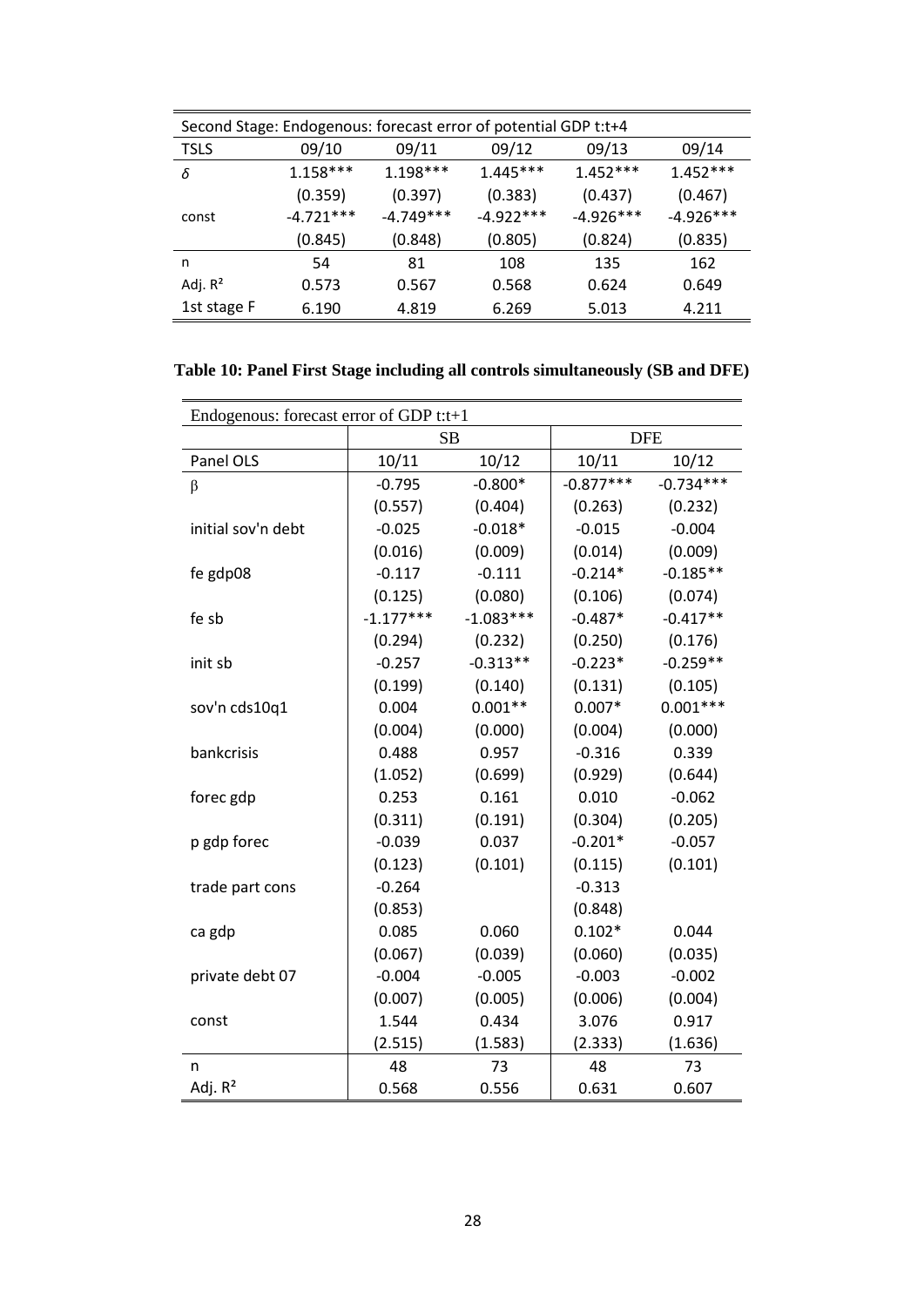| Endogenous: forecast error of potential GDP t:t+4 |              |              |              |              |  |  |  |  |
|---------------------------------------------------|--------------|--------------|--------------|--------------|--|--|--|--|
|                                                   |              | <b>SB</b>    | <b>DFE</b>   |              |  |  |  |  |
| Panel TSLS                                        | 10/11        | 10/12        | 10/11        | 10/12        |  |  |  |  |
| δ                                                 | 0.152        | $0.908*$     | $0.739**$    | $1.134***$   |  |  |  |  |
|                                                   | (0.728)      | (0.488)      | (0.345)      | (0.367)      |  |  |  |  |
| initial sov'n debt                                | 0.009        | $0.031*$     | 0.019        | $0.034**$    |  |  |  |  |
|                                                   | (0.022)      | (0.018)      | (0.019)      | (0.017)      |  |  |  |  |
| fe gdp08                                          | $-0.354*$    | $-0.270***$  | $-0.262***$  | $-0.237**$   |  |  |  |  |
|                                                   | (0.194)      | (0.102)      | (0.092)      | (0.092)      |  |  |  |  |
| fe sb                                             | $-1.066$     | 0.196        | $-0.538$     | 0.364        |  |  |  |  |
|                                                   | (0.733)      | (0.459)      | (0.393)      | (0.377)      |  |  |  |  |
| init sb                                           | 0.016        | $-0.211$     | 0.001        | $-0.203$     |  |  |  |  |
|                                                   | (0.131)      | (0.145)      | (0.106)      | (0.144)      |  |  |  |  |
| sov'n cds10q1                                     | $0.015***$   | $-0.000$     | $0.013***$   | $-0.001*$    |  |  |  |  |
|                                                   | (0.005)      | (0.000)      | (0.004)      | (0.000)      |  |  |  |  |
| bankcrisis                                        | 1.767        | 0.436        | 1.421        | 0.164        |  |  |  |  |
|                                                   | (1.324)      | (1.139)      | (0.917)      | (1.067)      |  |  |  |  |
| forec gdp                                         | $0.687**$    | 0.148        | $0.464*$     | 0.081        |  |  |  |  |
|                                                   | (0.348)      | (0.213)      | (0.241)      | (0.183)      |  |  |  |  |
| p gdp forec                                       | 0.253        | $0.302**$    | $0.269**$    | $0.286**$    |  |  |  |  |
|                                                   | (0.172)      | (0.142)      | (0.123)      | (0.141)      |  |  |  |  |
| trade part cons                                   | 1.512        |              | 1.157        |              |  |  |  |  |
|                                                   | (1.136)      |              | (1.158)      |              |  |  |  |  |
| ca gdp                                            | $0.198*$     | 0.098        | 0.137        | 0.082        |  |  |  |  |
|                                                   | (0.119)      | (0.067)      | (0.089)      | (0.068)      |  |  |  |  |
| private debt 07                                   | 0.007        | 0.008        | 0.006        | 0.008        |  |  |  |  |
|                                                   | (0.008)      | (0.006)      | (0.007)      | (0.006)      |  |  |  |  |
| const                                             | $-13.049***$ | $-14.128***$ | $-13.306***$ | $-13.992***$ |  |  |  |  |
|                                                   | (2.623)      | (2.957)      | (2.111)      | (2.956)      |  |  |  |  |
| n                                                 | 48           | 73           | 48           | 73           |  |  |  |  |
| Adj. $R^2$                                        | 0.457        | 0.591        | 0.685        | 0.615        |  |  |  |  |
| 1st stage F                                       | 2.035        | 3.927        | 11.16        | 10.05        |  |  |  |  |

**Table 11: Panel Second Stage including all controls simultaneously (SB and DFE)**

|  | Table B1(a): EC forecast, First stage (SB) |  |  |
|--|--------------------------------------------|--|--|
|--|--------------------------------------------|--|--|

| Endogenous: forecast error of GDP 2010-11 |            |             |           |             |             |  |  |  |
|-------------------------------------------|------------|-------------|-----------|-------------|-------------|--|--|--|
| <b>OLS</b>                                | $(1)$ SB   | $(2)$ GT    | (3)NOPROG | $(4)$ EURO  | (5)QUANT    |  |  |  |
| β                                         | $-1.166**$ |             | $-0.618*$ | $-1.676***$ | $-0.966***$ |  |  |  |
|                                           | (0.461)    |             | (0.327)   | (0.441)     | (0.266)     |  |  |  |
| $\beta^G$                                 |            | $-1.719***$ |           |             |             |  |  |  |
|                                           |            | (0.397)     |           |             |             |  |  |  |
| $\beta^T$                                 |            | $-0.959***$ |           |             |             |  |  |  |
|                                           |            | (0.282)     |           |             |             |  |  |  |
| const                                     | 0.633      | $0.895**$   | $1.134**$ | 0.584       | 0.614       |  |  |  |
|                                           | (0.5)      | (0.392)     | (0.434)   | (0.513)     | (0.637)     |  |  |  |
| n                                         | 27         | 23          | 24        | 17          | 27          |  |  |  |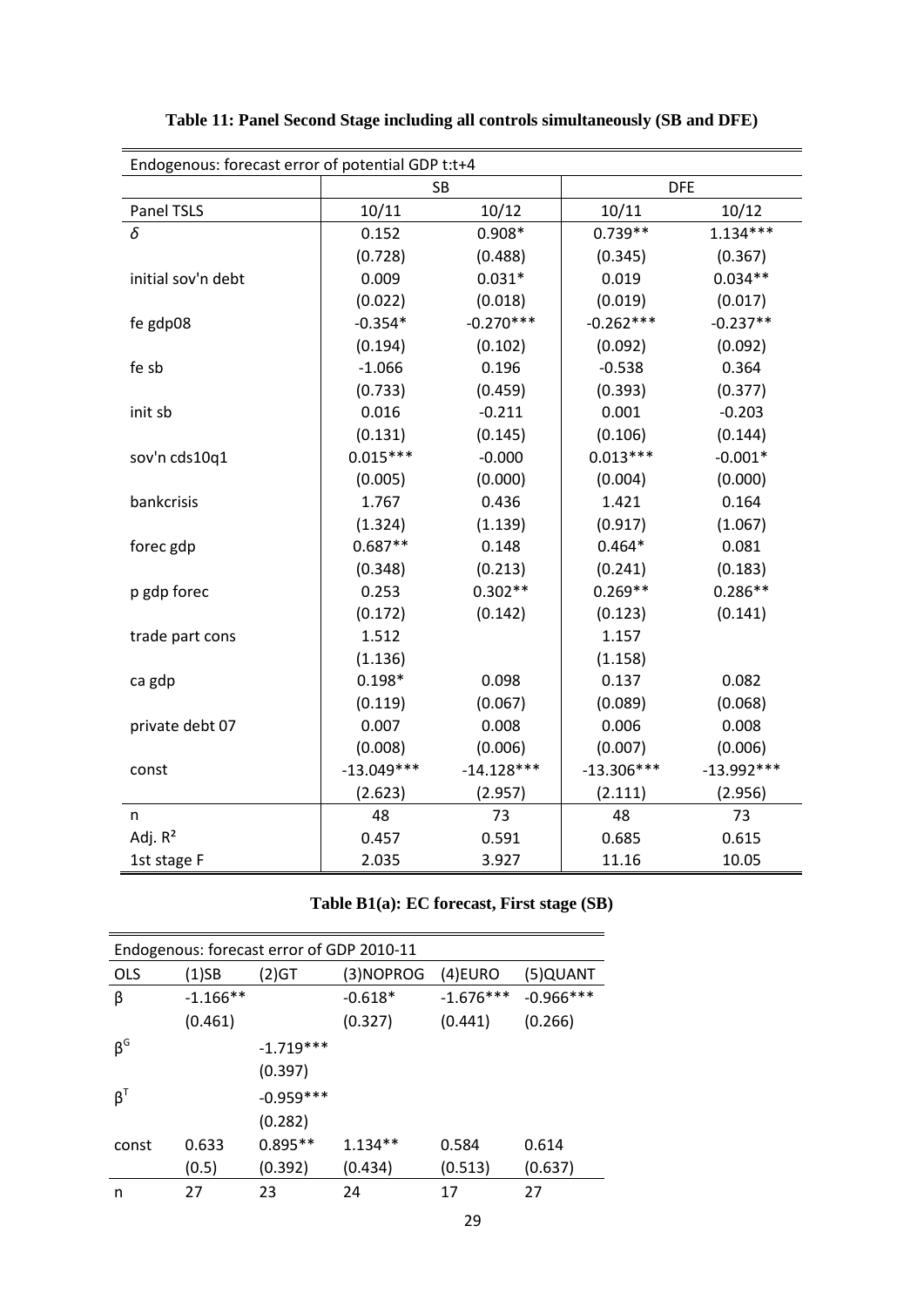|                                  | Endogenous: forecast error of GDP 2010-11 |             |           |             |            |  |  |  |
|----------------------------------|-------------------------------------------|-------------|-----------|-------------|------------|--|--|--|
| <b>OLS</b>                       | (1)DFE                                    | (2)GT       | (3)NOPROG | (4)EURO     | (5)QUANT   |  |  |  |
| β                                | $-0.586**$                                |             | 0.012     | $-0.863***$ | $-0.861**$ |  |  |  |
|                                  | (0.245)                                   |             | (0.243)   | (0.048)     | (0.404)    |  |  |  |
| $\beta^G$                        |                                           | 0.405       |           |             |            |  |  |  |
|                                  |                                           | (0.298)     |           |             |            |  |  |  |
| $\boldsymbol{\beta}^{\intercal}$ |                                           | $-1.567***$ |           |             |            |  |  |  |
|                                  |                                           | (0.267)     |           |             |            |  |  |  |
| const                            | $2.216***$                                | $2.062***$  | $1.325**$ | $2.681***$  | $2.501***$ |  |  |  |
|                                  | (0.552)                                   | (0.504)     | (0.588)   | (0.484)     | (0.859)    |  |  |  |
| n                                | 27                                        | 27          | 24        | 17          | 27         |  |  |  |
| Adj. $R^2$                       | 0.3512                                    | 0.5185      | $-0.0453$ | 0.7937      |            |  |  |  |

**Table B1(b): EC forecast, First stage (DFE)**

**Table B1(c): EC forecast, First stage (DFE), excl. Latvia, Lithuania**

| Endogenous: forecast error of GDP 2010-11 |             |            |            |             |             |  |  |  |
|-------------------------------------------|-------------|------------|------------|-------------|-------------|--|--|--|
| <b>OLS</b>                                | $(1)$ DFE   | (2)GT      | (3)NOPROG  | (4)EURO     | (5)QUANT    |  |  |  |
| β                                         | $-0.844***$ |            | $-1.077**$ | $-0.863***$ | $-0.852***$ |  |  |  |
|                                           | (0.056)     |            | (0.47)     | (0.048)     | (0.039)     |  |  |  |
| $\beta^G$                                 |             | $-1.14**$  |            |             |             |  |  |  |
|                                           |             | (0.431)    |            |             |             |  |  |  |
| $\beta^T$                                 |             | $-0.616*$  |            |             |             |  |  |  |
|                                           |             | (0.315)    |            |             |             |  |  |  |
| const                                     | $2.273***$  | $2.309***$ | $2.497***$ | $2.681***$  | $2.35***$   |  |  |  |
|                                           | (0.429)     | (0.445)    | (0.678)    | (0.484)     | (0.631)     |  |  |  |
| n                                         | 25          | 25         | 22         | 17          | 25          |  |  |  |
| Adj. $R^2$                                | 0.6703      | 0.6590     | 0.2201     | 0.7937      |             |  |  |  |

|  | Table B2(a): EC forecast, Second stage (SB) |  |
|--|---------------------------------------------|--|

| Endogenous: forecast error of potential GDP 2010-14 |             |            |            |             |             |             |  |  |  |
|-----------------------------------------------------|-------------|------------|------------|-------------|-------------|-------------|--|--|--|
| <b>TSLS</b>                                         | (1)SB       | (2)GT      | (3)NOPROG  | (4)EURO     | (5)QUANT    | $(6)$ DIR   |  |  |  |
| δ                                                   | $1.271***$  | $0.758**$  | $1.432**$  | $0.947***$  | $1.172***$  |             |  |  |  |
|                                                     | (0.23)      | (0.349)    | (0.601)    | (0.169)     | (0.311)     |             |  |  |  |
| η                                                   |             |            |            |             |             | $-1.482***$ |  |  |  |
|                                                     |             |            |            |             |             | (0.501)     |  |  |  |
| const                                               | $-3.909***$ | $-4.002**$ | $-4.075**$ | $-4.269***$ | $-4.413***$ | $-3.105***$ |  |  |  |
|                                                     | (0.717)     | (0.835)    | (1.18)     | (1.025)     | (0.889)     | (0.923)     |  |  |  |
| n                                                   | 27          | 23         | 24         | 17          | 27          | 27          |  |  |  |
| Adj. $R^2$                                          | 0.5435      | 0.4638     | 0.3713     | 0.5537      |             | 0.2228      |  |  |  |
| 1st stage F                                         | 6.408       | 9.3754     | 3.5681     | 14.467      |             |             |  |  |  |
|                                                     |             |            |            |             |             |             |  |  |  |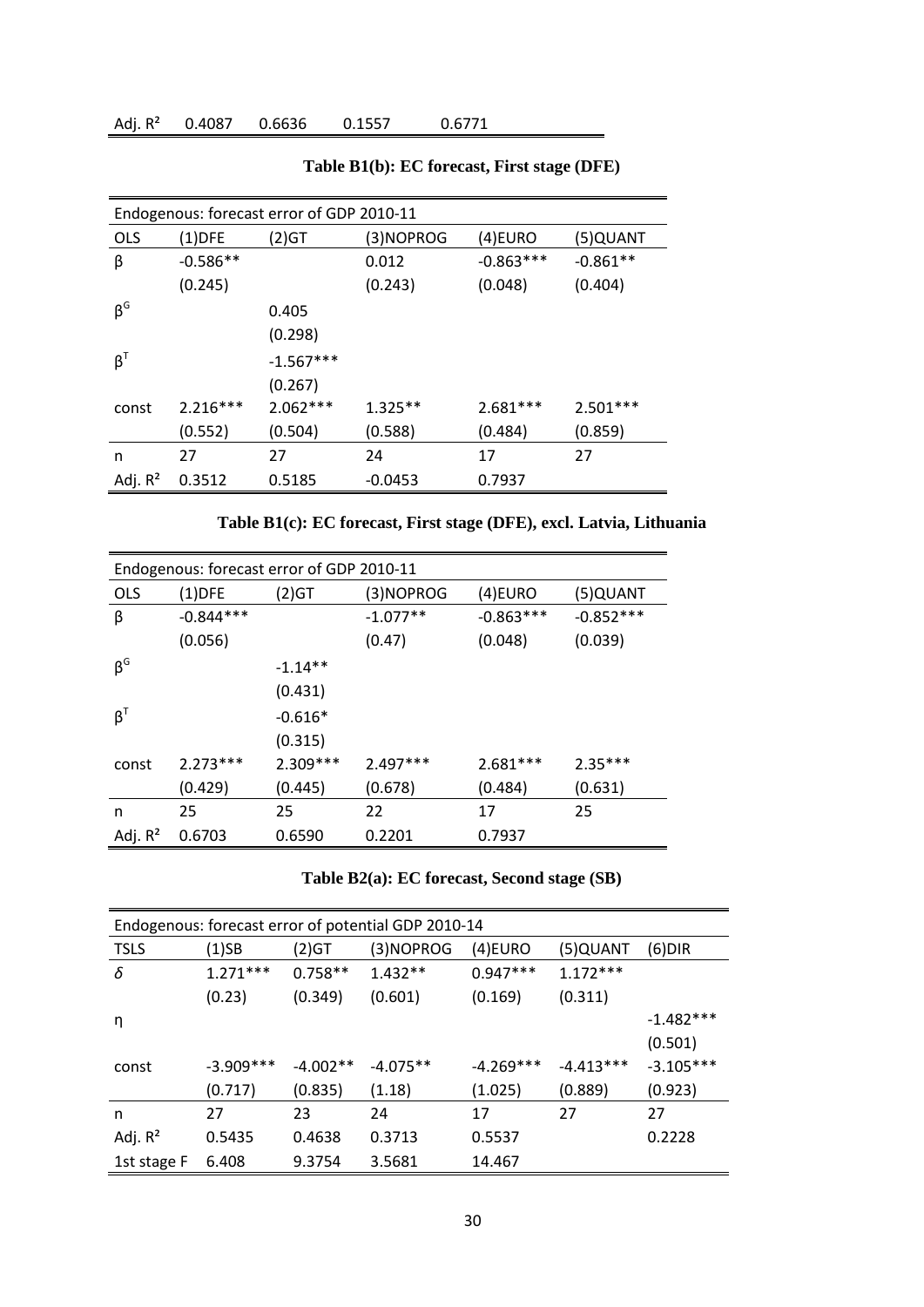| Endogenous: forecast error of potential GDP 2010-14 |             |             |             |             |          |  |  |  |
|-----------------------------------------------------|-------------|-------------|-------------|-------------|----------|--|--|--|
| <b>TSLS</b>                                         | $(1)$ DFE   | $(2)$ GT    | (3)EURO     | (4)QUANT    | (5)DIR   |  |  |  |
| δ                                                   | $0.965***$  | $1.143***$  | $1.038***$  | 1.019       |          |  |  |  |
|                                                     | (0.267)     | (0.12)      | (0.096)     | (0.773)     |          |  |  |  |
| η                                                   |             |             |             |             | $-0.566$ |  |  |  |
|                                                     |             |             |             |             | (0.375)  |  |  |  |
| const                                               | $-3.675***$ | $-3.811***$ | $-4.331***$ | $-4.985***$ | $-1.536$ |  |  |  |
|                                                     | (0.717)     | (0.704)     | (0.952)     | (1.469)     | (1.18)   |  |  |  |
| n                                                   | 27          | 27          | 17          | 27          | 27       |  |  |  |
| Adj. $R^2$                                          | 0.5435      | 0.5435      | 0.5537      |             | 0.0922   |  |  |  |
| 1st stage F                                         | 5.7084      | 18.827      | 329.05      |             |          |  |  |  |

**Table B2(b): EC forecast, Second stage (DFE)**

**Table B2(c): EC forecast, Second stage (DFE), excl. Latvia, Lithuania**

| Endogenous: forecast error of potential GDP 2010-14 |             |             |           |             |             |             |  |  |  |
|-----------------------------------------------------|-------------|-------------|-----------|-------------|-------------|-------------|--|--|--|
| <b>TSLS</b>                                         | $(1)$ DFE   | (2)GT       | (3)NOPROG | $(4)$ EURO  | (5)QUANT    | $(6)$ DIR   |  |  |  |
| δ                                                   | $1.129***$  | $1.116***$  | 0.817     | $1.038***$  | $1.03***$   |             |  |  |  |
|                                                     | (0.106)     | (0.111)     | (0.623)   | (0.096)     | (0.167)     |             |  |  |  |
| η                                                   |             |             |           |             |             | $-0.952***$ |  |  |  |
|                                                     |             |             |           |             |             | (0.105)     |  |  |  |
| const                                               | $-3.981***$ | $-3.974***$ | $-3.51$   | $-4.331***$ | $-4.857***$ | $-1.416$    |  |  |  |
|                                                     | (0.726)     | (0.724)     | (1.172)   | (0.952)     | (0.456)     | (1.075)     |  |  |  |
| n                                                   | 25          | 25          | 22        | 17          | 25          | 25          |  |  |  |
| Adj. $R^2$                                          | 0.5165      | 0.5165      | 0.3274    | 0.5537      |             | 0.2892      |  |  |  |
| 1st stage F                                         | 225.56      | 106.89      | 5.2524    | 329.05      |             |             |  |  |  |

**Table B3(a): EC forecast, First stage with controls (SB)**

|     | additional control X | β                   | θ                  | const              | n | Adj. $R^2$ |
|-----|----------------------|---------------------|--------------------|--------------------|---|------------|
|     | $(1)$ fe gdp0809     | $-1.121(0.504)$ **  | $-0.078(0.106)$    | $-0.135(1.07)$     |   | 27 0.401   |
|     | $(2)$ forec gdp1011  | $-1.102(0.351)$ *** | $0.462(0.214)$ **  | $-0.644(0.817)$    |   | 27 0.499   |
|     | $(3)$ fe sb1011      | $-1.199(0.369)$ *** | $-0.598(0.381)$    | $1.507(0.584)$ **  |   | 27 0.461   |
|     | (4) trade part cons  | $-1.188(0.456)$ **  | 0.157(0.588)       | 0.418(0.546)       |   | 26 0.436   |
|     | (5) sov'n debt09     | $-0.919(0.381)$ **  | $-0.033(0.014)$ ** | $3.101(1.028)$ *** |   | 27 0.501   |
|     | $(6)$ sb09           | $-0.938(0.445)$ **  | 0.149(0.102)       | $1.361(0.62)$ **   |   | 27 0.397   |
|     | $(7)$ sov'n cds10q1  | $-1.106(0.462)$ **  | $-0.004(0.005)$    | $1.209(0.604)*$    |   | 26 0.382   |
| (8) | bankcrisis           | $-1.255(0.401)$ *** | $-1.788(1.024)^*$  | $1.351(0.563)$ **  |   | 27 0.463   |
|     | (9) private debt 07  | $-1.477(0.414)$ *** | $-0.018(0.008)$ ** | $2.445(1.011)$ **  |   | 26 0.504   |
|     | (10) ca07            | $-1.192(0.514)$ **  | $-0.011(0.045)$    | 0.576(0.533)       |   | 27 0.385   |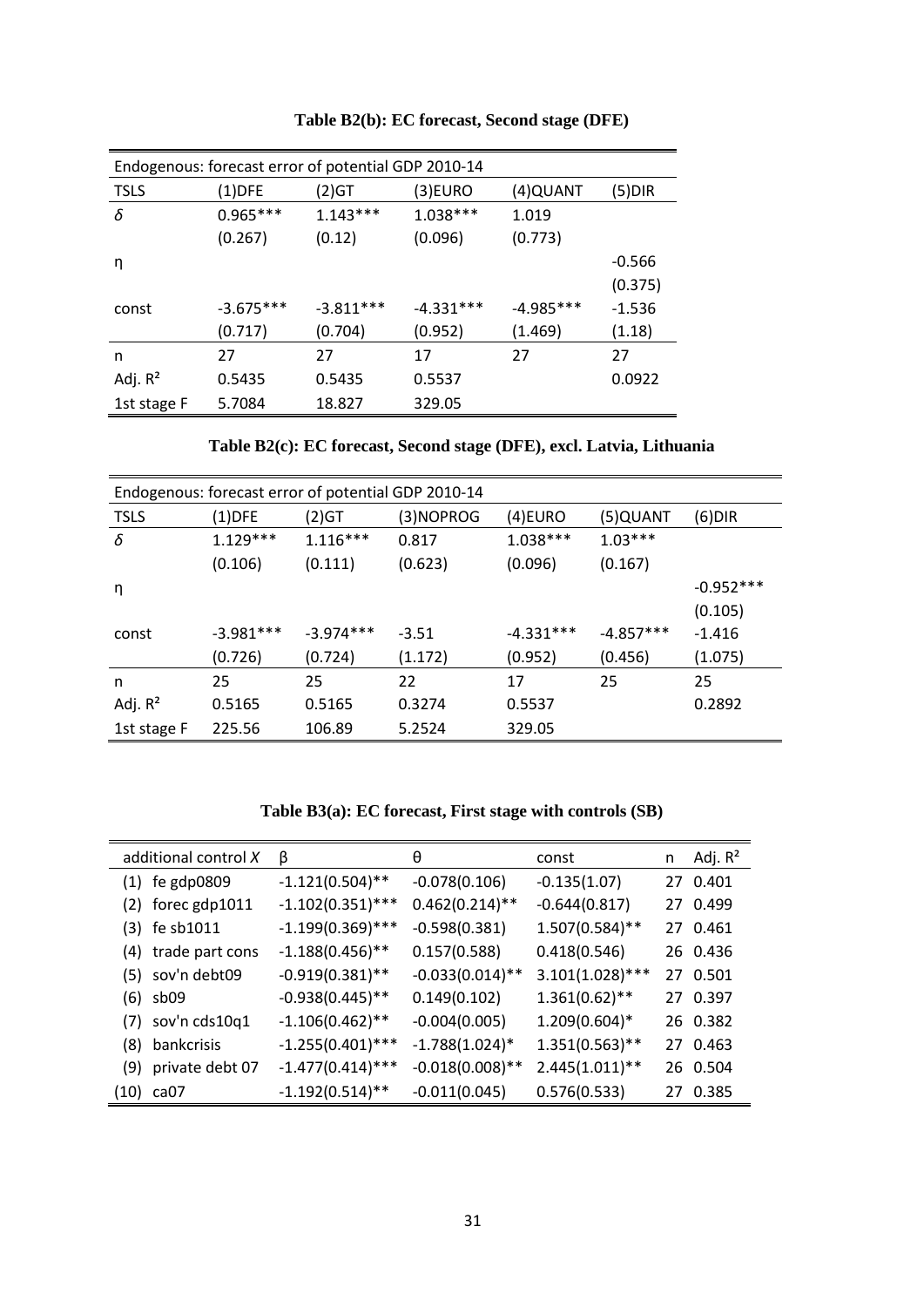| additional control X | β                            | θ                   | const              | n | Adj. $R^2$ |
|----------------------|------------------------------|---------------------|--------------------|---|------------|
| $(1)$ fe gdp0809     | $-0.704(0.158)$ ***          | $-0.278(0.093)$ *** | $-0.265(1.027)$    |   | 27 0.530   |
| $(2)$ forec gdp1011  | $-0.566(0.258)$ **           | 0.051(0.25)         | $2.023(1.000)*$    |   | 27 0.325   |
| $(3)$ fe sb1011      | $-0.675(0.249)$ **           | 0.377(0.539)        | $1.882(0.621)$ *** |   | 27 0.346   |
| (4) trade part cons  | $-0.664(0.217)$ ***          | $-0.061(0.639)$     | $2.165(0.516)***$  |   | 26 0.452   |
| (5) sov'n debt09     | $-0.446(0.218)$ <sup>*</sup> | $-0.035(0.015)$ **  | $4.451(1.206)***$  |   | 27 0.455   |
| $(6)$ sb09           | $-0.402(0.307)$              | $0.254(0.143)^*$    | $2.952(0.697)$ *** |   | 27 0.374   |
| $(7)$ sov'n cds10q1  | $-0.772(0.287)$ **           | 0.008(0.01)         | $1.536(0.724)$ **  |   | 26 0.351   |
| (8) bankcrisis       | $-0.579(0.246)$ **           | $-0.296(1.001)$     | $2.319(0.74)$ ***  |   | 27 0.326   |
| (9) private debt 07  | $-0.613(0.248)$ **           | $-0.006(0.006)$     | $2.902(1.095)$ **  |   | 26 0.337   |
| (10) ca07            | $-0.604(0.267)$ **           | $-0.012(0.077)$     | $2.195(0.533)$ *** |   | 27 0.325   |

**Table B3(b): EC forecast, First stage with controls (DFE)**

**Table B3(c): EC forecast, First stage with controls (DFE), excl. Latvia, Lithuania**

|     | additional control X | β                   | θ                  | const              | n | Adj. R <sup>2</sup> |
|-----|----------------------|---------------------|--------------------|--------------------|---|---------------------|
|     | $(1)$ fe gdp0809     | $-0.844(0.059)$ *** | $-0.095(0.114)$    | 1.415(1.101)       |   | 25 0.673            |
|     | $(2)$ forec gdp1011  | $-0.781(0.122)$ *** | 0.167(0.223)       | $1.644(0.875)*$    |   | 25 0.666            |
|     | (3) fe sb1011        | $-0.83(0.088)$ ***  | $-0.081(0.397)$    | $2.349(0.53)***$   |   | 25 0.656            |
|     | (4) trade part cons  | $-0.848(0.056)$ *** | $-0.248(0.575)$    | $2.327(0.443)$ *** |   | 25 0.657            |
|     | (5) sov'n debt09     | $-0.758(0.077)$ *** | $-0.015(0.013)$    | $3.249(1.059)$ *** |   | 25 0.679            |
|     | $(6)$ sb09           | $-0.72(0.083)$ ***  | 0.154(0.122)       | $2.711(0.646)***$  |   | 25 0.674            |
|     | $(7)$ sov'n cds10q1  | $-0.633(0.091)$ *** | $-0.012(0.005)$ ** | $3.019(0.548)$ *** |   | 24 0.702            |
| (8) | bankcrisis           | $-0.839(0.064)$ *** | $-0.255(0.761)$    | $2.365(0.547)$ *** |   | 25 0.657            |
|     | (9) private debt 07  | $-0.859(0.06)$ ***  | $-0.004(0.006)$    | $2.665(0.902)$ *** |   | 24 0.670            |
|     | (10) ca07            | $-0.79(0.085)$ ***  | 0.049(0.06)        | $2.359(0.401)$ *** |   | 25 0.672            |

**Table B4(a): EC forecast, Second stage with controls (SB)**

| additional control X | δ                  | π              | const                             | n. | Adj. R <sup>2</sup> | 1st F |
|----------------------|--------------------|----------------|-----------------------------------|----|---------------------|-------|
| $(1)$ fe gdp0809     | $1.234(0.227)$ *** |                | $-0.074(0.136) -4.619(1.878)$ **  |    | 27 0.530            | 4.52  |
| $(2)$ forec gdp1011  | $1.299(0.241)$ *** |                | $-0.234(0.282) -3.281(1.066)$ *** |    | 27 0.534            | 6.17  |
| $(3)$ fe sb1011      | $1.262(0.213)***$  | 0.188(0.506)   | -4.179(1.298)***                  |    | 27 0.527            | 5.49  |
| (4) trade part cons  | $1.283(0.222)$ *** |                | $-1.551(1.431) -3.633(0.837)$ *** |    | 26 0.524            | 3.41  |
| (5) sov'n debt09     | $1.43(0.331)$ ***  |                | $0.025(0.024)$ -5.861(1.795)***   |    | 27 0.540            | 5.46  |
| $(6)$ sb09           | $1.19(0.575)$ **   |                | $0.061(0.36)$ -3.559(2.379)       |    | 27 0.525            | 3.51  |
| $(7)$ sov'n cds10q1  | $1.406(0.302)$ *** | 0.007(0.008)   | $-4.8(1.635)$ ***                 |    | 26 0.532            | 2.88  |
| (8) bankcrisis       | $1.258(0.218)$ *** | 0.307(1.272)   | $-4.024(1.128)$ ***               |    | 27 0.525            | 5.14  |
| (9) private debt 07  | $1.308(0.223)$ *** | 0.001(0.008)   | $-4.525(1.015)$ ***               |    | 26 0.642            | 6.71  |
| (10) ca07            | $1.424(0.304)$ *** | $-0.074(0.06)$ | $-4.404(0.812)$ ***               | 27 | 0.536               | 3.24  |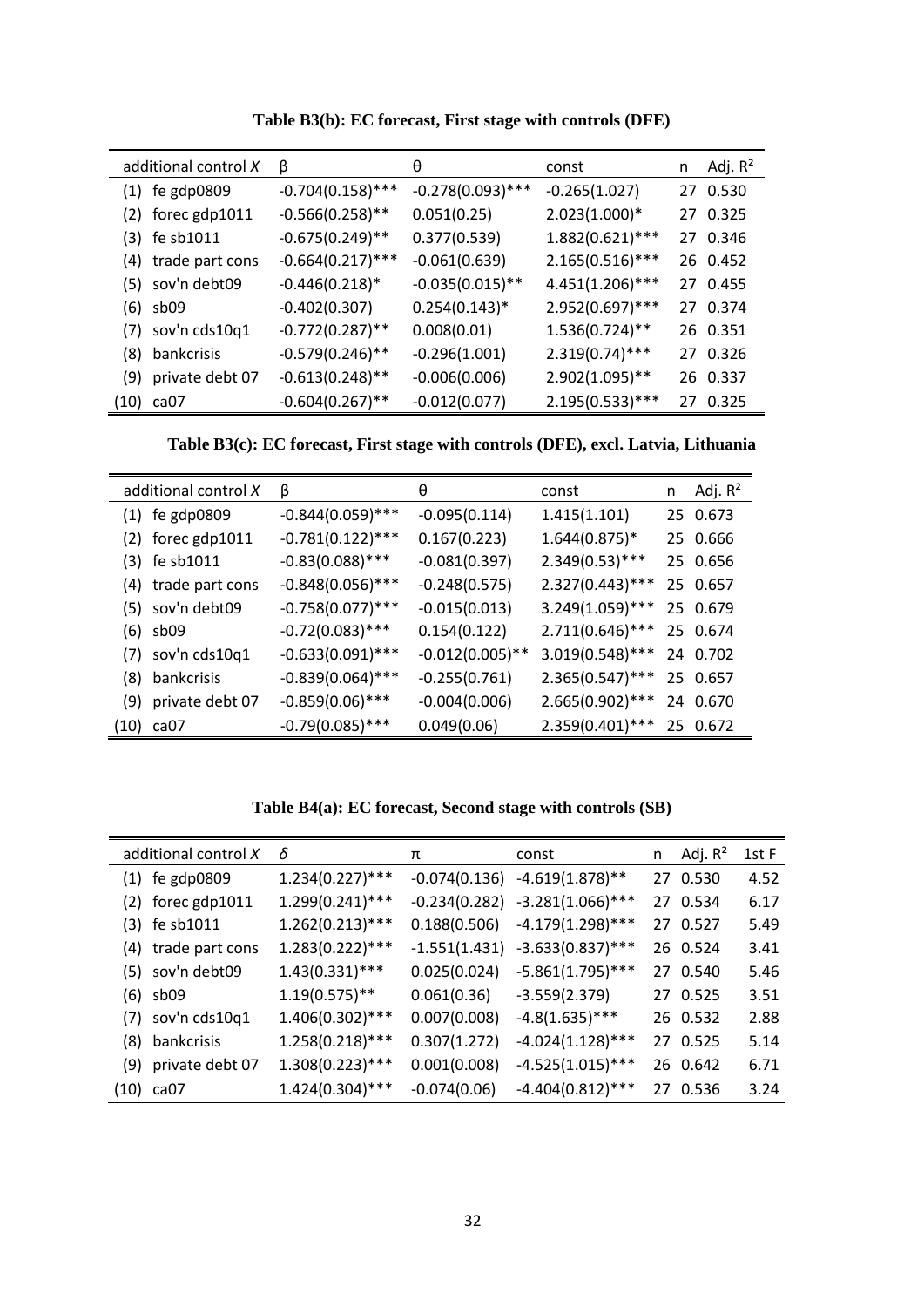| additional control X | δ                  | π               | const               | n  | Adj. R <sup>2</sup> | 1st F |
|----------------------|--------------------|-----------------|---------------------|----|---------------------|-------|
| $(1)$ fe gdp0809     | $1.04(0.161)$ ***  | $-0.104(0.136)$ | $-4.771(1.9)$ **    |    | 27 0.529            | 13.34 |
| $(2)$ forec gdp1011  | $1.021(0.39)$ ***  | $-0.079(0.347)$ | $-3.499(1.262)$ *** |    | 27 0.531            | 2.74  |
| $(3)$ fe sb1011      | $0.987(0.242)$ *** | 0.052(0.574)    | $-3.768(1.481)$ **  |    | 27 0.526            | 3.76  |
| (4) trade part cons  | $1.019(0.223)$ *** | $-1.473(1.442)$ | $-3.488(0.813)$ *** |    | 26 0.523            | 4.76  |
| (5) sov'n debt09     | $0.973(0.425)$ **  | 0.001(0.03)     | $-3.767(2.376)$     |    | 27 0.526            | 7.93  |
| $(6)$ sb09           | 0.393(0.928)       | 0.461(0.435)    | $-1.07(3.067)$      |    | 27 0.376            | 6.15  |
| $(7)$ sov'n cds10q1  | $1.13(0.336)$ ***  | 0.004(0.009)    | $-4.285(1.907)$ **  |    | 26 0.532            | 4.78  |
| (8) bankcrisis       | $0.967(0.256)$ *** | 0.032(1.239)    | $-3.689(1.171)$ *** |    | 27 0.525            | 2.78  |
| (9) private debt 07  | $0.896(0.287)$ *** | 0.002(0.007)    | $-4.331(0.953)$ *** |    | 26 0.642            | 3.27  |
| $(10)$ ca07          | $1.056(0.263)$ *** | $-0.038(0.067)$ | $-3.937(0.695)$ *** | 27 | 0.535               | 2.88  |

**Table B4(b): EC forecast, Second stage with controls (DFE)**

**Table B4(c): EC forecast, Second stage with controls (DFE), excl. Latvia, Lithuania**

|      | additional control X | δ                  | π               | const                       | n | Adj. $R^2$ | 1st F  |
|------|----------------------|--------------------|-----------------|-----------------------------|---|------------|--------|
|      | $(1)$ fe gdp0809     | $1.129(0.107)$ *** | $-0.017(0.192)$ | $-4.133(2.26)$ <sup>*</sup> |   | 25 0.495   | 103.33 |
|      | $(2)$ forec gdp1011  | $1.14(0.243)$ ***  | $-0.026(0.381)$ | $-3.91(1.516)$ ***          |   | 25 0.495   | 141.55 |
|      | $(3)$ fe sb1011      | $1.072(0.157)$ *** | $-0.278(0.7)$   | $-3.593(1.512)$ **          |   | 25 0.495   | 110.08 |
|      | (4) trade part cons  | $1.158(0.102)$ *** | $-1.558(1.395)$ | $-3.709(0.802)$ ***         |   | 25 0.519   | 114.00 |
|      | (5) sov'n debt09     | $1.236(0.218)***$  | 0.016(0.024)    | $-5.259(1.761)$ ***         |   | 25 0.509   | 116.29 |
|      | $(6)$ sb09           | $0.87(0.231)$ ***  | 0.272(0.248)    | $-2.617(1.525)^*$           |   | 25 0.493   | 121.91 |
|      | $(7)$ sov'n cds10q1  | $1.035(0.486)$ **  | $-0.005(0.024)$ | $-3.401(3.199)$             |   | 24 0.481   | 120.53 |
| (8)  | bankcrisis           | $1.126(0.104)$ *** | $-0.122(1.308)$ | $-3.931(1.237)$ ***         |   | 25 0.495   | 127.82 |
| (9)  | private debt 07      | $1.09(0.101)$ ***  | 0.004(0.007)    | $-4.888(0.943)$ ***         |   | 24 0.625   | 107.41 |
| (10) | ca07                 | $1.153(0.146)$ *** | $-0.018(0.072)$ | $-4.068(0.688)$ ***         |   | 25 0.497   | 114.63 |

|  |  | Table B5: Moving Window – First and Second Stage (IMF Data) |  |
|--|--|-------------------------------------------------------------|--|
|  |  |                                                             |  |

| First Stage: Endogenous: forecast error of GDP t:t+1            |             |             |            |             |             |  |
|-----------------------------------------------------------------|-------------|-------------|------------|-------------|-------------|--|
|                                                                 | SB          |             |            | <b>DFE</b>  |             |  |
| <b>OLS</b>                                                      | 2009        | 2010        | 2011       | 2010        | 2011        |  |
| β                                                               | $-0.792$    | $-1.342**$  | $-0.711$   | $-0.861***$ | $-0.737***$ |  |
|                                                                 | (0.549)     | (0.530)     | (0.630)    | (0.055)     | (0.219)     |  |
| const                                                           | 0.918       | $1.153***$  | $-1.892**$ | $2.750***$  | $-0.696$    |  |
|                                                                 | (0.974)     | (0.402)     | (0.734)    | (0.489)     | (0.914)     |  |
| n                                                               | 22          | 22          | 22         | 21          | 21          |  |
| Adj. $R^2$                                                      | 0.0605      | 0.476       | 0.0777     | 0.698       | 0.445       |  |
| Second Stage: Endogenous: forecast error of potential GDP t:t+5 |             |             |            |             |             |  |
| <b>TSLS</b>                                                     |             |             |            |             |             |  |
| δ                                                               | $1.641*$    | $1.008***$  | $1.465***$ | $1.236***$  | $1.169***$  |  |
|                                                                 | (0.958)     | (0.382)     | (0.504)    | (0.068)     | (0.216)     |  |
| const                                                           | $-6.304***$ | $-3.522***$ | $-0.129$   | $-3.914***$ | $-1.187$    |  |
|                                                                 | (1.658)     | (0.827)     | (1.606)    | (0.709)     | (1.194)     |  |
| n                                                               | 22          | 22          | 22         | 21          | 21          |  |
| Adj. $R^2$                                                      | 0.734       | 0.538       | 0.680      | 0.663       | 0.567       |  |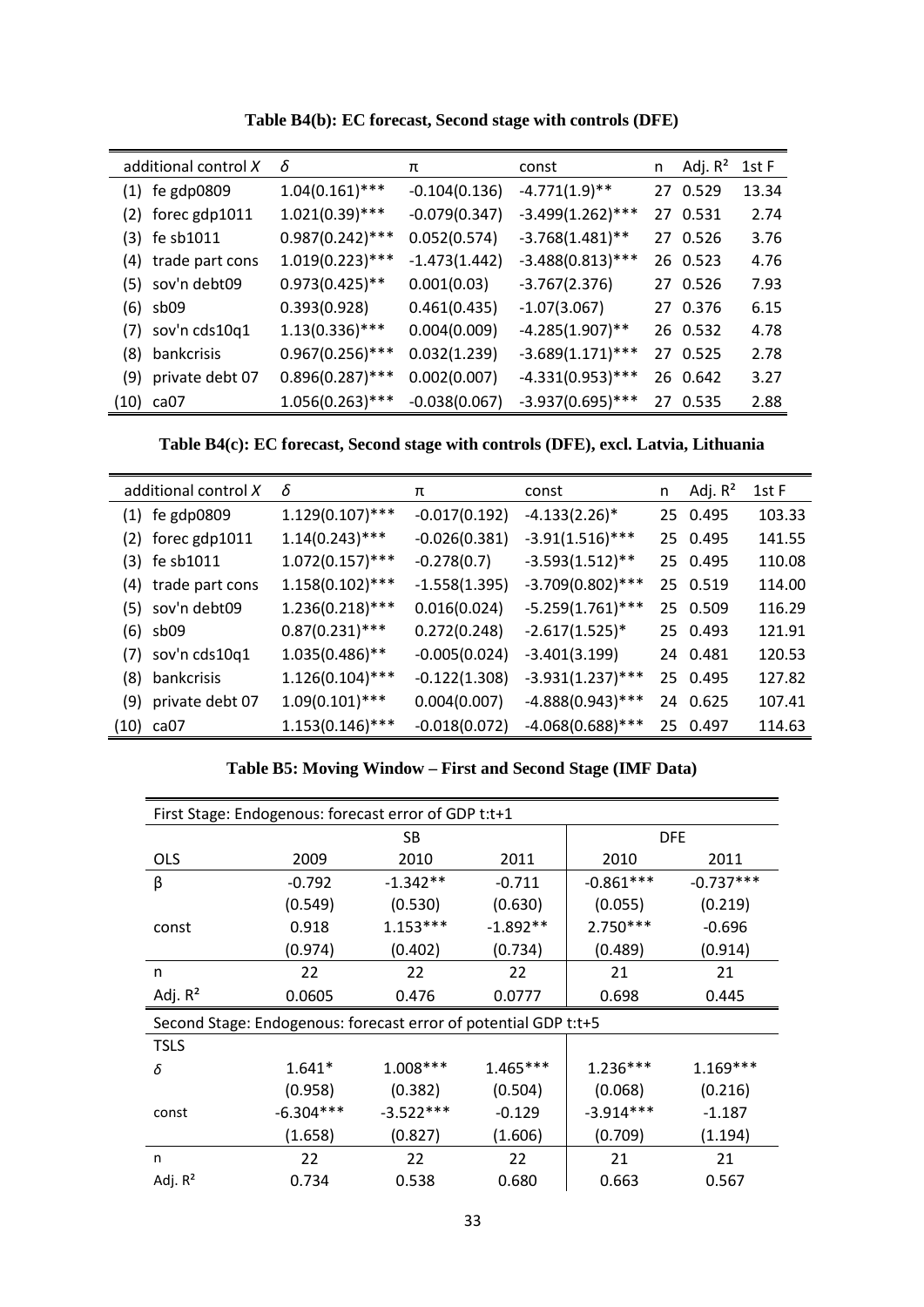| 1st stage F | .081 | .403 | $\sim$ $\sim$<br>1.L / L | 24 A | $\sim$ $\sim$<br>11.32<br>_______ |
|-------------|------|------|--------------------------|------|-----------------------------------|
|-------------|------|------|--------------------------|------|-----------------------------------|

| Endogenous: forecast error of GDP t:t+1 |             |            |                    |             |                    |  |
|-----------------------------------------|-------------|------------|--------------------|-------------|--------------------|--|
|                                         | SB          |            |                    | <b>DFE</b>  |                    |  |
| Panel - OLS                             | 09/11       | 10/11      | 09/11 All controls | 10/11       | 10/11 All controls |  |
| $\beta$                                 | $-0.988***$ | $-1.063**$ | $-1.351***$        | $-0.800***$ | $-0.813***$        |  |
|                                         | (0.356)     | (0.427)    | (0.459)            | (0.109)     | (0.255)            |  |
| initial sov'n debt                      |             |            | $-0.023$           |             | 0.013              |  |
|                                         |             |            | (0.014)            |             | (0.017)            |  |
| fe gdp08                                |             |            | $0.485***$         |             | $0.529***$         |  |
|                                         |             |            | (0.094)            |             | (0.157)            |  |
| fe sb                                   |             |            | $-0.507**$         |             | 0.032              |  |
|                                         |             |            | (0.241)            |             | (0.259)            |  |
| init sb                                 |             |            | $-0.674***$        |             | $-0.418*$          |  |
|                                         |             |            | (0.194)            |             | (0.209)            |  |
| sov'n cds10q1                           |             |            | 0.000              |             | 0.001              |  |
|                                         |             |            | (0.003)            |             | (0.004)            |  |
| bankcrisis                              |             |            | 0.234              |             | $-0.611$           |  |
|                                         |             |            | (0.590)            |             | (0.948)            |  |
| forec gdp                               |             |            | $-0.395**$         |             | $-0.360*$          |  |
|                                         |             |            | (0.177)            |             | (0.183)            |  |
| p gdp forec                             |             |            | $0.519***$         |             | 0.456              |  |
|                                         |             |            | (0.141)            |             | (0.316)            |  |
| trade part cons                         |             |            | 0.635              |             | 1.127              |  |
|                                         |             |            | (0.971)            |             | (0.685)            |  |
| ca gdp                                  |             |            | $0.130**$          |             | 0.154              |  |
|                                         |             |            | (0.057)            |             | (0.115)            |  |
| private debt 07                         |             |            | 0.000              |             | 0.004              |  |
|                                         |             |            | (0.005)            |             | (0.006)            |  |
| const                                   | 0.761       | $0.997**$  | 0.902              | $2.617***$  | 0.920              |  |
|                                         | (0.806)     | (0.431)    | (1.776)            | (0.496)     | (3.323)            |  |
| $\mathbf n$                             | 66          | 44         | 63                 | 42          | 36                 |  |
| Adj. R <sup>2</sup>                     | 0.402       | 0.431      | 0.643              | 0.660       | 0.806              |  |

#### **Table B6(a): Panels First Stage (IMF Data)**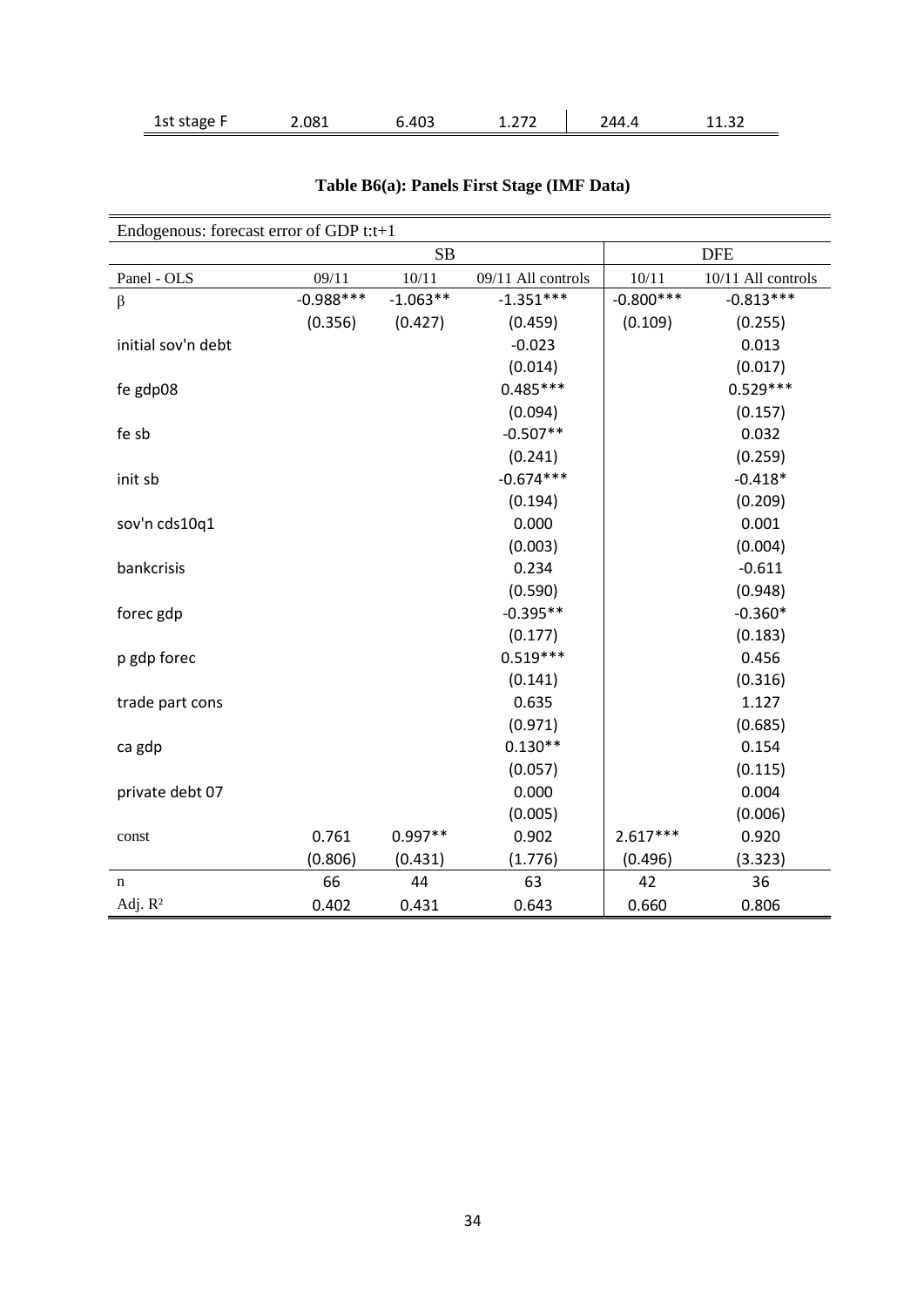| Endogenous: forecast error of potential GDP t:t+5 |             |             |                    |             |                    |
|---------------------------------------------------|-------------|-------------|--------------------|-------------|--------------------|
|                                                   | SB          |             |                    | <b>DFE</b>  |                    |
| <b>TSLS</b>                                       | 09/11       | 10/11       | 09/11 All controls | 10/11       | 10/11 All controls |
| $\delta$                                          | $1.253***$  | $1.143***$  | $1.447***$         | $1.205***$  | $1.875***$         |
|                                                   | (0.309)     | (0.280)     | (0.224)            | (0.106)     | (0.234)            |
| initial sov'n debt                                |             |             | $-0.000$           |             | 0.002              |
|                                                   |             |             | (0.016)            |             | (0.016)            |
| fe gdp08                                          |             |             | 0.090              |             | $-0.372**$         |
|                                                   |             |             | (0.132)            |             | (0.156)            |
| fe sb                                             |             |             | $0.672***$         |             | 0.209              |
|                                                   |             |             | (0.205)            |             | (0.364)            |
| init sb                                           |             |             | $-0.436***$        |             | $-0.426**$         |
|                                                   |             |             | (0.133)            |             | (0.175)            |
| sov'n cds10q1                                     |             |             | 0.002              |             | 0.003              |
|                                                   |             |             | (0.003)            |             | (0.003)            |
| bankcrisis                                        |             |             | $-0.124$           |             | 0.697              |
|                                                   |             |             | (0.576)            |             | (0.810)            |
| forec gdp                                         |             |             | 0.108              |             | $-0.072$           |
|                                                   |             |             | (0.224)            |             | (0.186)            |
| p gdp forec                                       |             |             | $-0.115$           |             | $-0.286$           |
|                                                   |             |             | (0.141)            |             | (0.197)            |
| trade part cons                                   |             |             | $1.511*$           |             | 0.875              |
|                                                   |             |             | (0.876)            |             | (1.112)            |
| ca gdp                                            |             |             | $0.147**$          |             | 0.046              |
|                                                   |             |             | (0.074)            |             | (0.133)            |
| private debt 07                                   |             |             | $0.022***$         |             | 0.008              |
|                                                   |             |             | (0.005)            |             | (0.005)            |
| const                                             | $-5.702***$ | $-3.576***$ | $-7.731***$        | $-3.886***$ | $-9.549***$        |
|                                                   | (0.981)     | (0.783)     | (1.538)            | (0.736)     | (1.886)            |
| n                                                 | 66          | 44          | 63                 | 42          | 36                 |
| Adj. $R^2$                                        | 0.644       | 0.611       | 0.839              | 0.626       | 0.800              |
| 1st stage F                                       | 7.705       | 6.198       | 8.656              | 53.94       | 10.20              |

#### **Table B6(b): Panels Second Stage (IMF Data)**